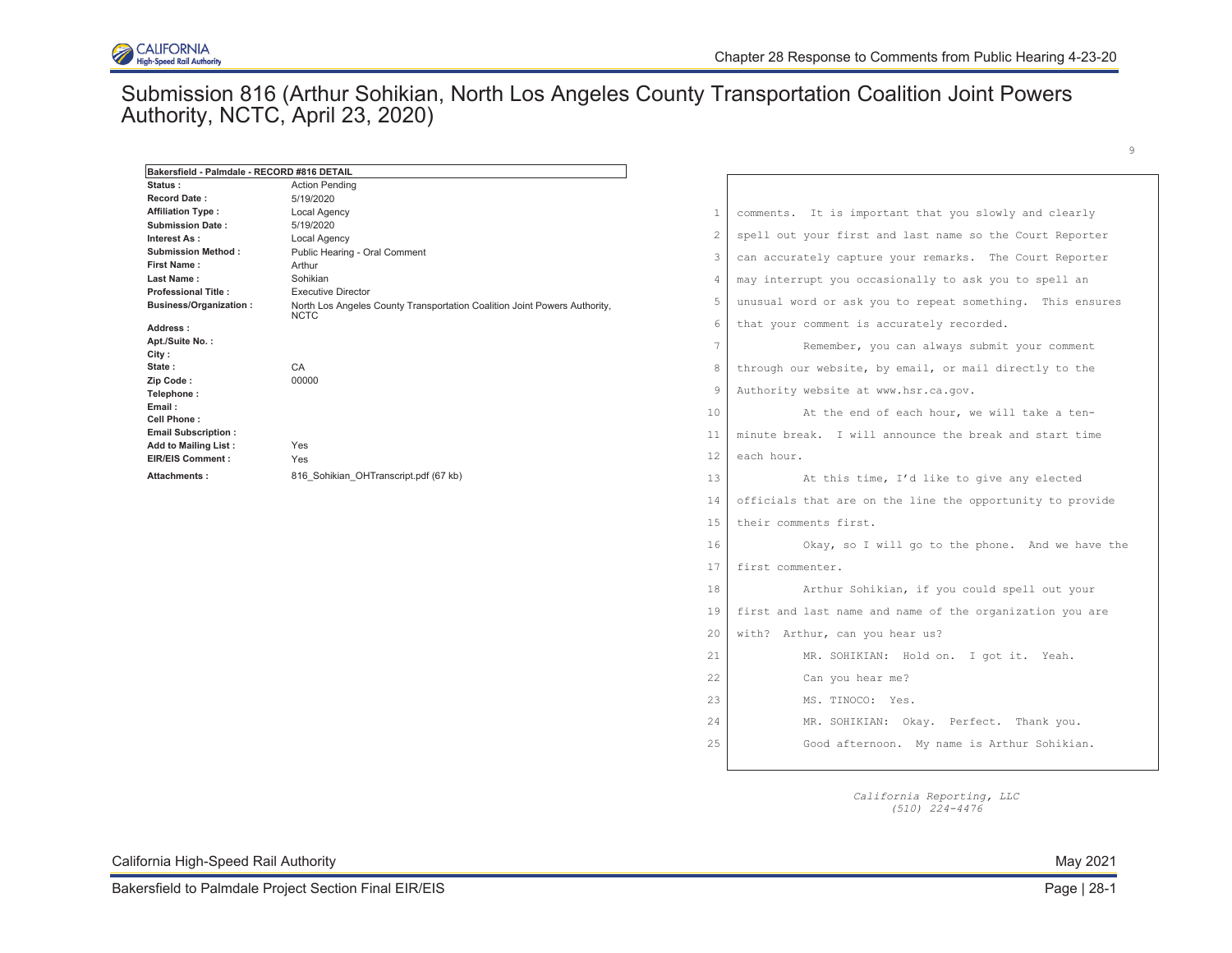### Submission 816 (Arthur Sohikian, North Los Angeles County Transportation Coalition Joint Powers Authority, NCTC, April 23, 2020) - Continued

|         |                | 10                                                          |         |                   | 11                                                          |
|---------|----------------|-------------------------------------------------------------|---------|-------------------|-------------------------------------------------------------|
|         |                |                                                             |         |                   |                                                             |
|         |                | It's A-R-T-H-U-R, Sohikian, S-O-H-I-K-I-A-N. And I am the   | 816-870 | $\mathbf{1}$      | The NCTCJPA strongly urges the High-Speed Rail              |
|         | 2              | Executive Director of the North Los Angeles County          |         | 2                 | Authority staff carefully consider Lancaster, Palmdale, and |
|         |                | Transportation Coalition Joint Powers Authority, NCTC. I    |         | 3                 | L.A. County Public Works and Regional Planning comments and |
|         | $\Delta$       | know that was a mouthful but thank you. I appreciate the    |         | $\overline{4}$    | mitigation requests as you prepare the Final Bakersfield-   |
|         | $\overline{5}$ | opportunity to give comments today.                         |         | 5                 | to-Palmdale Section EIR/EIS.                                |
| 816-869 | 6              | On behalf of the North Los Angeles County                   | 816-871 | 6                 | In closing, CalSTA, the State Transportation                |
|         | 7              | Transportation Coalition JPA, I speak in support of the     |         | 7                 | Agency, announced this week the Transit and Intercity Rail  |
|         | 8              | Bakersfield-to-Palmdale Section of the California High-     |         | 8                 | Capital Program, TIRCP, grant of \$107 million grant award  |
|         | 9              | Speed Rail Project. The NCTCJPA, representing Los Angeles   |         | 9                 | to the Metro/Metrolink Antelope Valley Line Capital and     |
|         | 10             | County's 5th District, North Los Angeles County region, the |         | 10                | Service Improvements Project. The NCTC Board has allocated  |
|         | 11             | Cities of Palmdale, City of Lancaster, and the City of      |         | 11                | over \$116 million, roughly 53 percent of the total \$220   |
|         | 12             | Santa Clarita voted their unanimous support for this        |         | $12 \overline{ }$ | million AVL Improvement Project costs.                      |
|         | 13             | section at their July 22nd, 2019 Board of Governor's        |         | 13                | As a funding partner, the NCTC has been working             |
|         | 14             | meeting. And we appreciate the working relationship we      |         | 14                | with Metro, Metrolink, and CalSTA on the projects included  |
|         | 15             | have had with California High-Speed Rail staff, including   |         | 15                | in the Lancaster Terminal Improvements at the Lancaster     |
|         | 16             | Ms. Gomez, who is here on the panel today.                  |         | 16                | Metrolink Station. The NCTC strongly urges California       |
|         | 17             | The NCTC supports Alternative 2 with the Cesar              |         | 17                | High-Speed Rail Authority staff collaborate with Metro and  |
|         | 18             | Chavez National Monument design options, as depicted in the |         | 18                | Metrolink on the Lancaster Metrolink Station terminal       |
|         | 19             | Draft Project Environmental Impact Report/Environmental     |         | 19                | improvements to avoid duplicative efforts and potential     |
|         | 20             | Impact Statement, referred to as the DEIR/DEIS. With the    |         | 20                | expensive delays.                                           |
| 816-870 | 21             | release of the DEIR Bakersfield-to-Palmdale Section on      |         | 21                | We look forward to working with you and your                |
|         | 22             | February 28th, 2020, the Cities of Lancaster and Palmdale,  |         | 22                | staff throughout the environmental clearance process to     |
|         | 23             | as well as Los Angeles County Public Works and Regional     |         | 23                | make high-speed rail a reality for North Los Angeles        |
|         | 24             | Planning Departments, have additional detailed comments     |         | 24                | County.                                                     |
|         | 25             | and/or mitigation requests.                                 |         | 25                | And then my contact information is provided. And            |
|         |                |                                                             |         |                   |                                                             |

*California Reporting, LLC California Reporting, LLC (510) 224-4476 (510) 224-4476* 

May 2021 California High-Speed Rail Authority

816-870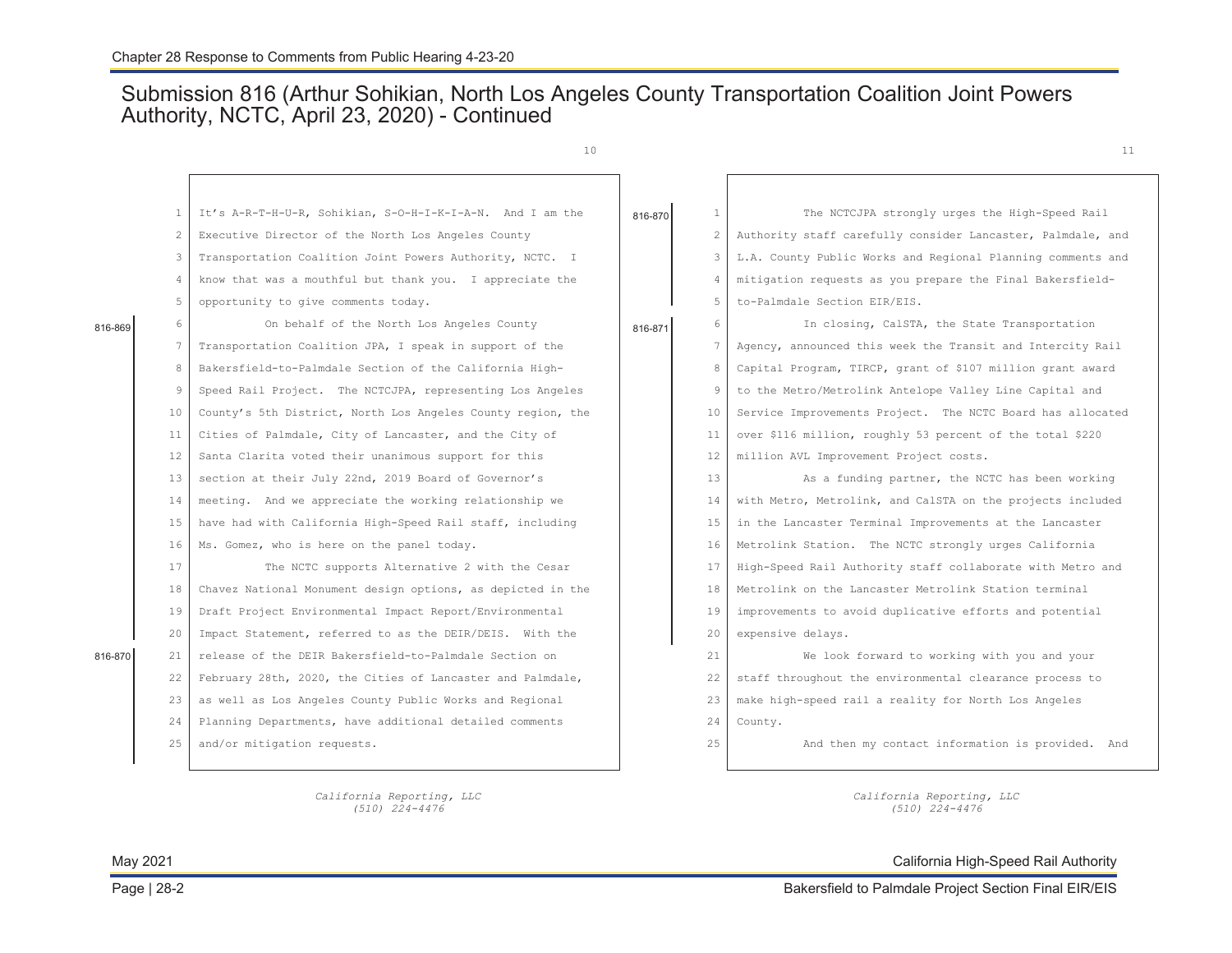

### Submission 816 (Arthur Sohikian, North Los Angeles County Transportation Coalition Joint Powers Authority, NCTC, April 23, 2020) - Continued

12

| 1  | I'll also provide these comments in writing. So thank you   |
|----|-------------------------------------------------------------|
| 2  | very much for your time today.                              |
| 3  | MS. TINOCO: Thank you, Arthur.                              |
| 4  | I'd like to remind those who would like to submit           |
| 5  | a comment today to please use the "raise-your-hand" feature |
| 6  | at the bottom of your screen.                               |
| 7  | And if you've already provided a comment, to                |
| 8  | please end your session on Zoom. You can also watch our     |
| 9  | public hearing on our YouTube channel as well.              |
| 10 | So next I'll be going to Ileene Anderson. If you            |
| 11 | can spell out your first and last name and provide your     |
| 12 | organization?                                               |
| 13 | MS. ANDERSON: Good afternoon. Ileene Anderson,              |
| 14 | I-L-E-E-N-E, Anderson, A-N-D-E-R-S-O-N. And I am here       |
| 15 | representing the Center for Biological Diversity.           |
| 16 | Today, I would like to request a further                    |
| 17 | extension on the comment period for at least a month after  |
| 18 | this public meeting. The reasons for this are -- is that    |
| 19 | complete appears that the document is over 15,000 pages     |
| 20 | long. And, also, it is a document that tiers to the         |
| 21 | programmatic EIR/EIS done for the whole high-speed rail.    |
| 22 | So we just believe that, in order to actually provide       |
| 23 | comments that are useful, we need to be able to understand  |
| 24 | how the programmatic document interacts with this document. |
| 25 | And in addition, I have requested documents, such           |
|    |                                                             |

*California Reporting, LLC (510) 224-4476* 

California High-Speed Rail Authority **May 2021** Nav 2021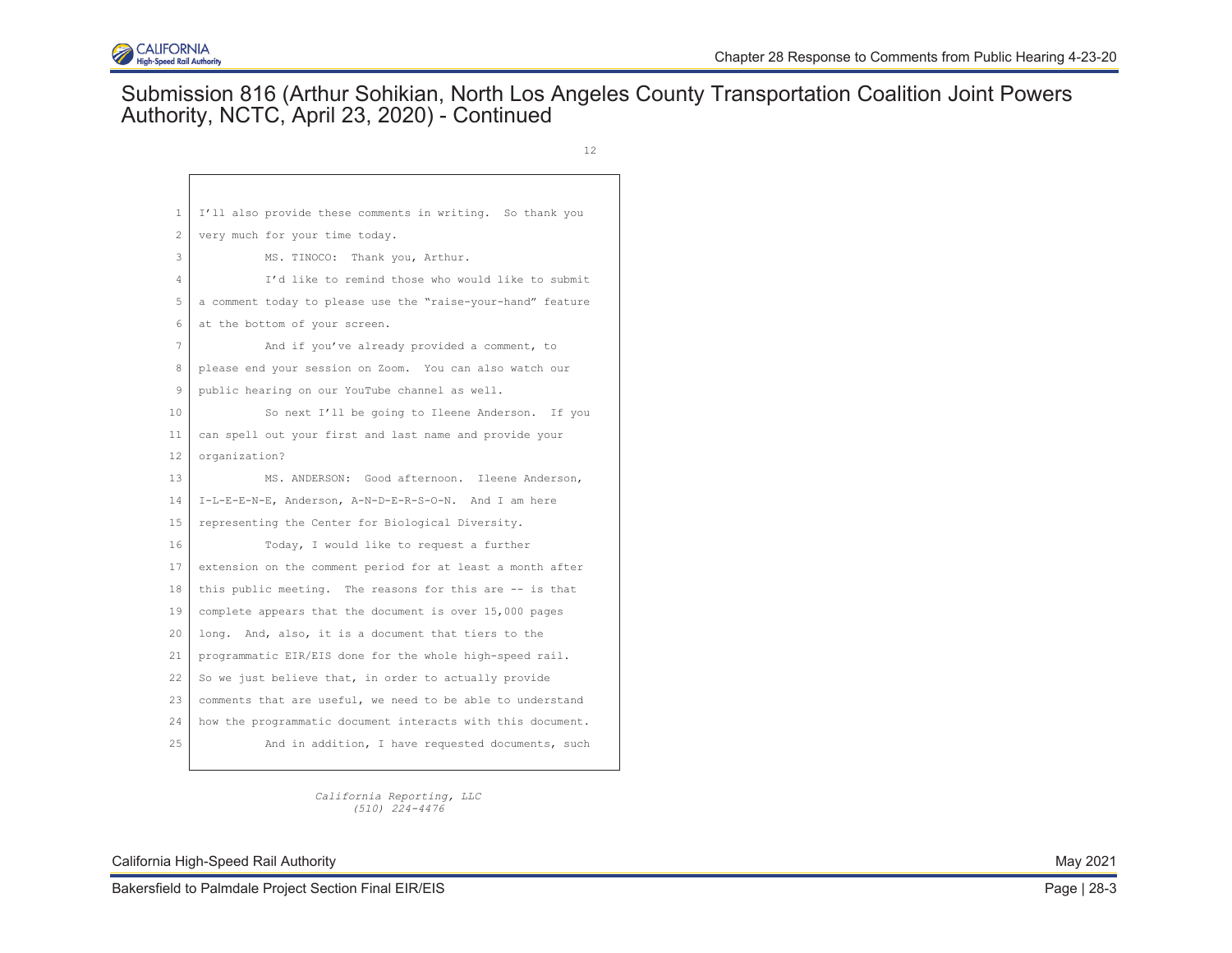### Response to Submission 816 (Arthur Sohikian, North Los Angeles County Transportation Coalition Joint Powers Authority, NCTC, April 23, 2020)

### **816-869**

The commenter's support of the Bakersfield to Palmdale Project Section of the HSR project, and specifically the Preferred Alternative, is acknowledged.

### **816-870**

The commenter states that the Cities of Lancaster and Palmdale as well as the Los Angeles County Public Works and Regional Planning Departments have additional detailed comments and/or mitigation requests, and asks that Authority staff consider them.

The Authority has considered and provided responses in this Final Environmental Impact Report/Environmental Impact Statement (EIR/EIS) to all comments received on the Draft EIR/EIS. Refer to the responses to local agency comments submitted by the City of Lancaster (Comment Letter 759), City of Palmdale (Comment Letters 779 and 820), and Los Angeles County (Comment Letters 787 and 788) to see how the Authority has considered their comments and recommended mitigation. Local agency comments and the Authority's responses are contained in Chapter 22 of this Final EIR/EIS.

#### **816-871**

The commenter also encourages the Authority to collaborate with the Los Angeles County Metropolitan Transportation Authority (Metro) and Metrolink on the Lancaster Metrolink Station Terminal Improvements to avoid duplication of effort and delays.

The Authority fully supports continued coordination and collaboration with Metro, Metrolink, and the City of Lancaster to discuss issues related to the Lancaster Metrolink Station. To this end, coordination meetings with these stakeholders have occurred on June 18 and July 28, 2020. Future coordination meetings are planned with these stakeholders to discuss these issues.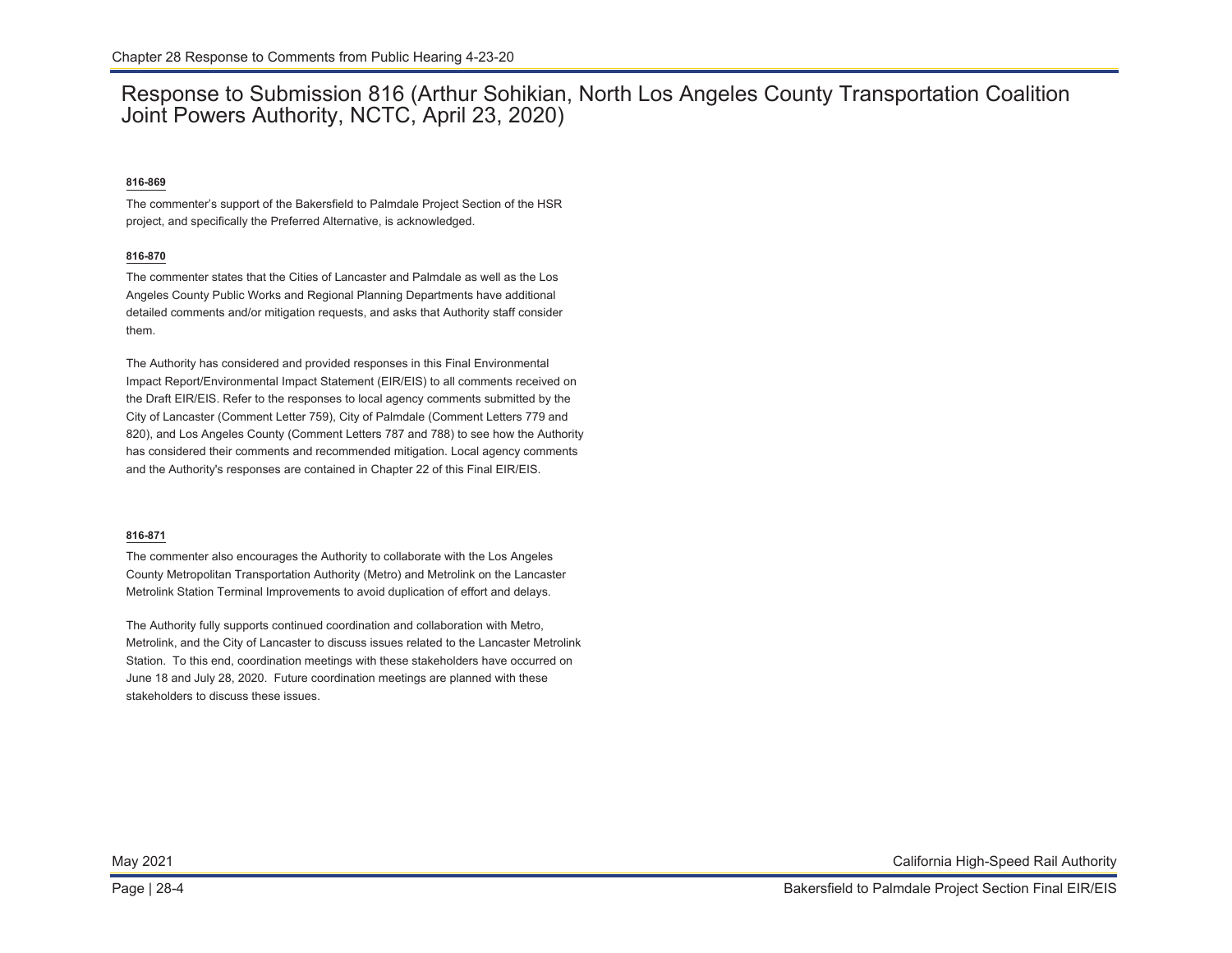

# Submission 817 (Ileene Anderson, Center for Biological Diversity, April 23, 2020)

| Bakersfield - Palmdale - RECORD #817 DETAIL |                                                               |         |                |                                                             |
|---------------------------------------------|---------------------------------------------------------------|---------|----------------|-------------------------------------------------------------|
| Status:                                     | <b>Action Pending</b>                                         |         |                |                                                             |
| <b>Record Date:</b>                         | 5/19/2020                                                     |         |                |                                                             |
| <b>Affiliation Type:</b>                    | Business and/or Organization                                  |         | $\overline{1}$ | I'll also provide these comments in writing. So thank you   |
| <b>Submission Date:</b>                     | 4/23/2020                                                     |         | 2              | very much for your time today.                              |
| Interest As:<br><b>Submission Method:</b>   | Business and/or Organization<br>Public Hearing - Oral Comment |         |                |                                                             |
| <b>First Name:</b>                          | lleene                                                        |         | 3              | MS. TINOCO: Thank you, Arthur.                              |
| Last Name:                                  | Anderson                                                      |         | 4              | I'd like to remind those who would like to submit           |
| <b>Professional Title:</b>                  |                                                               |         |                |                                                             |
| <b>Business/Organization:</b>               | Center for Biological Diversity                               |         | 5              | a comment today to please use the "raise-your-hand" feature |
| Address:                                    |                                                               |         | 6              | at the bottom of your screen.                               |
| Apt./Suite No.:<br>City :                   |                                                               |         |                |                                                             |
| State:                                      | CA                                                            |         | 7              | And if you've already provided a comment, to                |
| Zip Code:                                   | 00000                                                         |         | 8              | please end your session on Zoom. You can also watch our     |
| Telephone:<br>Email:                        |                                                               |         | 9              | public hearing on our YouTube channel as well.              |
| Cell Phone:<br><b>Email Subscription:</b>   |                                                               |         | 10             | So next I'll be going to Ileene Anderson. If you            |
| Add to Mailing List:                        | Yes                                                           |         | 11             | can spell out your first and last name and provide your     |
| <b>EIR/EIS Comment:</b><br>Attachments:     | Yes                                                           |         | 12             | organization?                                               |
|                                             | 817 Anderson OHTranscript.pdf (66 kb)                         |         | 13             | MS. ANDERSON: Good afternoon. Ileene Anderson,              |
|                                             |                                                               |         | 14             | I-L-E-E-N-E, Anderson, A-N-D-E-R-S-O-N. And I am here       |
|                                             |                                                               |         | 15             | representing the Center for Biological Diversity.           |
|                                             |                                                               | 817-878 | 16             | Today, I would like to request a further                    |
|                                             |                                                               |         | 17             | extension on the comment period for at least a month after  |
|                                             |                                                               |         | 18             | this public meeting. The reasons for this are -- is that    |
|                                             |                                                               |         | 19             | complete appears that the document is over 15,000 pages     |
|                                             |                                                               |         | 20             | long. And, also, it is a document that tiers to the         |
|                                             |                                                               |         | 21             | programmatic EIR/EIS done for the whole high-speed rail.    |
|                                             |                                                               |         | 22             | So we just believe that, in order to actually provide       |
|                                             |                                                               |         | 23             | comments that are useful, we need to be able to understand  |
|                                             |                                                               |         | 24             | how the programmatic document interacts with this document. |
|                                             |                                                               | 817-879 | 25             | And in addition, I have requested documents, such           |
|                                             |                                                               |         |                |                                                             |

*California Reporting, LLC (510) 224-4476* 

California High-Speed Rail Authority May 2021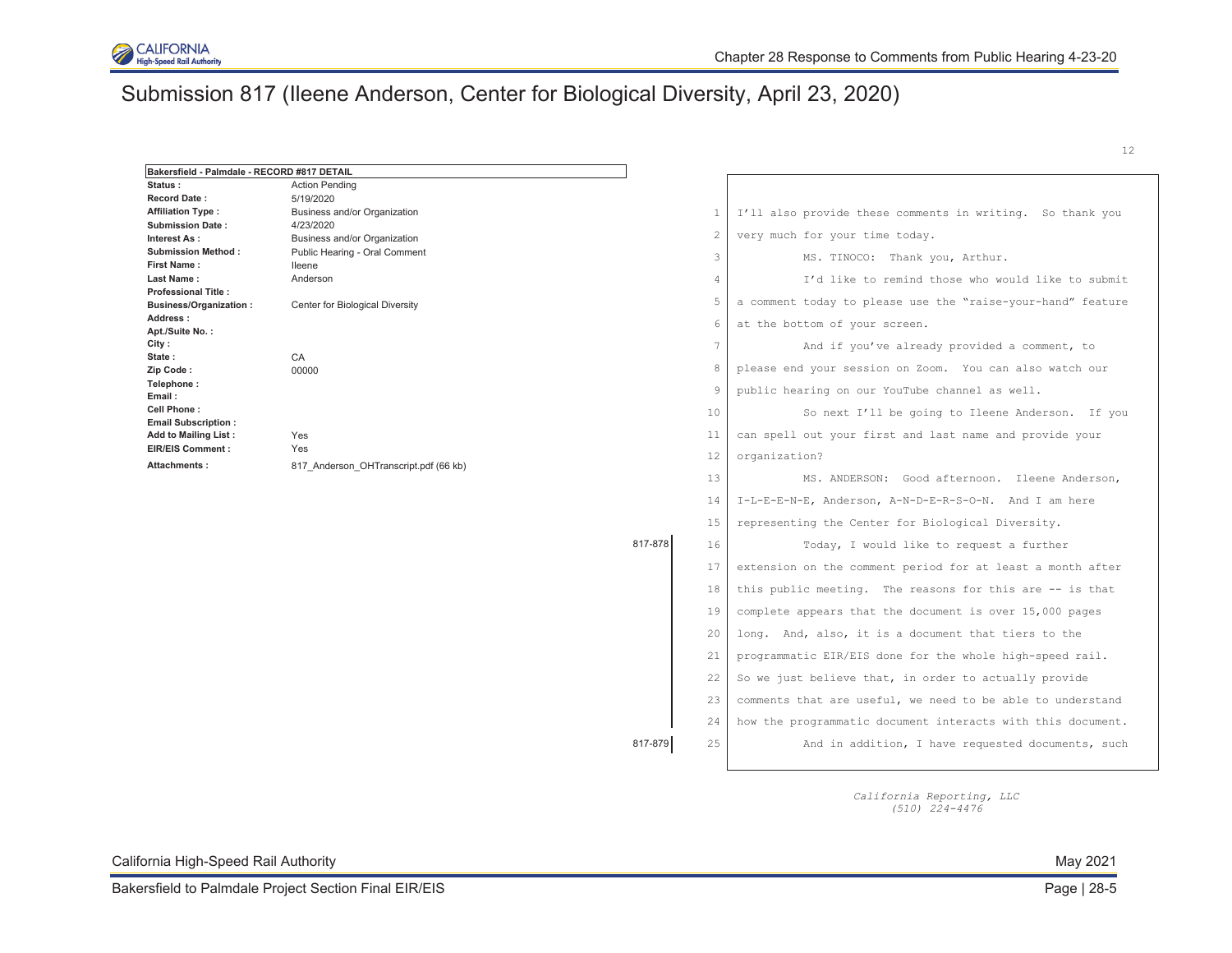# Submission 817 (Ileene Anderson, Center for Biological Diversity, April 23, 2020) - Continued

 $13$  13

| 817-879 | 1              | as the Biological and Aquatic Resources Technical Report,   | 817-883 | $\mathbf{1}$      | So in summation, at this time, we request                        |
|---------|----------------|-------------------------------------------------------------|---------|-------------------|------------------------------------------------------------------|
|         | 2              | and the Noise and Vibration Technical Report, via email and |         | $\mathbf{2}$      | additional time to submit useful comments, at least 30 days      |
|         | 3              | have not received a response to date. We believe that,      | 817-884 | 3                 | after today. We're very worried about the legal adequacy         |
|         | $\overline{4}$ | actually, those types of reports should be available online |         | $\overline{4}$    | of the DEIR/EIS at this time.                                    |
|         | 5              | but we're unable to find them, hence, requesting them with  |         | 5                 | Thank you very much.                                             |
|         | 6              | no responses.                                               |         | 6                 | MS. TINOCO: Thank you.                                           |
| 817-880 | 7              | The Impact Analysis also is not transparent and             |         | $7\overline{ }$   | We'll now go to the Mayor of City of Palmdale.                   |
|         | 8              | we -- in how the decisions or the findings were made,       |         | 8                 | Steve Hofbauer, if you could spell out your first                |
|         | 9              | hence, the request for additional documentation. And at     |         | 9                 | and last name and then give your organization?                   |
|         | 10             | this point, we disagree with the finding of no significant  |         | 10                | MAYOR HOFBAUER: Thank you. It's Steve, common                    |
|         | 11             | impact with mitigation from the Biological Resources        |         | 11                | spelling, Hofbauer, H-O-F, as in Frank, $-B$ , as in boy, $-A$ - |
|         | 12             | section. We don't believe that it's supported in the EIR,   |         | $12 \overline{ }$ | U-E-R. I'm the Mayor of the City of Palmdale, California.        |
|         | 13             | at least with the information that we have. We will be      |         | 13                | Is that coming through okay?                                     |
|         | 14             | submitting detailed comments to support our position on     |         | 14                | MS. TINOCO: Yes.                                                 |
|         | 15             | this.                                                       |         | 15                | MAYOR HOFBAUER: Thank you. Okay. I would just                    |
| 817-881 | 16             | We also think that the alternatives are not                 |         | 16                | like to make a couple comments supportive of what Mr.            |
|         | 17             | comprehensive in the respect that there was no alternative  |         | 17                | Sohikian had said. You know, the North County is in              |
|         | 18             | analyzed on a tunnel-only alternative through the critical  |         | 18                | unanimous support of this stretch of the high-speed rail.        |
|         | 19             | wildlife connectivity area as identified by California      |         | 19                | The City of Palmdale has long been supportive of high-speed      |
|         | 20             | Department of Fish and Wildlife.                            |         | 20                | rail. We are well invested and prepared for the arrival of       |
| 817-882 | 21             | There are numerous other issues where we think              |         | 21                | a high-speed rail in our community here.                         |
|         | 22             | that the EIR/EIS does not meet CEQA/NEPA requirements. And  |         | 22                | You know, we've been working with Virgin Trains                  |
|         | 23             | we'll be submitting detailed written comments on those.     |         | 23                | USA for that eventual connection, along with Metro,              |
| 817-883 | 24             | Obviously, with more time, we'll be able to provide more    |         | 24                | Metrolink, and SCAG to make this all come together. So we        |
|         | 2.5            | useful comments.                                            |         | 25                | have a station area plan that is going to be done later          |
|         |                |                                                             |         |                   |                                                                  |

*California Reporting, LLC California Reporting, LLC* 

*(510) 224-4476 (510) 224-4476*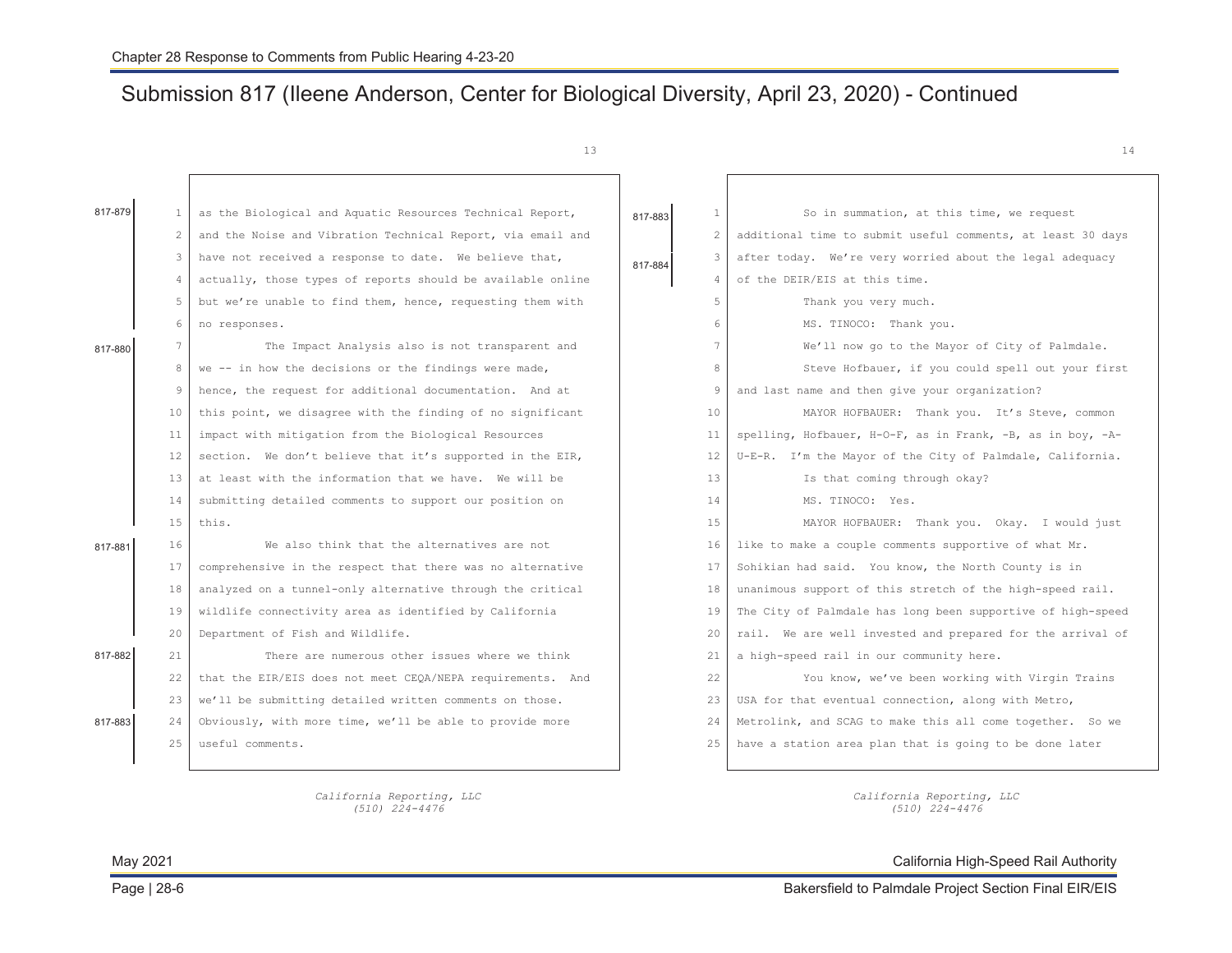

### Response to Submission 817 (Ileene Anderson, Center for Biological Diversity, April 23, 2020)

#### **817-878**

Refer to Standard Response BP-Response-GENERAL-02: Public Outreach on the Draft EIR/EIS.

The commenter requests a further extension of the public review period. See BP-Response-GENERAL-02: Public Outreach on the Draft EIR/EIS.

The commenter further asks for clarification on the relationship of the Tier 1 documents to the Draft EIR/EIS. The Authority has used a tiered environmental review process to support tiered decisions for the high-speed rail (HSR) system. Tiering of environmental documents means addressing a broad program in a "Tier 1" environmental document, then analyzing the details of individual projects within the larger program in subsequent project-specific or "Tier 2" environmental documents. For more information about the tiering process and the Tier 1 documents, see Section S.2 and Section 1.1.2 of this Final EIR/EIS.

#### **817-879**

Per the commenter's request, a USB flash drive containing the Bakersfield to Palmdale Project Section technical reports was mailed on April 23, 2020 to the address provided. The Authority provided access to the technical reports at public libraries in the project vicinity, at the Authority's offices, and upon request. Electronic media containing these documents were made available, free of charge, to anyone who requested them in writing or via the project hotline.

#### **817-880**

The commenter does not believe the EIR/EIS is transparent in how findings and decisions were made regarding the impact analysis, as well as in its determination that biological impacts would be less than significant with mitigation incorporated. The commenter requested copies of the Biological and Aquatic Resources Technical Report and the Noise and Vibration Technical Report on April 15, 2020, but at the time of the public hearing had not yet received them.

While the commenter disagrees with the findings in the EIR/EIS that the project would result in no significant impacts with the implementation of mitigation, Section 3.7 in the EIR/EIS presents detailed analysis, which summarizes the findings of the Biological and Aquatic Resources Technical Report and its appendices. Specifically, Section 3.7.4 of this Final EIR/EIS discusses the methods of analysis used in the technical report; Section 3.7.4.2 of this Final EIR/EIS outlines the IAMFs that will be used during design, construction, and operations of the project; Section 3.7.6 of this Final EIR/EIS discusses the analysis of impacts on biological resources; and Sections 3.7.7, 3.7.7.1, and 3.7.7.2 of this Final EIR/EIS outline in detail mitigation measures designed to reduce those impacts. With the implementation of the impact avoidance and minimization features and mitigation measures, the Authority determined impacts on biological and aquatic resources would be less than significant.

Copies of the Biological and Aquatic Resources Technical Report and the Noise and Vibration Technical Report were sent to the Center for Biological Diversity. The additional comments provided by the commenter have been received and reviewed. Separate responses to those comments have been provided in this Final EIR/EIS.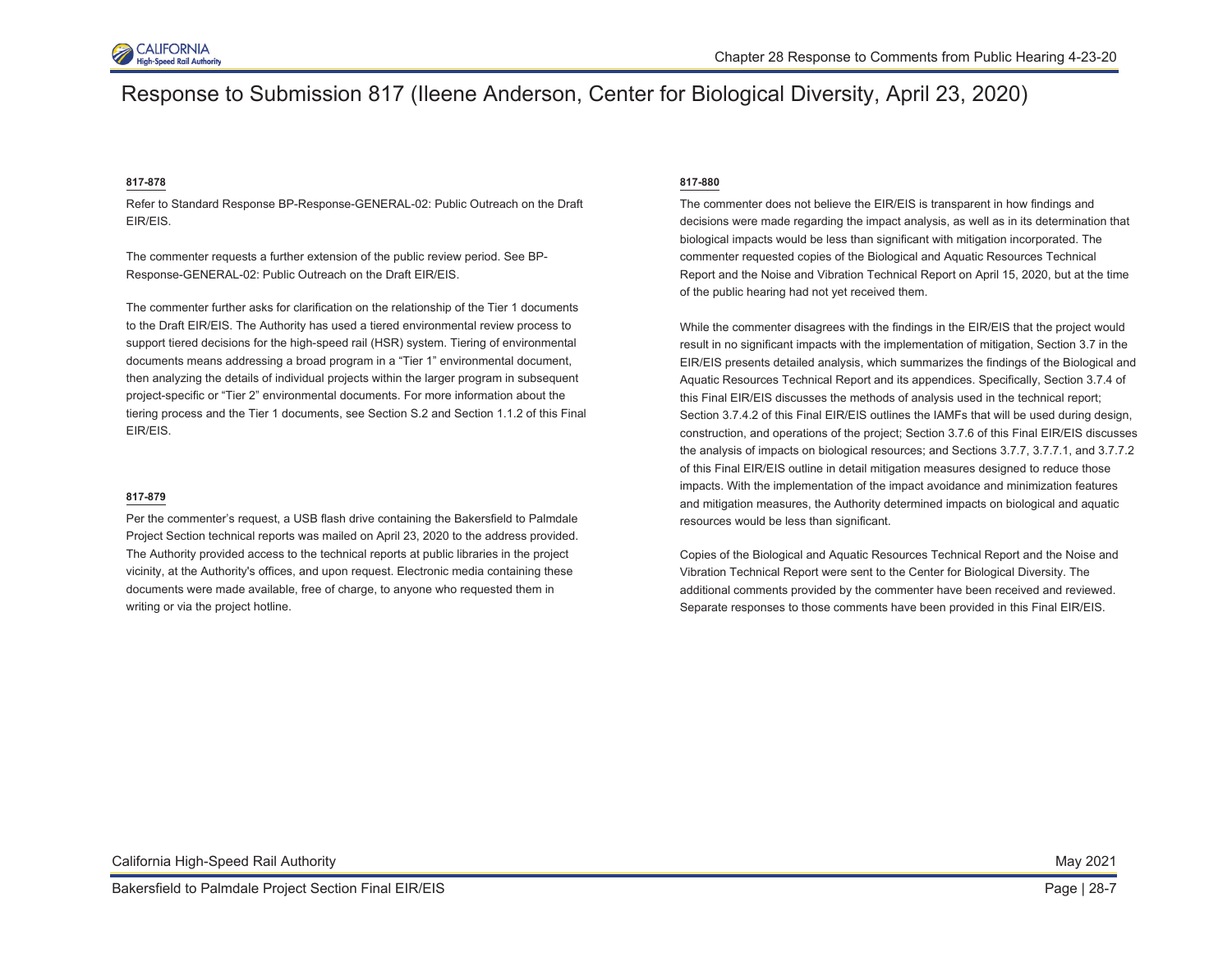### Response to Submission 817 (Ileene Anderson, Center for Biological Diversity, April 23, 2020) - **Continued**

### **817-881**

Refer to Standard Response BP-Response-GENERAL-01: Alternatives.

The 2010 Preliminary Alternatives Analysis Report (Authority 2010b) for the Bakersfield to Palmdale Project Section identifies feasible and practicable HSR study alternatives to carry forward for environmental review and evaluation in the Draft EIR/EIS under the California Environmental Quality Act (CEQA) and the National Environmental Policy Act (NEPA). This included Alternative T3-2B through the Tehachapi Subsection. Table ES-1 of the 2010 Preliminary Alternatives Analysis Report shows that Alternative T3-2B had the least amount of elevated structure, but the most tunneling, so it had the highest capital cost; it had the lowest maintenance cost because of the least amount of elevated structure; and of the alternatives it would affect the fewest number of residential parcels; and would cross the most acres of endangered species habitat.

The 2012 Supplemental Alternatives Analysis Report (Authority 2012a, 2012b) presented a refined range of alternatives for the Antelope Valley alignment based on new information obtained since the 2010 study. The 2012 Supplemental Alternatives Analysis Report responded specifically to the Authority's concerns about reducing environmental impacts and overall project costs. Potential land use conflicts, wetland issues, and other potential environmental impacts, project purpose/objectives and requirements, and stakeholder input were considered in modifying the alternatives. In addition, the higher costs associated with elevated profiles and tunneling were reduced by increasing track grade; lowering alignment profiles and bringing them close to grade; and reducing tunnel length where possible. As a result, Alternative T3-2B, among other alternatives, was eliminated from further consideration. Section 2.3.12 of this Final EIR/EIS provides additional discussion of the range of alternatives considered.

#### **817-882**

The commenter states that they will submit detailed written comments on the Draft EIR/EIS. No changes to the EIR/EIS were made in response to this comment.

#### **817-883**

The commenter reiterates their request for a further extension of the public review period. Refer to Response to Comment 817-878, contained in this chapter.

### **817-884**

The commenter states that they are "worried about the legal adequacy" of the Draft EIR/EIS.

The Authority used its best judgment in preparing this combined EIR/EIS to satisfy both NEPA and CEQA requirements.

NEPA requires federal agencies to consider the context and intensity of potential environmental impacts (both adverse and beneficial) in the evaluation of any proposed federal agency action. NEPA also obligates federal agencies to consider the environmental consequences and costs in their projects and programs as part of the planning process. The Authority carries out its obligations under NEPA through compliance with the Council on Environmental Quality regulations (C.F.R. Title 40, Parts 1500–1508) implementing NEPA and Federal Railroad Administration's Procedures for Considering Environmental Impacts (Federal Register Volume 64, Page 28545).

CEQA (C.C.R. 21000 et seq.) and the CEQA Guidelines (California Code of Regulations Title 14, Section 15000 et seq.) require state and local agencies to identify the significant environmental impacts of their actions and to avoid or mitigate those impacts when feasible. California Public Resources Code Section 21100(b)(3) provides that an EIR shall include a statement setting forth the mitigation measures proposed to minimize the significant effects on the environment.

The requirements of NEPA and CEQA are not necessarily the same; similar requirements found in both statutes may have different performance criteria, and some requirements that appear in one statute may not appear in the other. In addition to NEPA and CEQA, the proposed project is subject to additional federal and state environmental statutes and regulations, which also require analyses that must be incorporated into the EIR/EIS. In circumstances where more than one regulation or statute might apply, this joint EIR/EIS has been prepared in compliance with the more stringent or inclusive set of requirements, whether federal or state, to ensure that all regulatory objectives are fully satisfied. Moreover, the Authority's policies require a rigorous technical and legal review prior to the publication of documents to help ensure the documents meet the regulatory guidelines and standards.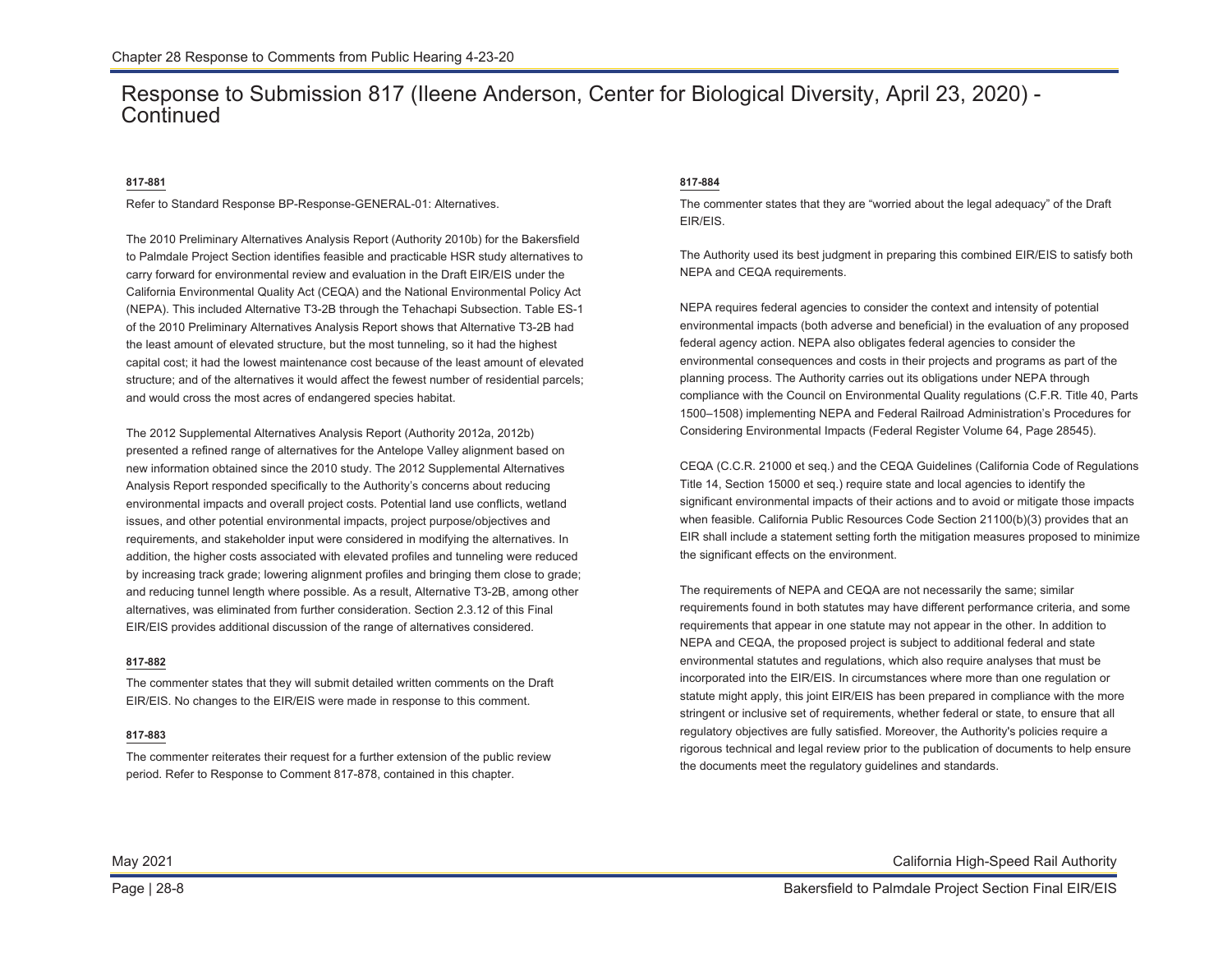

### Response to Submission 817 (Ileene Anderson, Center for Biological Diversity, April 23, 2020) - **Continued**

### **817-884**

The Draft EIR/EIS analyzes the environmental impacts and benefits of implementing the HSR System in the area between the Bakersfield and Palmdale stations. This analysis is based on site-specific and detailed analysis. Pursuant to U.S.C. Title 23 Section 327, under the NEPA Assignment Memorandum of Understanding between the Federal Railroad Administration and the State of California, effective July 23, 2019, the Authority is the project sponsor and the lead federal agency for compliance with NEPA and other federal laws for the HSR system, including the Bakersfield to Palmdale Project Section. The Authority is also the state lead agency under CEQA. Three cooperating agencies are included in the NEPA review process for the Bakersfield to Palmdale Project Section: the U.S. Army Corps of Engineers, Bureau of Land Management, and the Surface Transportation Board. Each of these cooperating agencies has reviewed the Draft EIR/EIS and found it adequate.

No changes to the text in the Draft EIR/EIS were made in response to this comment.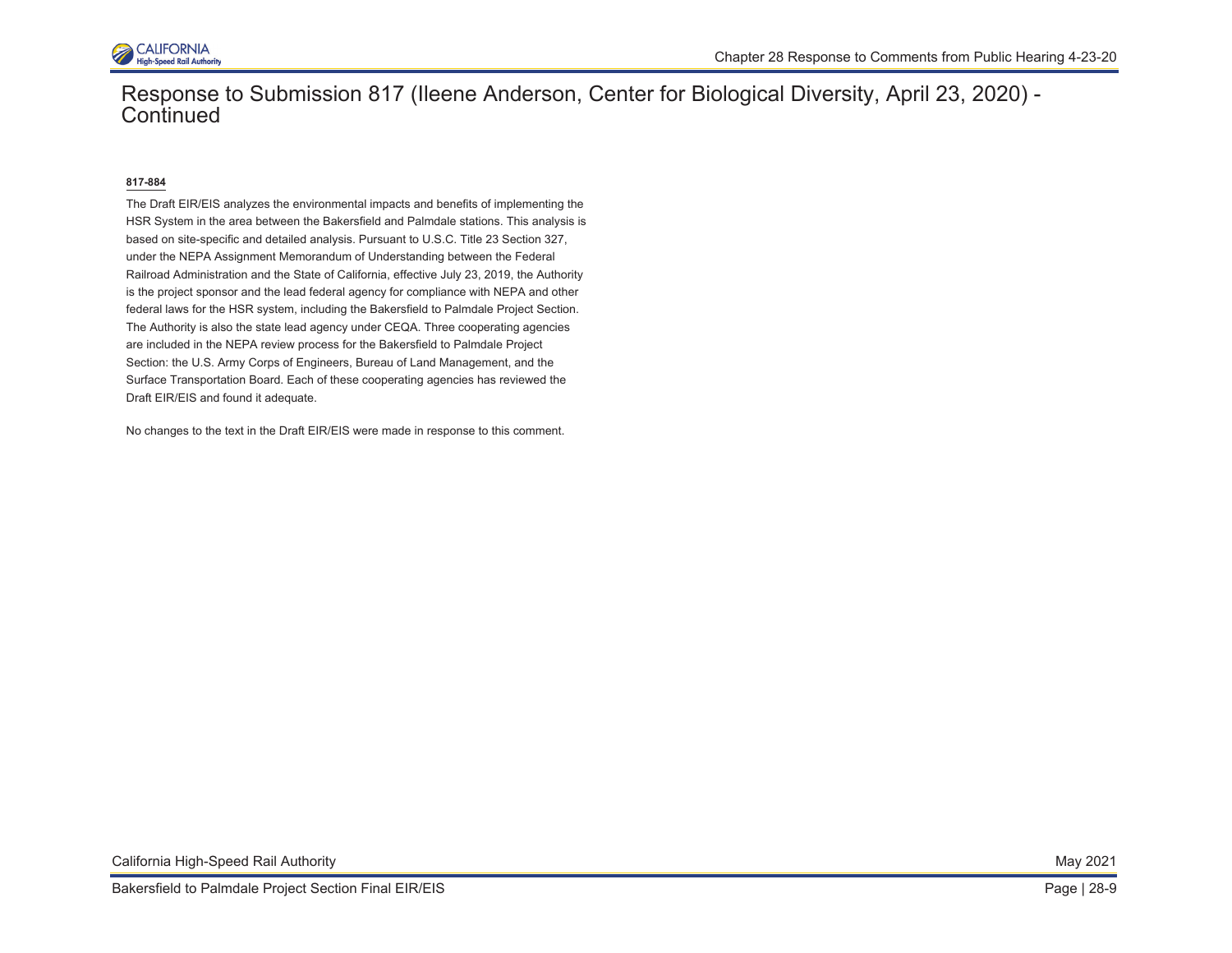### Submission 818 (Steve Hofbauer, City of Palmdale, April 23, 2020)

| Bakersfield - Palmdale - RECORD #818 DETAIL |                                        |         |                |                                                             |
|---------------------------------------------|----------------------------------------|---------|----------------|-------------------------------------------------------------|
| Status:                                     | <b>Action Pending</b>                  |         |                |                                                             |
| <b>Record Date:</b>                         | 5/19/2020                              |         |                |                                                             |
| <b>Affiliation Type:</b>                    | <b>Elected Official</b>                |         | $\mathbf{1}$   | So in summation, at this time, we request                   |
| <b>Submission Date:</b>                     | 4/23/2020                              |         | $\overline{c}$ | additional time to submit useful comments, at least 30 days |
| Interest As:<br><b>Submission Method:</b>   | <b>Local Elected</b>                   |         |                |                                                             |
| <b>First Name:</b>                          | Public Hearing - Oral Comment<br>Steve |         | 3              | after today. We're very worried about the legal adequacy    |
| Last Name:                                  | Hofbauer                               |         | $\overline{4}$ | of the DEIR/EIS at this time.                               |
| <b>Professional Title:</b>                  | Mayor                                  |         |                |                                                             |
| <b>Business/Organization:</b>               | City of Palmdale                       |         | 5              | Thank you very much.                                        |
| Address:                                    |                                        |         | 6              | MS. TINOCO: Thank you.                                      |
| Apt./Suite No.:                             |                                        |         |                |                                                             |
| City :                                      |                                        |         | 7              | We'll now go to the Mayor of City of Palmdale.              |
| State:                                      | CA                                     |         | 8              | Steve Hofbauer, if you could spell out your first           |
| Zip Code:                                   | 00000                                  |         |                |                                                             |
| Telephone:<br>Email:                        |                                        |         | 9              | and last name and then give your organization?              |
| Cell Phone:                                 |                                        |         | 10             | MAYOR HOFBAUER: Thank you. It's Steve, common               |
| <b>Email Subscription:</b>                  |                                        |         |                |                                                             |
| Add to Mailing List:                        | Yes                                    |         | 11             | spelling, Hofbauer, H-O-F, as in Frank, -B, as in boy, -A-  |
| <b>EIR/EIS Comment:</b>                     | Yes                                    |         | 12             | U-E-R. I'm the Mayor of the City of Palmdale, California.   |
| Attachments:                                | 818 Hofbauer OHTranscript.pdf (64 kb)  |         |                |                                                             |
|                                             |                                        |         | 13             | Is that coming through okay?                                |
|                                             |                                        |         | 14             | MS. TINOCO: Yes.                                            |
|                                             |                                        |         | 15             | MAYOR HOFBAUER: Thank you. Okay. I would just               |
|                                             |                                        |         | 16             | like to make a couple comments supportive of what Mr.       |
|                                             |                                        | 818-885 | 17             | Sohikian had said. You know, the North County is in         |
|                                             |                                        |         | 18             | unanimous support of this stretch of the high-speed rail.   |
|                                             |                                        |         | 19             | The City of Palmdale has long been supportive of high-speed |
|                                             |                                        |         | 20             | rail. We are well invested and prepared for the arrival of  |
|                                             |                                        |         | 21             | a high-speed rail in our community here.                    |
|                                             |                                        | 818-886 | 22             | You know, we've been working with Virgin Trains             |
|                                             |                                        |         | 23             | USA for that eventual connection, along with Metro,         |
|                                             |                                        |         | 24             | Metrolink, and SCAG to make this all come together. So we   |
|                                             |                                        |         | 25             | have a station area plan that is going to be done later     |
|                                             |                                        |         |                |                                                             |

*California Reporting, LLC (510) 224-4476* 

May 2021 California High-Speed Rail Authority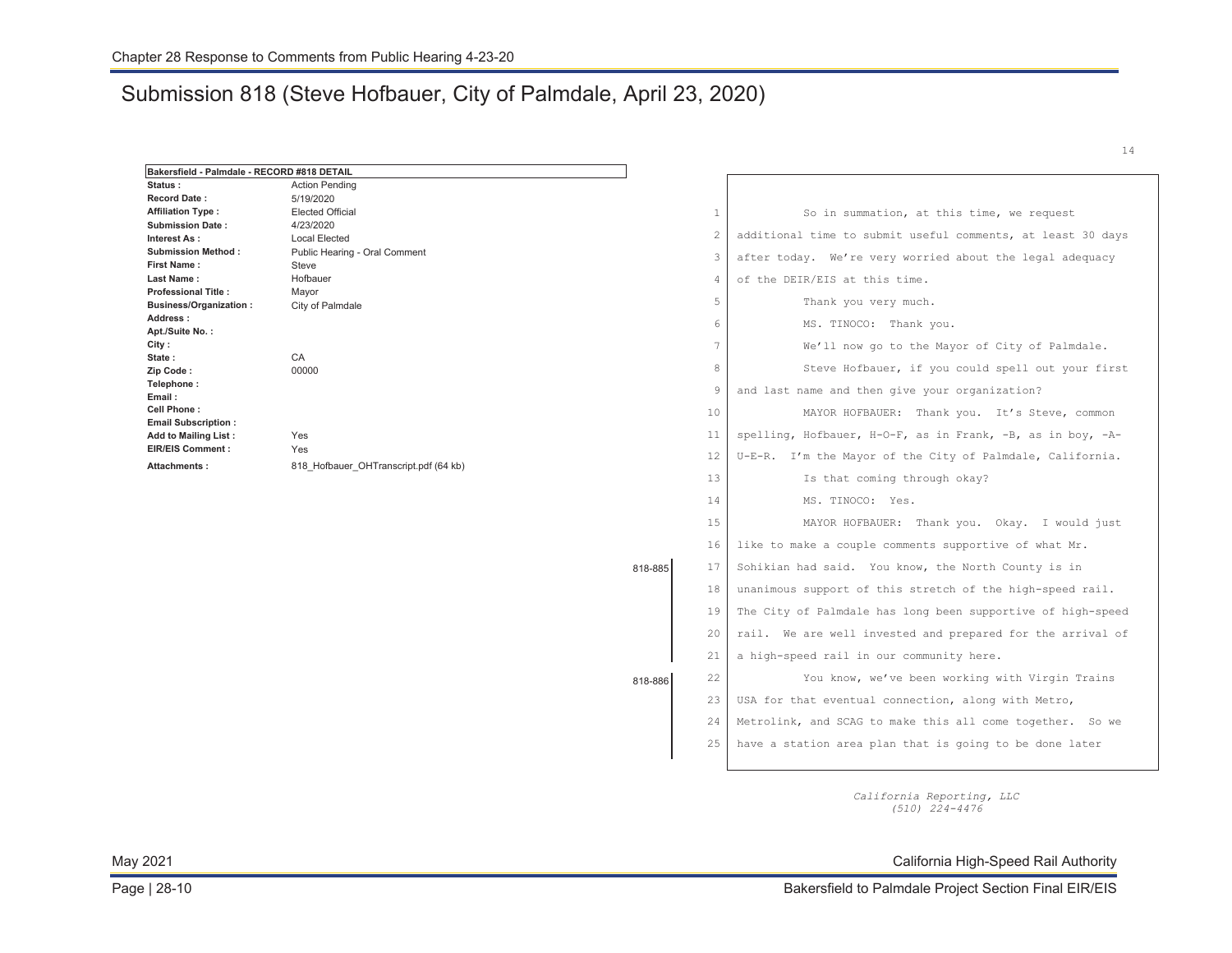

# Submission 818 (Steve Hofbauer, City of Palmdale, April 23, 2020) - Continued

15

| 818-886 | 1                                                               | this summer or early fall. And that station plan is         |  |  |  |  |  |  |
|---------|-----------------------------------------------------------------|-------------------------------------------------------------|--|--|--|--|--|--|
|         | 2                                                               | designed to take all comers-in so that we can have a,       |  |  |  |  |  |  |
|         | 3                                                               | basically, relatively seamless transition. If you show up   |  |  |  |  |  |  |
|         | 4                                                               | on Metrolink and need to get on the high-speed rail, you    |  |  |  |  |  |  |
|         | 5                                                               | walk across the platform. If you want to get onto Virgin    |  |  |  |  |  |  |
|         | Trains, you walk to another platform. It's all going to be<br>6 |                                                             |  |  |  |  |  |  |
|         | 7                                                               | relatively seamless. And we're working with the             |  |  |  |  |  |  |
|         | 8                                                               | technology.                                                 |  |  |  |  |  |  |
|         | 9                                                               | And I was, actually, quite impressed when the CEO           |  |  |  |  |  |  |
|         | 10                                                              | of High-Speed Rail spoke to looking at the technology and   |  |  |  |  |  |  |
|         | 11                                                              | the systems that places, like Virgin Trains, they're        |  |  |  |  |  |  |
|         | 12                                                              | successful and technology they've been using, so we're not  |  |  |  |  |  |  |
|         | 13                                                              | reinventing the wheel here.                                 |  |  |  |  |  |  |
|         | 14                                                              | So, nevertheless, I'll cut it short. And we                 |  |  |  |  |  |  |
|         | 15                                                              | have -- Mike Behen is our Deputy City Manager. He can       |  |  |  |  |  |  |
| 818-887 | 16                                                              | provide some more technical details, but I just wanted to   |  |  |  |  |  |  |
|         | 17                                                              | get in and let you know that we're here and we're in        |  |  |  |  |  |  |
|         | 18                                                              | support.                                                    |  |  |  |  |  |  |
|         | 19                                                              | Thank you.                                                  |  |  |  |  |  |  |
|         | $20 -$                                                          | MS. TINOCO: Thank you, Mayor.                               |  |  |  |  |  |  |
|         | 21                                                              | I'd like to remind those who are online, if you             |  |  |  |  |  |  |
|         | 22                                                              | would like to submit a comment, please use the "raise-your- |  |  |  |  |  |  |
|         | 23                                                              | hand" feature at the bottom of your screen. The Mayor's     |  |  |  |  |  |  |
|         | 24                                                              | comment was our last online comment right now.              |  |  |  |  |  |  |
|         | 2.5                                                             | I'll go to the phones next. You should hear a               |  |  |  |  |  |  |
|         |                                                                 |                                                             |  |  |  |  |  |  |

*California Reporting, LLC (510) 224-4476* 

California High-Speed Rail Authority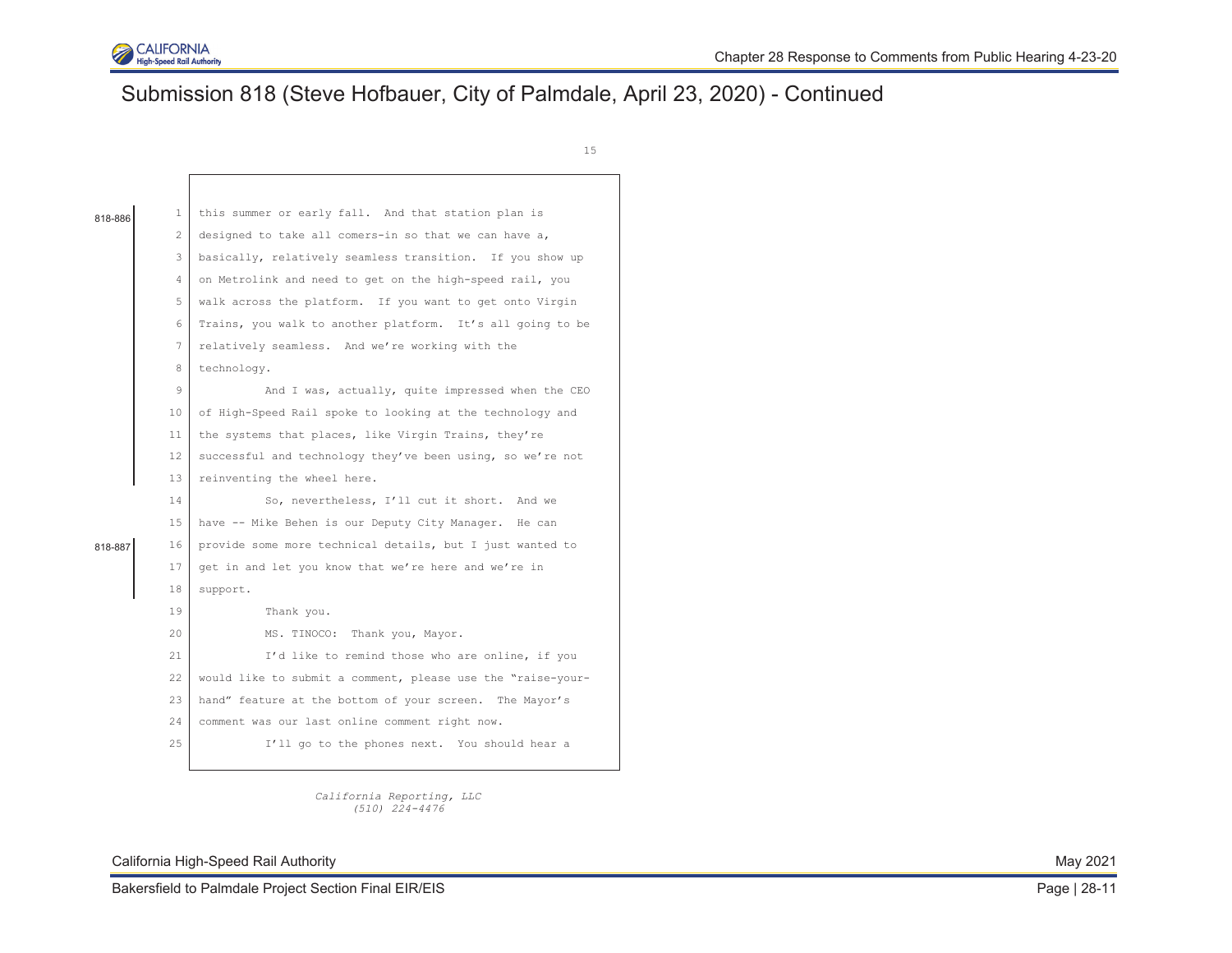### Response to Submission 818 (Steve Hofbauer, City of Palmdale, April 23, 2020)

### **818-885**

The commenter's support of the Bakersfield to Palmdale Project Section of the HSR project is acknowledged.

### **818-886**

The commenter states that the City of Palmdale will develop a Station Area Plan starting in 2020, and that the City aims to provide a seamless transition for intermodal users of the HSR station in Palmdale. The Authority acknowledges the intention to develop an intermodal station area, and has been coordinating with the City of Palmdale to this effect, including providing funding for the Station Area Plan mentioned by the commenter. This comment does not pertain to the environmental analysis presented in the Draft EIR/EIS. No changes to the EIR/EIS were made in response to this comment.

#### **818-887**

The commenter's support of the Bakersfield to Palmdale Project Section of the HSR project is acknowledged.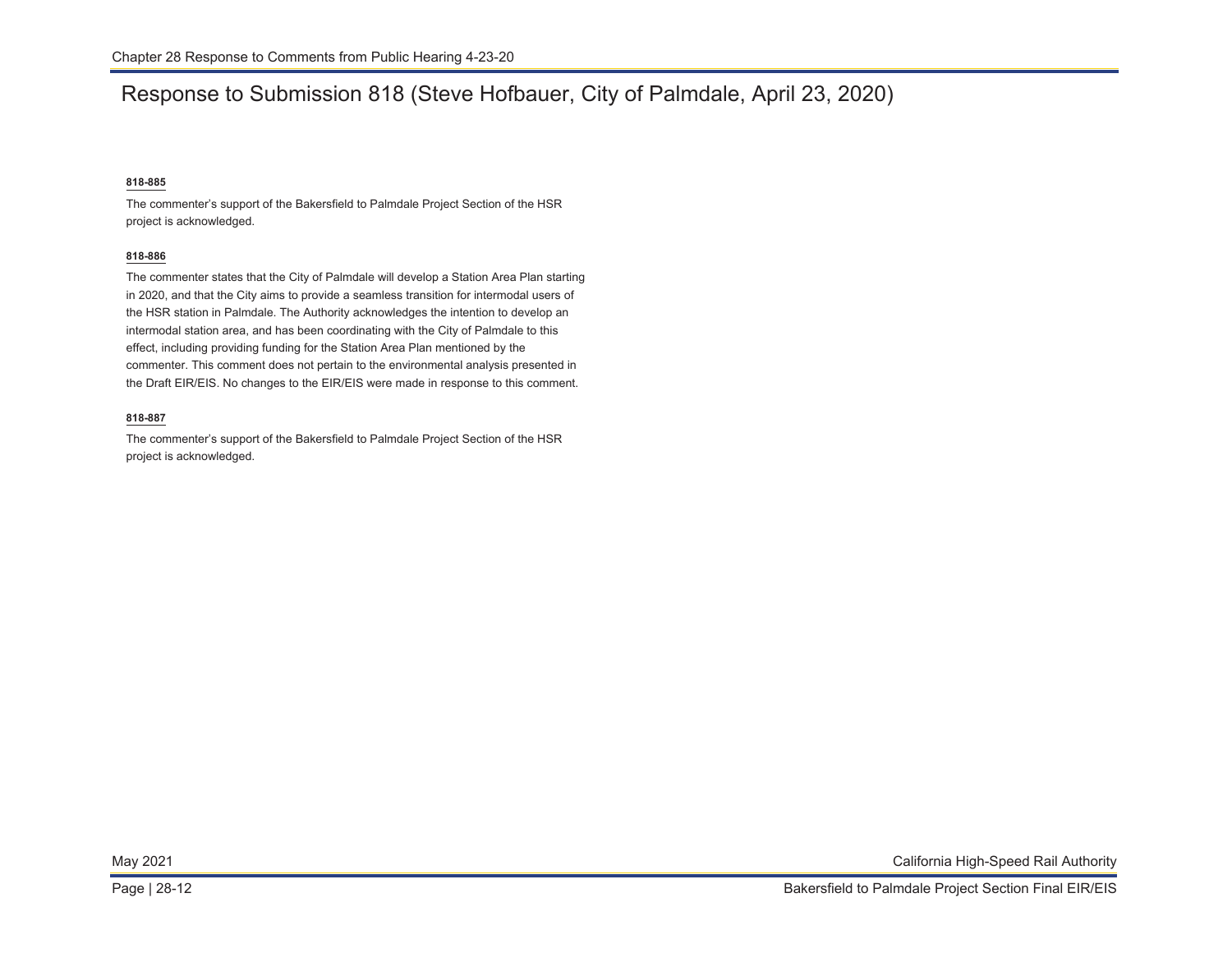

# Submission 819 (Adam Livingston, Sequoia Riverlands Trust, April 23, 2020)

| Bakersfield - Palmdale - RECORD #819 DETAIL            |                                                |         |                 |                                                            |
|--------------------------------------------------------|------------------------------------------------|---------|-----------------|------------------------------------------------------------|
| Status:                                                | <b>Action Pending</b>                          |         |                 |                                                            |
| <b>Record Date:</b>                                    | 5/19/2020                                      |         |                 |                                                            |
| <b>Affiliation Type:</b>                               | Business and/or Organization                   |         | $\mathbf{1}$    | prompt that you're un-muted. That should queue you to give |
| <b>Submission Date:</b>                                | 4/23/2020                                      |         | $\mathbf{2}$    | your comment.                                              |
| Interest As:                                           | Business and/or Organization                   |         |                 |                                                            |
| <b>Submission Method:</b>                              | Public Hearing - Oral Comment                  |         | 3               | So we'll go to our first caller. Please                    |
| First Name:                                            | Adam                                           |         |                 |                                                            |
| Last Name:<br><b>Professional Title:</b>               | Livingston                                     |         | $\overline{4}$  | provide your spelling of your first and last name and your |
| <b>Business/Organization:</b>                          | Director of Planning                           |         | 5               | organization.                                              |
| Address:                                               | Sequoia Riverlands Trust                       |         |                 |                                                            |
| Apt./Suite No.:                                        |                                                |         | 6               | MR. LIVINGSTON: This Is Adam Livingston,                   |
| City :                                                 |                                                |         | $7\phantom{.0}$ | Director of Planning and Policy with Sequoia Riverlands    |
| State:                                                 | CA                                             |         |                 |                                                            |
| Zip Code:                                              | 00000                                          |         | 8               | Trust.                                                     |
| Telephone:                                             |                                                |         | $\overline{9}$  |                                                            |
| Email:                                                 |                                                | 819-888 |                 | And I just want to support the previous comment            |
| Cell Phone:                                            |                                                |         | 10              | asking for an extension of the comment period. And that's  |
| <b>Email Subscription:</b>                             |                                                |         |                 |                                                            |
| <b>Add to Mailing List:</b><br><b>EIR/EIS Comment:</b> | Yes                                            |         | 11              | all I have to add for now.                                 |
| Attachments:                                           | Yes<br>819 Livingston OHTranscript.pdf (62 kb) |         | 12              | MS. TINOCO: Thank you.                                     |
|                                                        |                                                |         | 13              | I'll go to our second caller. You should hear an           |
|                                                        |                                                |         | 14              | un-mute prompt. Please spell out your first and last name  |
|                                                        |                                                |         | 15              | and the organization you're with.                          |
|                                                        |                                                |         | 16              | Okay. I'll go to our third caller. You should              |
|                                                        |                                                |         | 17              | hear yourself un-mute. Please spell out your first and     |
|                                                        |                                                |         | 18              | last name, and the organization you're with, and provide   |
|                                                        |                                                |         | 19              | your comment.                                              |
|                                                        |                                                |         | 20              | Okay. I will go to our third caller. If you                |
|                                                        |                                                |         | 21              | hear yourself un-mute, please spell out the first and last |
|                                                        |                                                |         | 22              | name, and the organization you're with, and provide your   |
|                                                        |                                                |         | 23              | comment.                                                   |
|                                                        |                                                |         | 24              | MR. BEHEN: Good afternoon.                                 |
|                                                        |                                                |         | 25              | (Call drops.)                                              |
|                                                        |                                                |         |                 |                                                            |
|                                                        |                                                |         |                 |                                                            |

*California Reporting, LLC (510) 224-4476*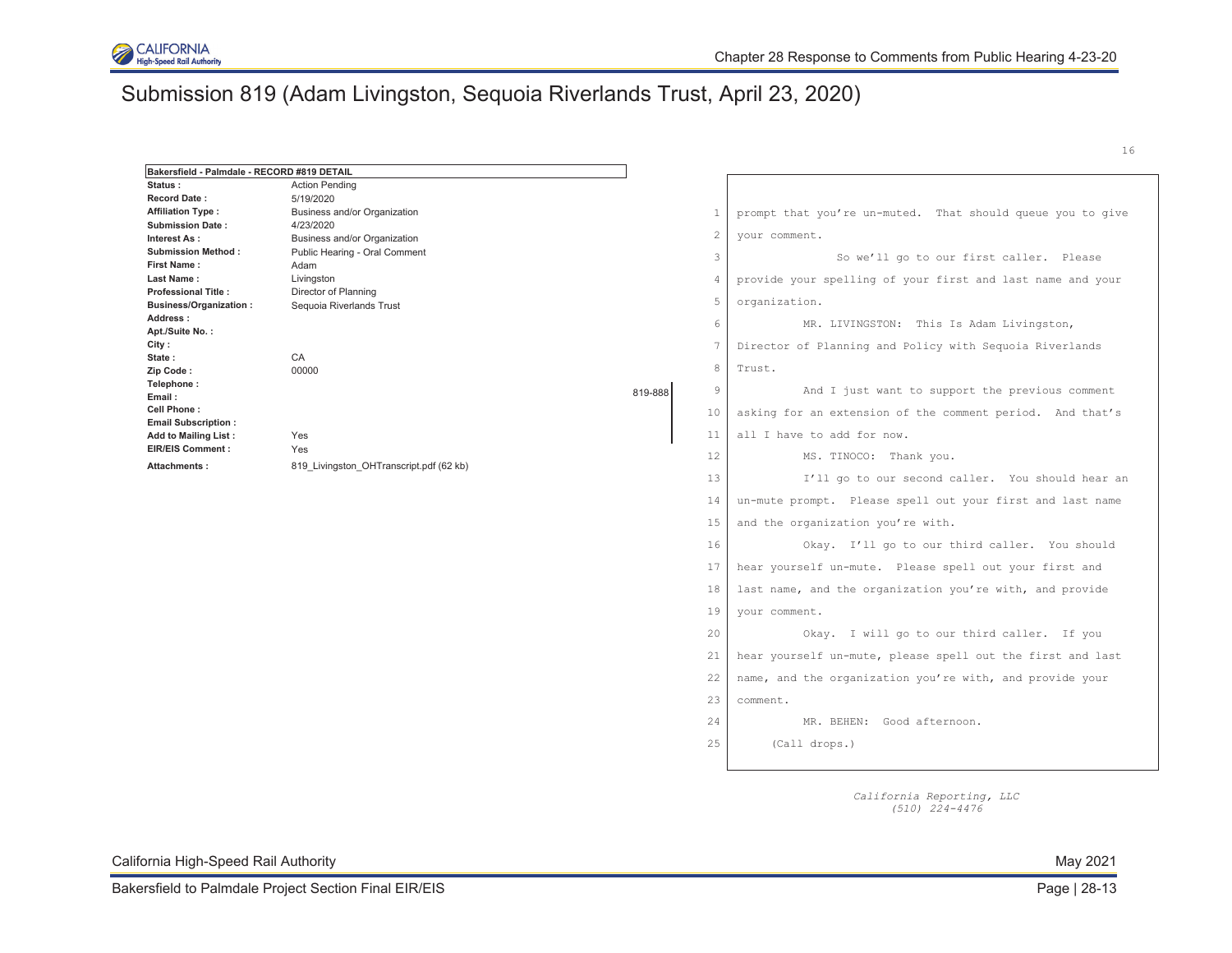# Response to Submission 819 (Adam Livingston, Sequoia Riverlands Trust, April 23, 2020)

### **819-888**

Refer to Standard Response BP-Response-GENERAL-02: Public Outreach on the Draft EIR/EIS.

The commenter requests a further extension of the public review period. Due to the uncertainty caused by the outbreak of COVID-19, the Authority extended the original public review period 15 days to end on April 28, 2020. This extension provided members of the public with additional time to review the Draft EIR/EIS and submit a comment. This is consistent with CEQA and NEPA requirements (CEQA Guidelines Sections 15080–15088, 40 C.F.R. 1506.6(c), and 40 C.F.R. 6.23 (c)(3)(vii)).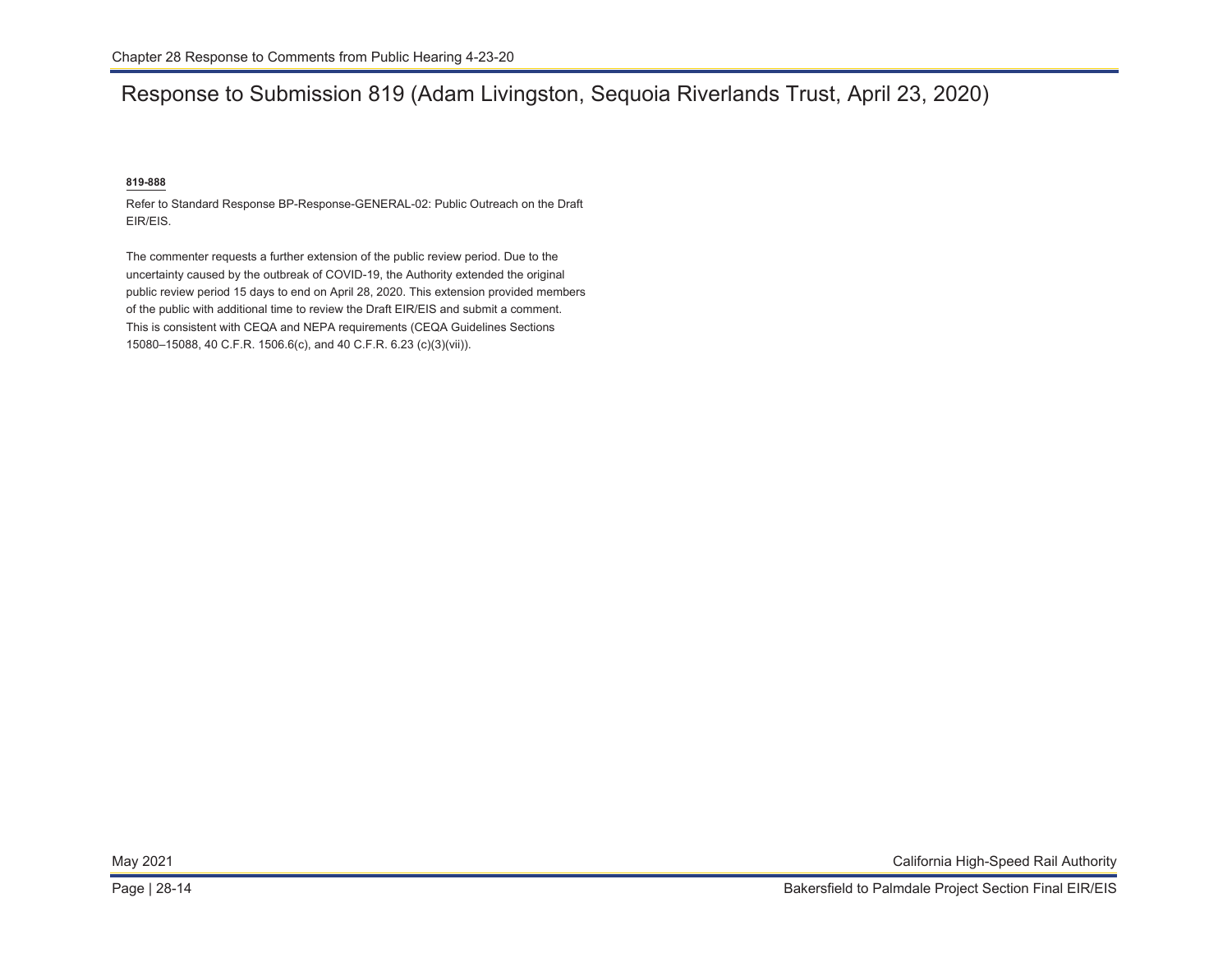

# Submission 820 (Mike Behen, City of Palmdale, April 23, 2020)

| Bakersfield - Palmdale - RECORD #820 DETAIL |                                               |                |                                                            |
|---------------------------------------------|-----------------------------------------------|----------------|------------------------------------------------------------|
| Status:                                     | <b>Action Pending</b>                         |                |                                                            |
| <b>Record Date:</b>                         | 5/19/2020                                     |                |                                                            |
| <b>Affiliation Type:</b>                    | Local Agency                                  | $\mathbf{1}$   | MS. TINOCO: We heard you talking. Can you hear             |
| <b>Submission Date:</b>                     | 4/23/2020                                     | $\mathbf{2}$   | us?                                                        |
| Interest As:<br><b>Submission Method:</b>   | Local Agency<br>Public Hearing - Oral Comment |                |                                                            |
| <b>First Name:</b>                          | Mike                                          | 3              | Okay. We'll go to our next caller. Please spell            |
| Last Name:                                  | Behen                                         | $\overline{4}$ | out your first and last name and the organization you're   |
| <b>Professional Title:</b>                  | Deputy City Manager                           |                |                                                            |
| <b>Business/Organization:</b>               | City of Palmdale                              | 5              | with.                                                      |
| Address:                                    |                                               | 6              | Okay. That is all for all of our commenters                |
| Apt./Suite No.:                             |                                               |                |                                                            |
| City:<br>State:                             | CA                                            | 7              | right now.                                                 |
| Zip Code:                                   | 00000                                         | 8              | Again, if you'd like to submit a comment and               |
| Telephone:<br>Email:                        | Yes                                           | -9             | you're online, please use the "raise-your-hand" feature at |
| Cell Phone:<br><b>Email Subscription:</b>   |                                               | 10             | the bottom of your screen.                                 |
| <b>Add to Mailing List:</b>                 |                                               | 11             | If you'd like to join us via phone, please use             |
| <b>EIR/EIS Comment:</b><br>Attachments:     | Yes<br>820 Behen OHTranscript.pdf (65 kb)     | 12             | the phone number on the screen or on our website at        |
|                                             |                                               | 13             | www.hsr.ca.gov.                                            |
|                                             |                                               | 14             | Until we get another commenter, we will be here            |
|                                             |                                               | 15             | until we announce that commenter.                          |
|                                             |                                               | 16             | (Pause)                                                    |
|                                             |                                               | 17             | MR. BEHEN: Reaching out to telephone land. This            |
|                                             |                                               | 18             | is Mike Behen. Can you hear me?                            |
|                                             |                                               | 19             | MS. GOMEZ: Yes, Mike, we can hear you now.                 |
|                                             |                                               | 20             | MR. BEHEN: Fantastic. Michael Behen,                       |
|                                             |                                               | 21             | M-I-C-H-A-E-L, Behen, B-E-H-E-N. I'm the Deputy City       |
|                                             |                                               | 22             | Manager for the City of Palmdale.                          |
|                                             |                                               | 23             | I just wanted to say thank you for the                     |
|                                             |                                               | 24             | opportunity to speak today. And I know the technology is   |
|                                             |                                               | 25             | super challenging, so I appreciate you guys using the      |
|                                             |                                               |                |                                                            |

*California Reporting, LLC (510) 224-4476* 

California High-Speed Rail Authority May 2021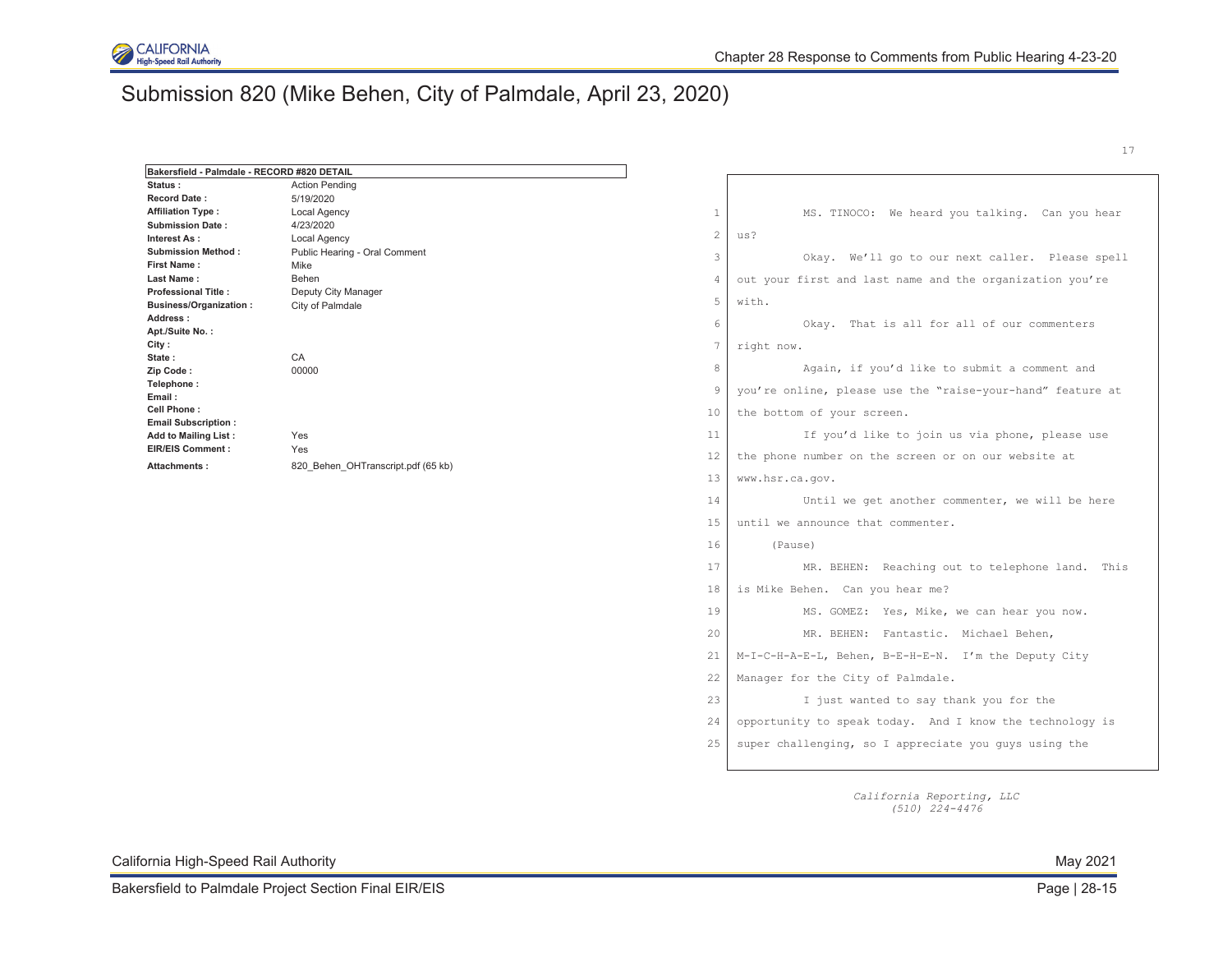# Submission 820 (Mike Behen, City of Palmdale, April 23, 2020) - Continued

*California Reporting, LLC (510) 224-4476* 

18

|         | 1              | technology to get us to provide input.                      | 820-893 | $\mathbf{1}$    | we support the California high-speed rail and have for many |
|---------|----------------|-------------------------------------------------------------|---------|-----------------|-------------------------------------------------------------|
| 820-889 | 2              | I'd like to start off by congratulating the                 |         | $\overline{2}$  | years. And we encourage the Authority, the Board, and all   |
|         | 3              | Authority on the release of the environmental document, the |         | 3               | the workers who are making this project happen, stay the    |
|         | $\overline{4}$ | Bakersfield-to-Palmdale document. It shows that we're       |         | 4               | course. We believe that this is a truly a transformational  |
|         | 5              | making progress.                                            |         | 5               | project.                                                    |
| 820-890 | 6              | The City of Palmdale is a station city. And our             |         | 6               | Thank you.                                                  |
|         | 7              | station will be a connection point for the California High- |         | $\overline{7}$  | MS. TINOCO: Thank you.                                      |
|         | 8              | Speed Rail Authority Project, Virgin Trains USA, Metrolink, |         | 8               | I'll go back to our phone list. If you do hear              |
|         | 9              | Amtrak, Greyhound, and the Antelope Valley Transit          |         | 9               | the prompt that you're un-muted, that means that's your     |
|         | 10             | Authority, and other modes of transportation.               |         | 10              | queue to submit your comment.                               |
| 820-891 | 11             | As a general comment, the City of Palmdale would            |         | 11              | So our next caller, if you can spell out your               |
|         | 12             | like to request that the final EIR document be consistent   |         | 12 <sub>2</sub> | first and last name and provide the organization that       |
|         | 13             | with our city's goals for future development. In            |         | 13              | you're with?                                                |
|         | 14             | particular, we're looking at street and grade separation    |         | 14              | Okay. Our next caller, once you hear yourself               |
|         | 15             | designs. And we will provide additional details in our      |         | 15              | un-mute, please spell out your first and last name and      |
|         | 16             | comment letter that will be forwarded to the Authority.     |         | 16              | provide the organization you're with.                       |
| 820-892 | 17             | In closing, we'd like to say that high-speed rail           |         | 17              | UNIDENTIFIED CALLER: No comment.                            |
|         | 18             | is a much needed transportation option in the state and in  |         | 18              | MS. TINOCO: Okay. Thank you.                                |
|         | 19             | this region. We are looking forward to working together to  |         | 19              | The next caller, once you hear the un-mute                  |
|         | 20             | develop the best possible project. In particular, we'd      |         | 20              | prompt, please spell out your first and last name and       |
|         | 21             | like to mention that we appreciate the good working         |         | 21              | provide your comment.                                       |
|         | 22             | relationship with Rick Simon and Diana Gomez. There is a    |         | 22              | MR. HIGHTOWER: Good afternoon. My name is Troy              |
|         | 23             | good exchange of information and we're appreciative of      |         | 23              | Hightower, T-R-O-Y H-I-G-H-T-O-W-E-R. I'll try and be       |
|         | 24             | that.                                                       |         | 24              | brief in my comments.                                       |
|         | 25             | And, like our Mayor said, Mayor Steve Hofbauer,             |         | 25              | First of all, I'm a long-time supporter of the              |
|         |                |                                                             |         |                 |                                                             |

*California Reporting, LLC (510) 224-4476* 

May 2021 California High-Speed Rail Authority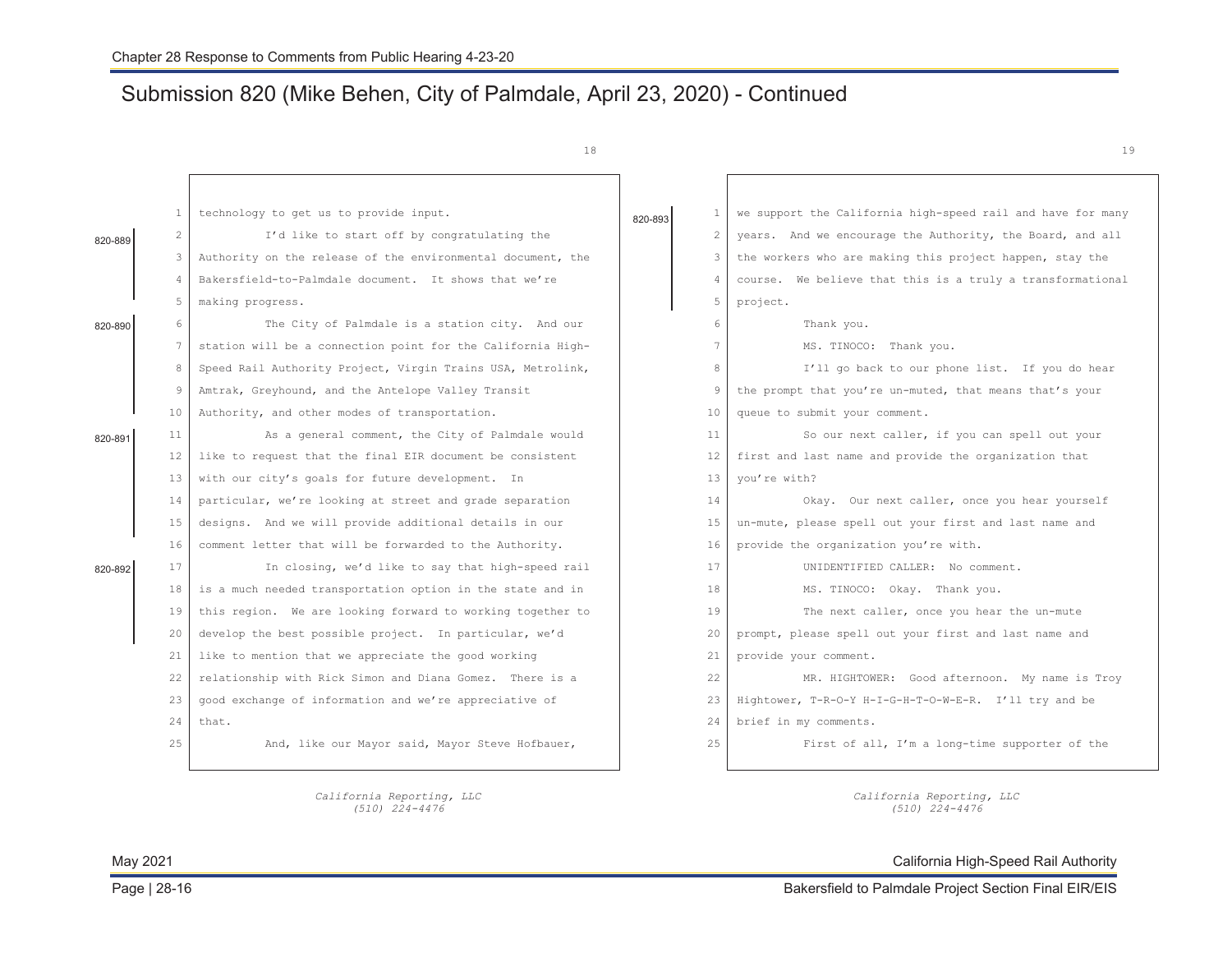

### Response to Submission 820 (Mike Behen, City of Palmdale, April 23, 2020)

#### **820-889**

The commenter offers congratulations for the release of the Bakersfield to Palmdale Project Section Draft EIR/EIS. This comment does not pertain to the environmental analysis presented in the Draft EIR/EIS.

### **820-890**

The Authority has acknowledged the City's comment.

### **820-891**

The commenter requests that the Final EIR/EIS be consistent with the City of Palmdale's goals for future development, in particular street and grade separation designs. This comment indicated that additional details will be provided in the formal letter forwarded to the Authority. Refer to Responses to Comments 779-438 and 779- 443, contained in Chapter 22 of this Final EIR/EIS, which address the commenter's requests regarding the project's consistency with City of Palmdale planning documents.

### **820-892**

The commenter's support of the Bakersfield to Palmdale Project Section of the HSR project is acknowledged.

#### **820-893**

The commenter's support of the Bakersfield to Palmdale Project Section of the HSR project is acknowledged.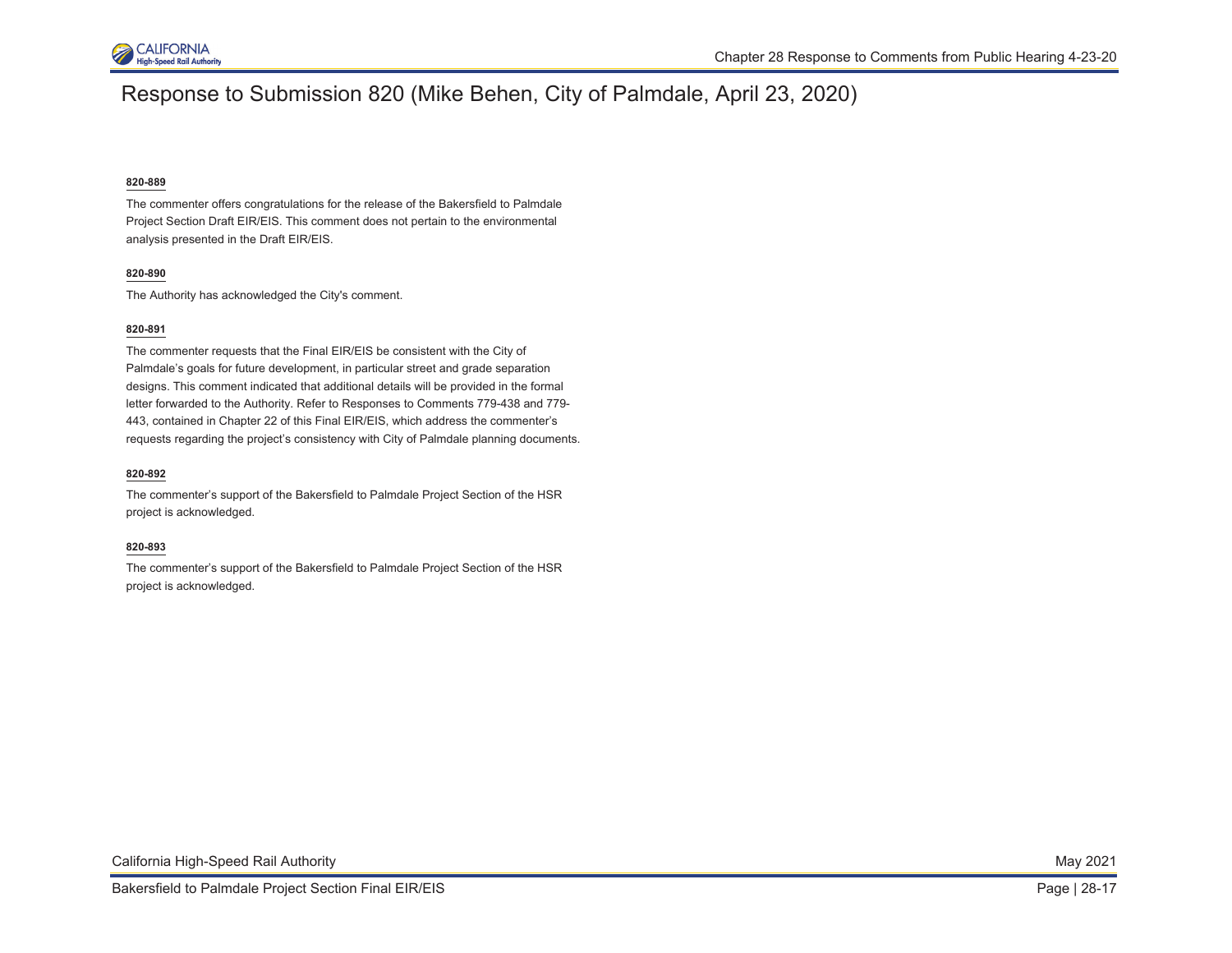### Submission 821 (Troy Hightower, April 23, 2020)

| Bakersfield - Palmdale - RECORD #821 DETAIL        |                                        |                |                                                             |
|----------------------------------------------------|----------------------------------------|----------------|-------------------------------------------------------------|
| Status:                                            | <b>Action Pending</b>                  |                |                                                             |
| <b>Record Date:</b>                                | 5/19/2020                              |                |                                                             |
| <b>Affiliation Type:</b>                           | Individual                             | $\mathbf{1}$   | we support the California high-speed rail and have for many |
| <b>Submission Date:</b>                            | 4/23/2020                              | $\overline{2}$ | years. And we encourage the Authority, the Board, and all   |
| Interest As:                                       | Individual                             |                |                                                             |
| <b>Submission Method:</b>                          | Public Hearing - Oral Comment          | 3              | the workers who are making this project happen, stay the    |
| <b>First Name:</b><br>Last Name:                   | Troy                                   |                |                                                             |
| <b>Professional Title:</b>                         | Hightower                              | $\overline{4}$ | course. We believe that this is a truly a transformational  |
| <b>Business/Organization:</b>                      |                                        | 5              | project.                                                    |
| Address:                                           |                                        |                |                                                             |
| Apt./Suite No.:                                    |                                        | 6              | Thank you.                                                  |
| City:                                              |                                        | 7              | MS. TINOCO: Thank you.                                      |
| State:                                             | CA                                     |                |                                                             |
| Zip Code:                                          | 00000                                  | 8              | I'll go back to our phone list. If you do hear              |
| Telephone:<br>Email:                               |                                        | 9              | the prompt that you're un-muted, that means that's your     |
| <b>Cell Phone:</b>                                 |                                        | 10             | queue to submit your comment.                               |
| <b>Email Subscription:</b><br>Add to Mailing List: | Yes                                    | 11             | So our next caller, if you can spell out your               |
| <b>EIR/EIS Comment:</b>                            | Yes                                    | 12             | first and last name and provide the organization that       |
| Attachments:                                       | 821 Hightower OHTranscript.pdf (65 kb) | 13             | you're with?                                                |
|                                                    |                                        | 14             | Okay. Our next caller, once you hear yourself               |
|                                                    |                                        | 15             | un-mute, please spell out your first and last name and      |
|                                                    |                                        |                |                                                             |
|                                                    |                                        | 16             | provide the organization you're with.                       |
|                                                    |                                        | 17             | UNIDENTIFIED CALLER: No comment.                            |
|                                                    |                                        | 18             | MS. TINOCO: Okay. Thank you.                                |
|                                                    |                                        | 19             | The next caller, once you hear the un-mute                  |
|                                                    |                                        | 20             | prompt, please spell out your first and last name and       |
|                                                    |                                        | 21             | provide your comment.                                       |
|                                                    |                                        | 22             | MR. HIGHTOWER: Good afternoon. My name is Troy              |
|                                                    |                                        | 23             | Hightower, T-R-O-Y H-I-G-H-T-O-W-E-R. I'll try and be       |
|                                                    |                                        | 24             | brief in my comments.                                       |
|                                                    |                                        | 25             | First of all, I'm a long-time supporter of the              |

*California Reporting, LLC (510) 224-4476* 

May 2021 California High-Speed Rail Authority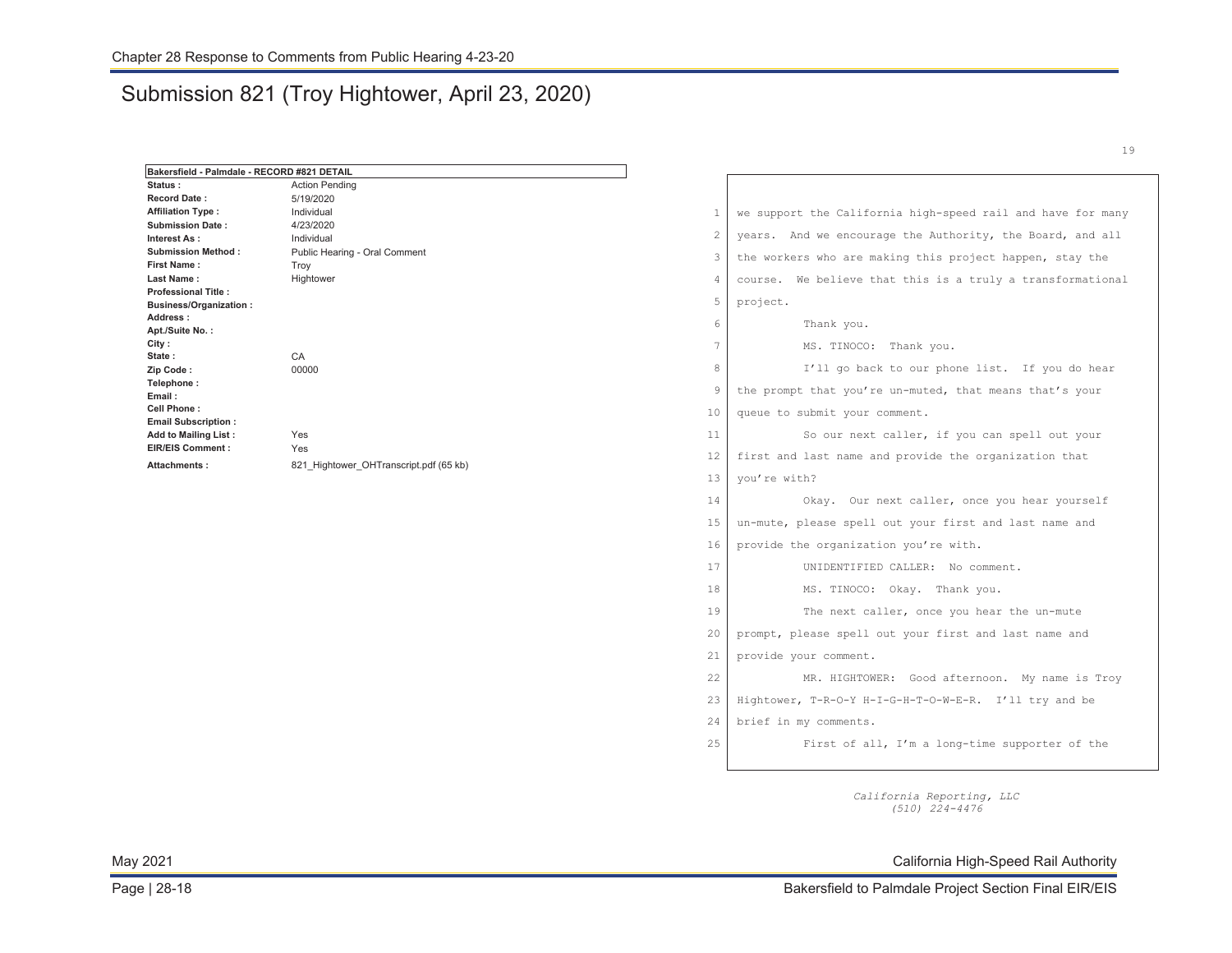

# Submission 821 (Troy Hightower, April 23, 2020) - Continued

20  $\hspace{1.5cm}$  21

|         | 1  | high-speed rail project. I'm an independent transportation  | 821-894 | $\mathbf{1}$ | In addition, and I'll close with this, I reviewed          |
|---------|----|-------------------------------------------------------------|---------|--------------|------------------------------------------------------------|
|         |    | consultant based in Bakersfield.                            |         | $2^{\circ}$  | the Supplemental Record of Decision from FRA on the LGA.   |
| 821-894 | 3  | It's come to my attention when I began reviewing            |         | 3            | And they mention here that the approval stops at the       |
|         |    | the Bakersfield-Palmdale Draft EIR is that I noticed that   |         | 4            | intersection of 34th Street and Oswell -- and F Street,    |
|         | 5  | there's a gap between where the LGA was approved to the F   |         | $5 -$        | excuse me. And then following environmental evaluation of  |
|         | 6  | Street (phonetic) Station but does not continue the five    |         | 6            | Bakersfield-Palmdale, they anticipate future review, if at |
|         |    | miles to Oswell Street, which is the beginning of the       |         | $\tau$       | all, of that gap between F Street and Oswell Street.       |
|         | 8  | Bakersfield-Palmdale segment.                               |         | 8            | So I know that this may be technically outside of          |
|         | 9  | So I have more of a question on how would people            |         | 9            | the boundary of the Bakersfield-Palmdale seqment. But I    |
|         | 10 | from Bakersfield get to Palmdale if there's no approved     |         | 10           | think, operationally, and even going back to that          |
|         | 11 | section between F Street and LGA -- I mean, and Oswell      |         | 11           | independent utility, that section must go from one station |
|         | 12 | Street? I do understand that the original hybrid Fresno-    |         | 12           | to another. I'm not sure how that would work at this       |
|         | 13 | Bakersfield segment that was approved does go to Oswell     |         | 13           | point.                                                     |
|         | 14 | Street.                                                     |         | 14           | So I'm just bringing this to your attention.               |
|         | 15 | And then, at the same time, I had the question:             |         | 15           | It's something I'm still looking into. But I think it is a |
|         | 16 | How do people from Palmdale get to Bakersfield and beyond?  |         | 16           | matter that should be addressed.                           |
|         | 17 | So these are questions that have come up. And               |         | 17           | Thank you.                                                 |
|         | 18 | this is just recently. And I downloaded a map from the      |         | 18           | MS. TINOCO: Thank you. Okay.                               |
|         | 19 | High-Speed Rail station called Approved Project Local-      |         | 19           | We'll go to our next caller. Please spell out              |
|         | 20 | Generated Alternatives. And it does show the LGA approved   |         | 20           | the first and last name and the organization you're with.  |
|         | 21 | to the F Street Station, 34th and F Street, but it does not |         | 21           | Okay. We'll go to our next caller. Please spell            |
|         | 22 | continue to Oswell. And so I believe this would -- it       |         | 22           | out your first and last name and the organization you're   |
|         | 23 | would -- it could be a significant concern as a gap, as     |         | 23           | with. Can you hear us? No? Okay.                           |
|         | 24 | well as my understanding is that the Bakersfield-Palmdale   |         | 24           | We'll go to our last caller on the phone list.             |
|         | 25 | segment begins at Oswell Street.                            |         | 2.5          | Please spell out your first and last name and the          |
|         |    |                                                             |         |              |                                                            |

*California Reporting, LLC California Reporting, LLC (510) 224-4476 (510) 224-4476* 

California High-Speed Rail Authority **May 2021** Nav 2021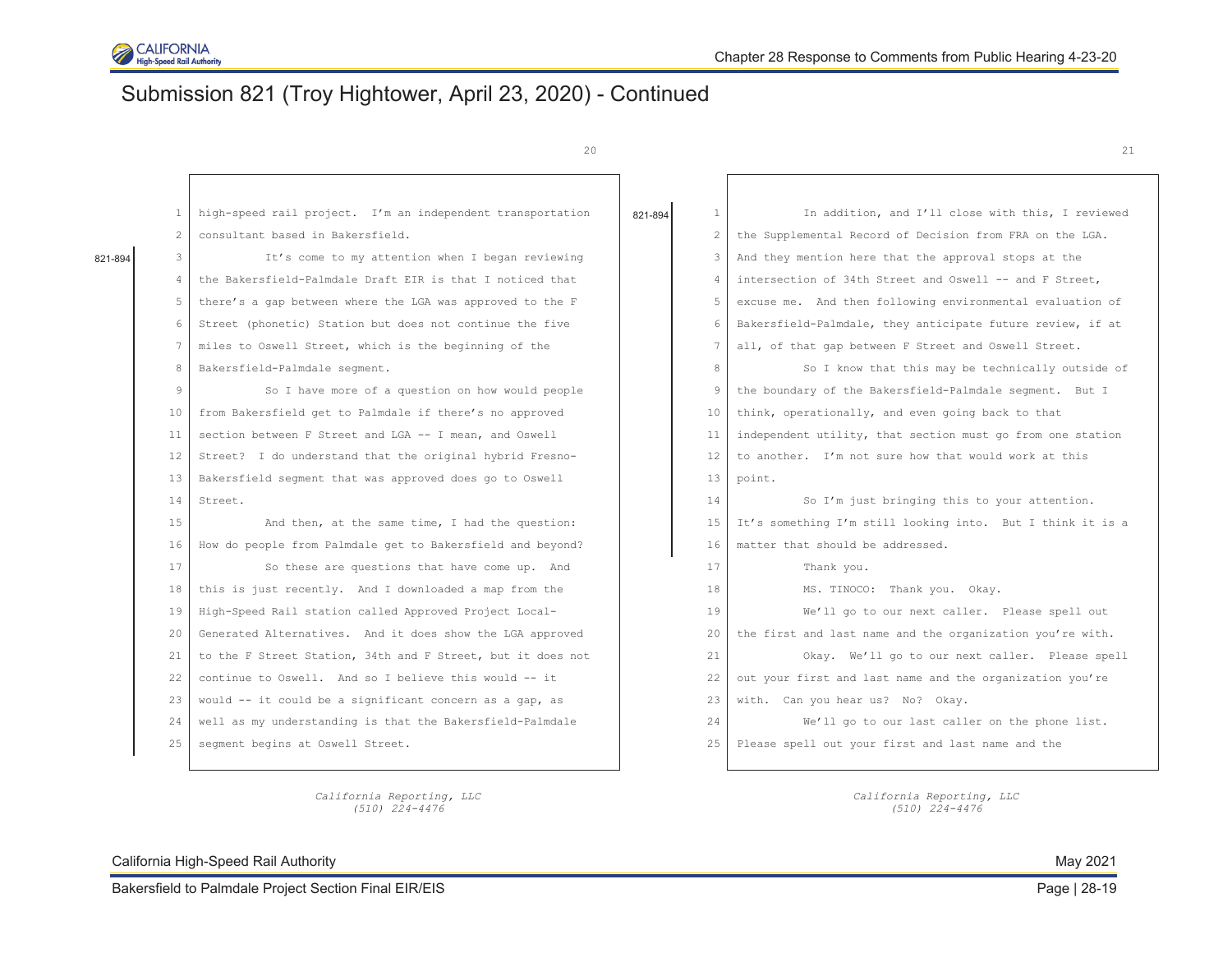# Response to Submission 821 (Troy Hightower, April 23, 2020)

### **821-894**

On October 16, 2018, the Authority Board certified the Fresno to Bakersfield Section Final Supplemental EIR and approved the portion of the Fresno to Bakersfield Locally Generated Alternative (F-B LGA) from just north of Poplar Avenue in Kern County up to and including the F Street Station (specifically, to the intersection of 34th Street and L Street in Bakersfield). As stated in Resolution #HSRA 18-17, the Authority Board reserved the decision on an alignment to the south and east of the F Street Station for the Bakersfield to Palmdale Project Section of the HSR project. In November 2019, the Authority published the combined Supplemental Record of Decision/Final Supplemental EIS. With issuance of the Supplemental Record of Decision, the Authority, as NEPA lead agency, approved the portion of the F-B LGA from just north of Poplar Avenue in Kern County up to and including the F Street Station.

The Authority Board will consider CEQA and NEPA decisions on the portion of the F-B LGA from the intersection of 34th Street and L Street to Oswell Street at the time it takes action on the Bakersfield to Palmdale Project Section. Analysis for the portion of the F-B LGA from the intersection of 34th Street to L Street and Oswell Street was presented in the Fresno to Bakersfield Section Supplemental EIR/EIS, and this Bakersfield to Palmdale Project Section Final EIR/EIS summarizes that analysis. This Final EIR/EIS therefore includes the IAMFs and mitigation measures described in the Fresno to Bakersfield Section Supplemental EIR/EIS. Consideration of the F-B LGA analyses in conjunction with the analyses performed for the B-P Build Alternatives, which includes measures that conform to the Authority's programmatic IAMFs (Appendix 2-E) and Standardized Mitigation Measures (Appendix 3.1-A), will inform the Authority Board's decision on the project.

Therefore, there will not be a "gap" between the F Street Station and Oswell Street; the decision on the portion of the HSR alignment between the intersection of 34th Street and L Street in Bakersfield and Oswell Street will be made alongside the decision on the Bakersfield to Palmdale Project Section alignment, and the station-to-station alignment will be continuous.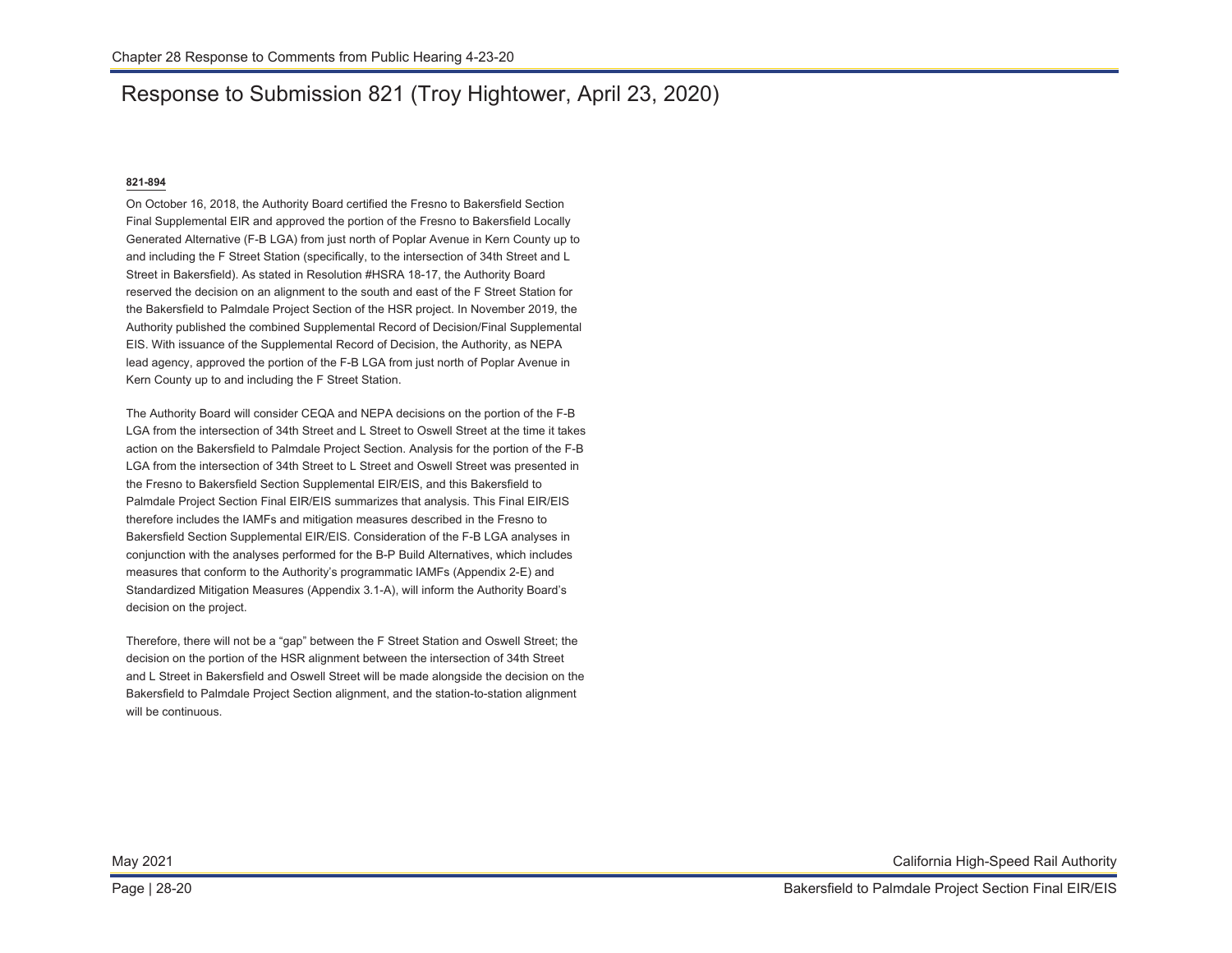

# Submission 822 (Susan Greenfeild, April 23, 2020)

| Bakersfield - Palmdale - RECORD #822 DETAIL            |                                                      |                |                                                           |
|--------------------------------------------------------|------------------------------------------------------|----------------|-----------------------------------------------------------|
| Status:                                                | <b>Action Pending</b>                                |                |                                                           |
| <b>Record Date:</b>                                    | 5/19/2020                                            |                |                                                           |
| <b>Affiliation Type:</b>                               | Individual                                           | 1              | organization you're with. No? Okay.                       |
| <b>Submission Date:</b>                                | 4/23/2020                                            |                |                                                           |
| Interest As:                                           | Individual                                           | $\overline{c}$ | As a reminder, if you would like to just watch            |
| <b>Submission Method:</b>                              | Public Hearing - Oral Comment<br>Susan<br>Greenfeild | 3              | the public hearing and listen in to the comments, you can |
| <b>First Name:</b><br>Last Name:                       |                                                      | $\overline{4}$ |                                                           |
| <b>Professional Title:</b>                             |                                                      |                | go to our YouTube channel. That's so that you can just    |
| <b>Business/Organization:</b>                          |                                                      | 5              | view the public hearing from that channel.                |
| Address:                                               |                                                      | 6              | If you'd like to submit a comment today, please           |
| Apt./Suite No.:                                        |                                                      |                |                                                           |
| City :                                                 |                                                      | 7              | participate with us online. You can see the link on your  |
| State:<br>Zip Code:                                    | CA<br>00000                                          | 8              | screen, or you can call in using the phone number on the  |
| Telephone:                                             |                                                      |                |                                                           |
| Email:                                                 |                                                      | 9              | screen, and there's a webinar I.D. as well. This          |
| Cell Phone:                                            |                                                      | 10             | information is on our website at www.hsr.ca.gov.          |
| <b>Email Subscription:</b>                             |                                                      |                |                                                           |
| <b>Add to Mailing List:</b><br><b>EIR/EIS Comment:</b> | Yes<br>Yes                                           | 11             | (Pause)                                                   |
| Attachments:                                           | 822 Greenfield OHTranscript.pdf (65 kb)              | 12             | MS. TINOCO: Okay. We have one person on the               |
|                                                        |                                                      | 13             | phone.                                                    |
|                                                        |                                                      | 14             | Once you hear the un-mute prompt, that is your            |
|                                                        |                                                      | 15             | queue that you are ready to give your comment. If you can |
|                                                        |                                                      | 16             | spell out your first and last name and the organization   |
|                                                        |                                                      | 17             | you're with?                                              |
|                                                        |                                                      | 18             | MS. GREENFIELD: Hi. Are you able to hear me?              |
|                                                        |                                                      | 19             | MS. TINOCO: Yes.                                          |
|                                                        |                                                      | 20             | MS. GREENFIELD: Good afternoon. My name is                |
|                                                        |                                                      | 21             | Susan Greenfield. I'm representing myself.                |
|                                                        |                                                      | 22             | I am calling in about Section 3-5,                        |
|                                                        |                                                      | 23             | Electromagnetic Interference and Electromagnetic Fields.  |
|                                                        |                                                      | 24             | And in the summary of the report section, the report      |
|                                                        |                                                      | 25             | states,                                                   |
|                                                        |                                                      |                |                                                           |

*California Reporting, LLC (510) 224-4476* 

California High-Speed Rail Authority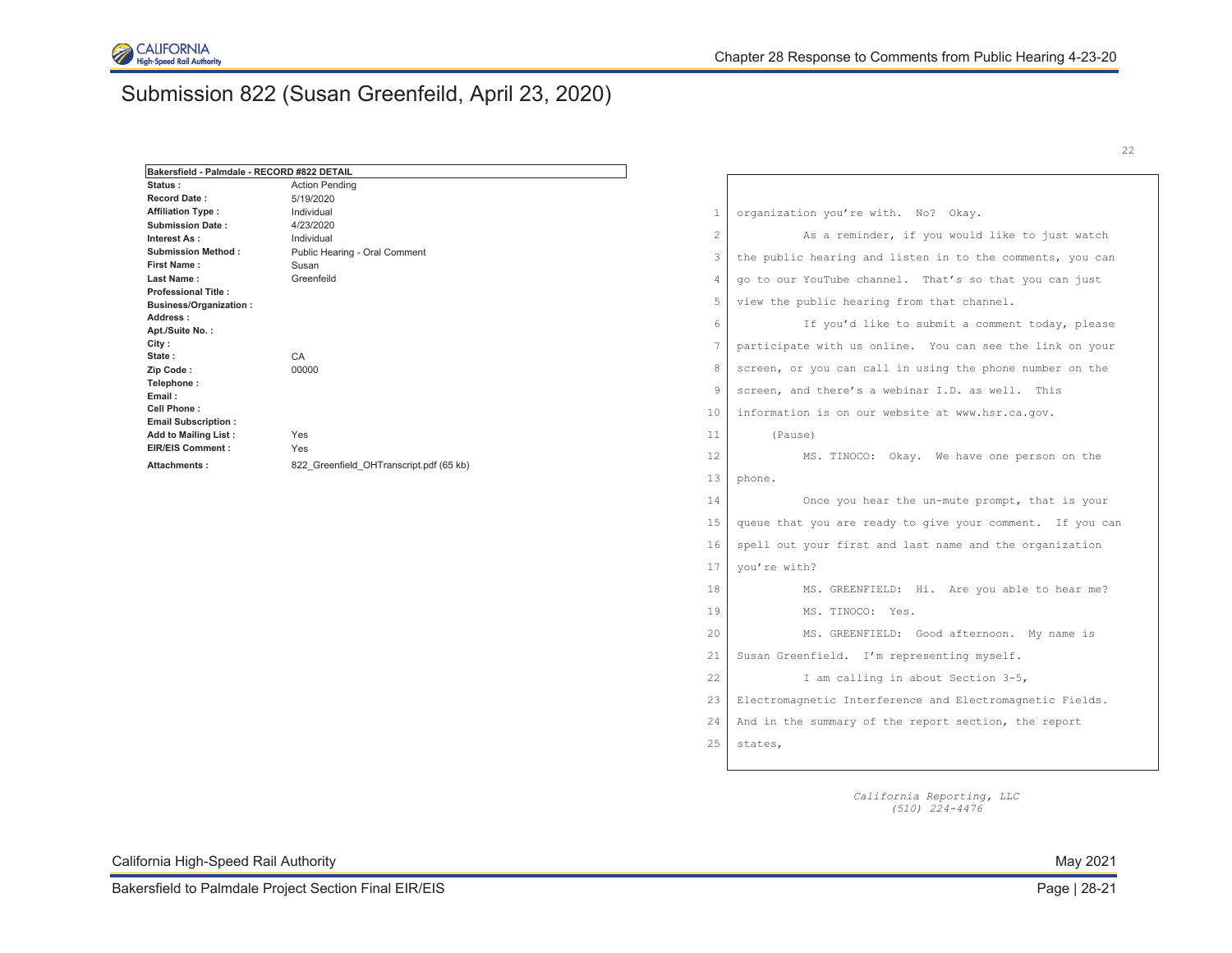# Submission 822 (Susan Greenfeild, April 23, 2020) - Continued

*California Reporting, LLC (510) 224-4476* 

23

| 822-895 | $\mathbf{1}$          | "Population and facilities close to the high-speed          | $\mathbf{1}$<br>822-895 | educational facilities, the health facilities.              |
|---------|-----------------------|-------------------------------------------------------------|-------------------------|-------------------------------------------------------------|
|         | $\mathbf{2}^{\prime}$ | rail could experience effects from exposure to EMI and      | $\overline{2}$          | Thank you for this opportunity.                             |
|         | 3                     | EMF, including medical laboratories, research,              | 3                       | MS. TINOCO: Thank you.                                      |
|         | $\overline{4}$        | technology parks, dense housing developments, schools       | $\overline{4}$          | I'd like to remind those of you who are online,             |
|         | 5                     | and colleges, electric power lines."                        | 5                       | if you'd like to submit a comment today, please use the     |
|         | 6                     | The report does not indicate the effects, the               | 6                       | "raise-your-hand" feature at the bottom of your screen, so  |
|         | $7\overline{ }$       | impact, or what close means. Can you add some clarity to    | 7                       | that flags us that you're wanting to provide a comment.     |
|         | 8                     | this?                                                       | 8                       | For those who would like to call in, please look            |
|         | 9                     | MS. TINOCO: So for today's hearing, we are only             | 9                       | for the prompt, that you're un-muted, to provide your       |
|         | 10                    | receiving comments. Our panelists are not able to provide   | 10 <sup>°</sup>         | comment.                                                    |
|         | 11                    | any answers to questions today. But we will take your       | 11                      | (Pause)                                                     |
|         | $12 \overline{ }$     | comment and include that in our final environmental         | $12 \overline{ }$       | MS. TINOCO: Okay. We have a commenter online.               |
|         | 13                    | document.                                                   | 13                      | If you can, Lisa (phonetic), please spell out your first    |
|         | 14                    | MS. GREENFIELD: Okay. So, I quess, let me help              | 14                      | and last name, and the organization you're with, and        |
|         | 15                    | you with the comment. I don't know if you're recording      | 15                      | provide your comment? Lisa, can you hear us? No? Okay.      |
|         | 16                    | this or writing it down.                                    | 16                      | We'll try you again a little bit later.                     |
| 822-895 | 17                    | My comment is the report does not describe the              | 17                      | (Pause)                                                     |
|         | 18                    | amount of EMI/EMS that would be generated, nor the          | 18                      | MS. TINOCO: Okay. We are going to break                     |
|         | 19                    | recommended distance. The report does not indicate, in my   | 19                      | momentarily. We'll return at four o'clock.                  |
|         | 20                    | reading, any effort made to reduce the EMI and EMF impacts. | 20                      | Again, those who have joined online, if you'd               |
|         | 21                    | I didn't see that in the report. And the report implies,    | 21                      | like to submit a comment, please use the "raise-your-hand"  |
|         | 22                    | or I infer, that all existing facilities that are close     | 22                      | feature at the bottom of your screen.                       |
|         | 23                    | will, at their own cost, construct materials to prevent the | 23                      | Again, today, our panelists are not answering               |
|         | 24                    | wavelengths from penetrating the facilities. And I'm        | 24                      | questions or providing a presentation. The reason for our   |
|         | 25                    | specifically referring to the medical facilities the        | 25                      | public hearing today is just to receive comments that we'll |
|         |                       |                                                             |                         |                                                             |

*California Reporting, LLC (510) 224-4476* 

May 2021 California High-Speed Rail Authority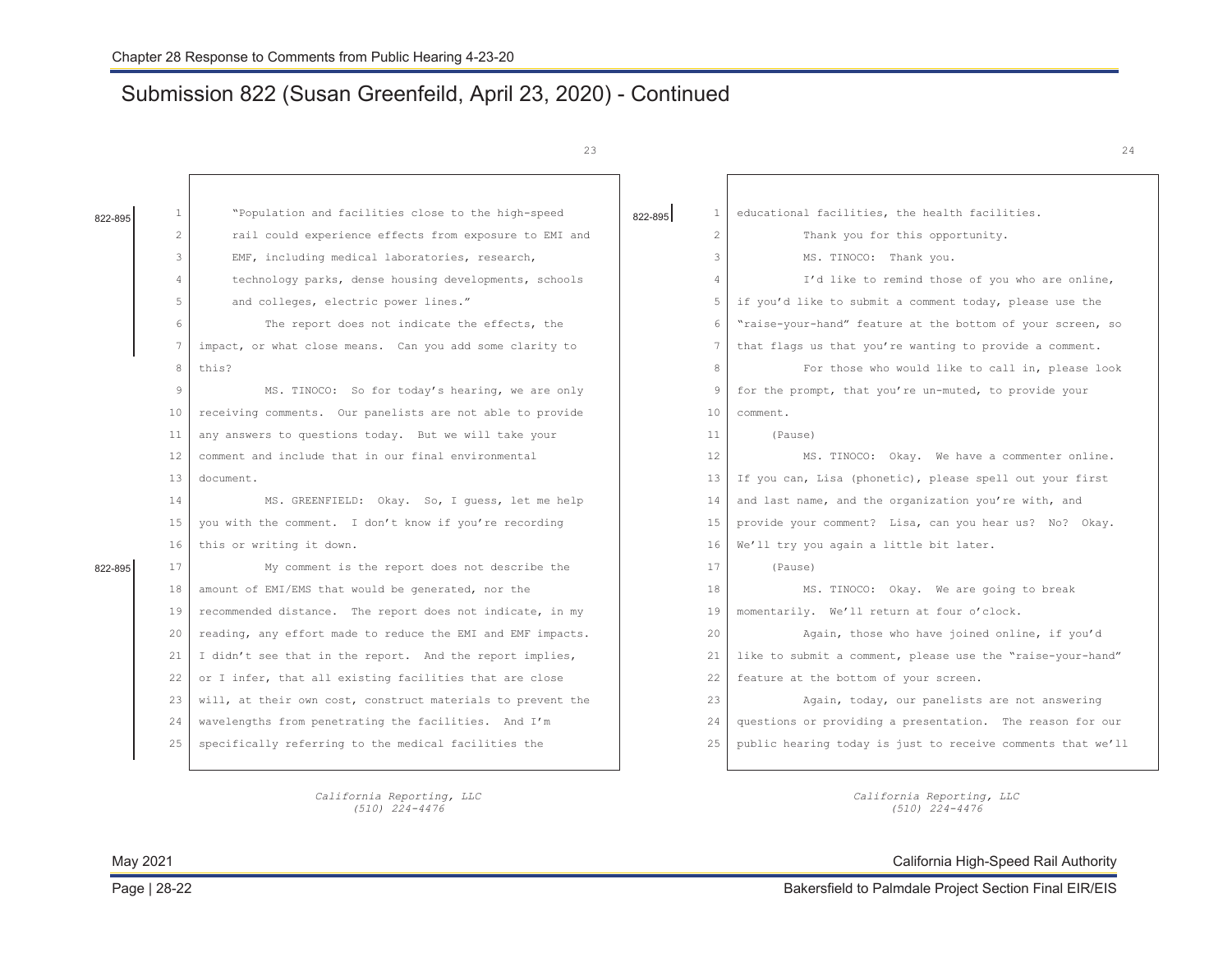

### Response to Submission 822 (Susan Greenfeild, April 23, 2020)

#### **822-895**

The commenter indicates that the Draft EIR/EIS does not describe the amount of electromagnetic interference/electromagnetic field (EMI/EMF) that would be generated, the recommended distance, or any effort to reduce EMI/EMF impacts. The commenter is specifically referring to such impacts on the medical, educational, and health facilities in the vicinity.

Section 3.5 of this Final EIR/EIS provides an analysis of potential impacts on nearby sensitive uses due to EMI/EMF generated by the Bakersfield to Palmdale Project Section of the HSR system. Specifically, in Section 3.5, under the Summary of Results subheading, the text indicates analysis was conducted for "…populations and facilities close to the HSR system that could experience effects from exposure to HSR-related EMI and EMFs include medical laboratories, research and technology parks, dense housing developments, schools and colleges, employees, underground pipelines and cables, fences, and existing railroads." In order to determine existing ambient levels of EMI/EMF, magnetic fields were measured in various areas along the Bakersfield to Palmdale Project Section as described in Section 3.5.5.2, Local Conditions, and as shown on Figure 3.5-1, EMI/EMF Measurement Site Locations. Section 3.5.5.3 Receivers Susceptible to Electromagnetic Interference/Electromagnetic Fields/Radio Frequency Interference Effects, indicates that uses with unshielded equipment that is sensitive to magnetic field strengths in the range of 1 to 3 miligauss (e.g., magnetic resonance imaging systems), interference is possible at distances of up to approximately 200 feet from the centerline of the HSR right-of-way. For the mostsensitive electron-beam microscopes, which are sensitive to magnetic field strengths in the range of 0.1 to 0.3 milligauss, interference would be possible to approximately 700 feet from the centerline of the HSR right-of-way. Based on these distances of possible impact, a review of land uses along the Bakersfield to Palmdale Project Section identified a total of 7 potentially sensitive receptors within the 500-foot screening distance of the project. These facilities included:

#### **822-895**

- 4. Family Urgent Care, Sierra Highway and Avenue J, Lancaster (150 feet)
- 5. University of Antelope Valley, Sierra Highway and Avenue J8, Lancaster (330 feet)
- 6. North Valley Veterinary Clinic, Sierra Highway and Avenue K, Lancaster (190 feet)
- 7. Charter College, Business Center Parkway and Avenue K8, Lancaster (490 feet)

Analysis of Impact EMI/EMF #5 determined that the Bakersfield to Palmdale Project Section would not result in changes of EMI/EMF in exceedance of the established thresholds at the sensitive receptors as listed above; therefore, impacts would be less than significant under CEQA. EMI/EMF-IAMF#2 would be implemented as part of the Bakersfield to Palmdale Project Section to ensure that sensitive uses would not be affected by EMI/EMF generated by the project. EMI/EMF-MM#1, described in Section 3.5.7 of this Final EIR/EIS, would be implemented in the final design to include suitable design provisions of the Bakersfield to Palmdale Project Section to prevent EMI impacts on sensitive uses affected by EMI/EMF. No revisions have been made to this Final EIR/EIS in response to this comment.

No revisions have been made to this Final EIR/EIS in response to this comment.

<sup>1.</sup> Edison Middle School, Edison Road, Bakersfield (460 feet)

<sup>2.</sup> Antelope Valley Enrichment Services, Sierra Highway and Jackson Street, Lancaster (320 feet)

<sup>3.</sup> Lancaster Sheriff's Station, Sierra Highway and Lancaster Boulevard, Lancaster (375 feet)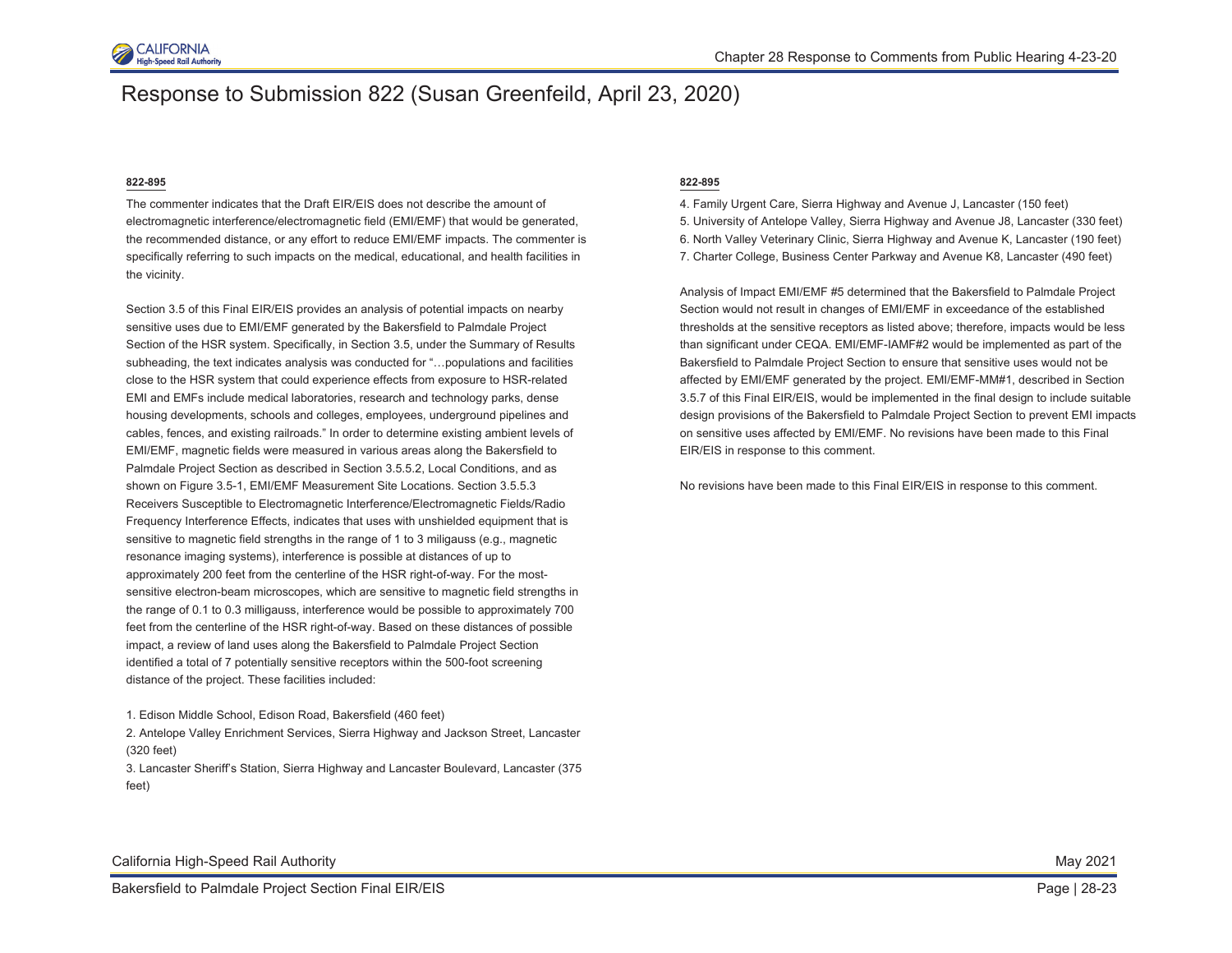# Submission 823 (Tina McIntyre, CalPortland Company, April 23, 2020)

| Bakersfield - Palmdale - RECORD #823 DETAIL    |                                        |         |                |                                                            |
|------------------------------------------------|----------------------------------------|---------|----------------|------------------------------------------------------------|
| Status:                                        | <b>Action Pending</b>                  |         |                |                                                            |
| <b>Record Date:</b>                            | 5/19/2020                              |         |                |                                                            |
| <b>Affiliation Type:</b>                       | Business and/or Organization           |         | $\mathbf{1}$   | their comments.                                            |
| <b>Submission Date:</b>                        | 4/23/2020                              |         | $\overline{c}$ | And, again, if you are online, you can use the             |
| Interest As:<br><b>Submission Method:</b>      | Business and/or Organization           |         |                |                                                            |
| <b>First Name:</b>                             | Public Hearing - Oral Comment<br>Tina  |         | 3              | "raise-your-hand" feature at the bottom of your screen.    |
| <b>Last Name:</b>                              | McIntyre                               |         | $\overline{4}$ | That will let us know that you would like to provide a     |
| <b>Professional Title:</b>                     |                                        |         |                |                                                            |
| <b>Business/Organization:</b>                  | <b>CalPortland Company</b>             |         | 5              | comment.                                                   |
| Address:                                       |                                        |         | 6              | If you are calling in over the phone and would             |
| Apt./Suite No.:                                |                                        |         |                |                                                            |
| City:<br>State:                                | CA                                     |         | 7              | like to provide a comment, I will un-mute you. You should  |
| Zip Code:                                      | 00000                                  |         | 8              | hear a prompt and that will be your queue to provide your  |
| Telephone:<br>Email:                           |                                        |         | 9              | comment. If you would like to simply listen in, please let |
| Cell Phone:                                    |                                        |         | 10             | us know that you would like to not provide a comment and   |
| <b>Email Subscription:</b>                     |                                        |         |                |                                                            |
| <b>Add to Mailing List:</b>                    | Yes<br>Yes                             |         | 11             | we'll move on to the next caller.                          |
| <b>EIR/EIS Comment:</b><br><b>Attachments:</b> | 822 McInttyre OHTranscript.pdf (67 kb) |         | 12             | So we have someone on the phone. If you can                |
|                                                |                                        |         | 13             | spell out your first and last name, and the organization   |
|                                                |                                        |         | 14             | you're with, and provide your comment?                     |
|                                                |                                        |         | 15             | MS. MCINTYRE: Tina McIntyre, T-I-N-A                       |
|                                                |                                        |         | 16             | M-C-I-N-T-Y-R-E. I'm with CalPortland Company.             |
|                                                |                                        |         | 17             | MS. TINOCO: Thank you. If you could provide                |
|                                                |                                        |         | 18             | your comment?                                              |
|                                                |                                        | 823-896 | 19             | MS. MCINTYRE: Thank you. On behalf of                      |
|                                                |                                        |         | 20             | CalPortland Company, I'm here to convey our strong         |
|                                                |                                        |         | 21             | opposition to the preferred alternatives in the            |
|                                                |                                        |         | 22             | Bakersfield-to-Palmdale Draft Environmental Impact         |
|                                                |                                        |         | 2.3            | Report/Environmental Impact Statement.                     |
|                                                |                                        |         | 24             | In 2018, our counsel submitted an official letter          |
|                                                |                                        |         | 25             | to Chairman Richards and the Board, outlining our official |
|                                                |                                        |         |                |                                                            |

*California Reporting, LLC (510) 224-4476* 

May 2021 California High-Speed Rail Authority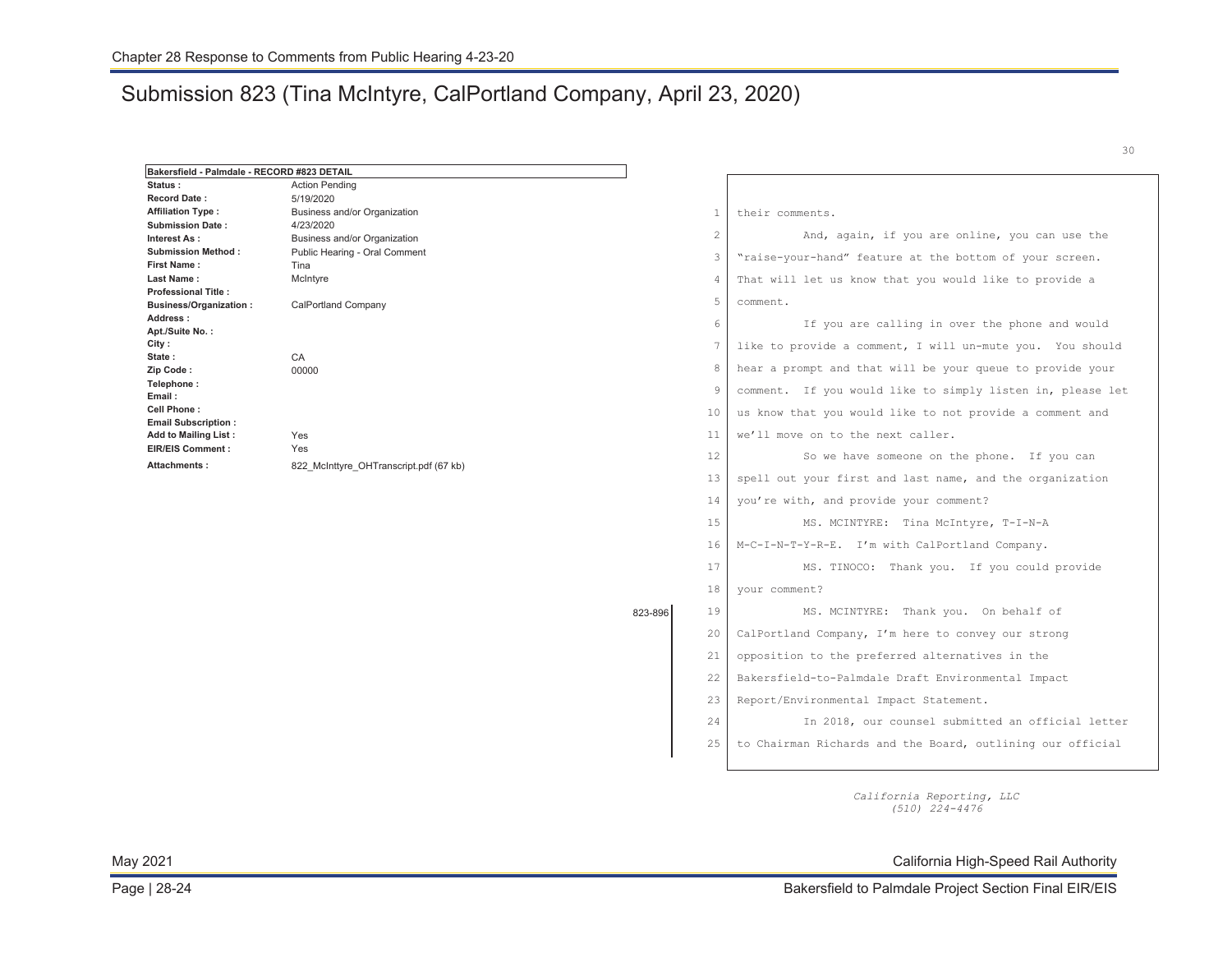

# Submission 823 (Tina McIntyre, CalPortland Company, April 23, 2020) - Continued

31

| 823-896 | 1  | position on this matter, and will do so again during the   | 823-898 | $\mathbf{1}$   | Mojave quarries are surface mines with active pits running  |
|---------|----|------------------------------------------------------------|---------|----------------|-------------------------------------------------------------|
|         | 2  | current public review period. The preferred alternative    |         | $\overline{2}$ | approximately 1,000 feet below the surface. The preferred   |
|         | 3  | crosses through current and future mining operations on    |         | 3              | alternative called to the constructions of portions of the  |
|         | 4  | CalPortland's land. Our detailed review of the preferred   |         | 4              | route adjacent to current pits, roads, conveyor designs,    |
|         | 5  | alternative determined that it will result in severe       |         | 5              | and through plant material stockpiles. The Draft EIR/EIS    |
|         | 6  | financial, safety, and environmental impacts, and fails to |         | 6              | states there will be an underground, 220-foot exclusion     |
|         | 7  | comply with CEQA and NEPA.                                 |         | 7              | zone around the B-to-P build alternative tunnel structures  |
| 823-897 | 8  | CalPortland is one of the largest businesses in            |         | 8              | to provide a buffer from drilling and blasting excavation   |
|         | 9  | the local community. The Mojave cement plants and quarries |         | 9              | activities. But this is still not a sufficient safety       |
|         | 10 | have been operating since 1955 and provides employment     |         | 10             | buffer zone.                                                |
|         | 11 | equivalent to 200 full-time employees and contractors.     |         | 11             | CalPortland recommends the minimum underground              |
|         | 12 | Under the preferred alternative alignment and necessary    |         | 12             | blast buffer of 640 feet, not 220 feet. The 220-foot        |
|         | 13 | safety buffers, CalPortland would suffer approximately 6.2 |         | 13             | blasting exclusion zone is simply inadequate to protect the |
|         | 14 | years of lost mines and cement plant life, and gross       |         | 14             | trains. CalPortland recommends a 1,500-foot buffer zone     |
|         | 15 | revenue loss of \$1.2 billion.                             |         | 15             | between the surface rail line and quarries as flyrock and   |
|         | 16 | The effects of this revenue loss would not only            |         | 16             | vibration from mining blast areas can strike the rail       |
|         | 17 | adversely impact CalPortland but also the workers at the   |         | 17             | tracks or trains, resulting in potential derailment and     |
|         | 18 | plants and quarries, the Mojave community downstream       |         | 18             | other significant hazards, including fatalities.            |
|         | 19 | customers, such as ready-mix concrete producers, building  |         | 19             | High-Speed Rail Authority has failed to include             |
|         | 20 | product manufacturers, in addition to Caltrans paving      |         | 20             | surface safety buffer zones in their analysis. We are       |
|         | 21 | projects, and other consumers with cement who could be     |         | 21             | aware of a fatality at a mine from blast flyrock that came  |
|         | 22 | forced to pay higher prices in a less competitive cement   |         | 22             | through a pickup trucks roof parked 1,200 feet from the     |
|         | 23 | market.                                                    |         | 23             | quarry blast zone.                                          |
| 823-898 | 24 | The preferred alternative route is not feasible            | 823-899 | 2.4            | CalPortland has met with High-Speed Rail                    |
|         | 25 | from engineering and safety perspectives. CalPortland      |         | 25             | representatives on several occasions to discuss and         |
|         |    |                                                            |         |                |                                                             |

*California Reporting, LLC (510) 224-4476* 

California High-Speed Rail Authority **May 2021** Nav 2021

*California Reporting, LLC (510) 224-4476*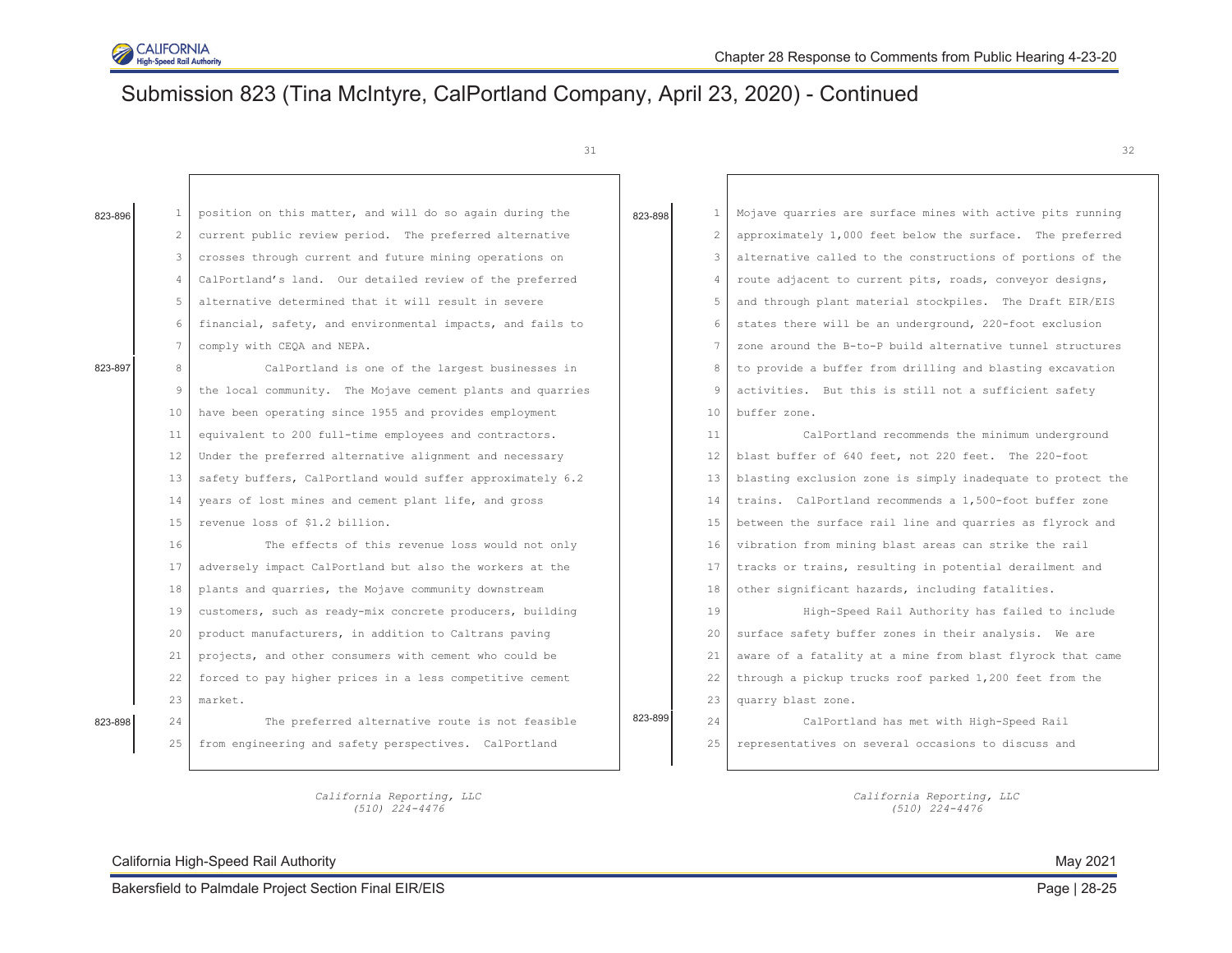г

# Submission 823 (Tina McIntyre, CalPortland Company, April 23, 2020) - Continued

33

| 823-899 | $\mathbf{1}$ | illustrate our concerns but the meetings have not resulted |
|---------|--------------|------------------------------------------------------------|
|         | 2            | in any changes to the preferred alternative.               |
|         | 3            | We welcome the opportunity to work with High-              |
|         | 4            | Speed Rail Authority to assist in avoiding the significant |
|         | 5            | impacts of the preferred alternative in the Draft EIR/EIS. |
|         | 6            | Thank you.                                                 |
|         | 7            | MS. TINOCO: Thank you. Okay.                               |
|         | 8            | As a reminder, as soon as we get another                   |
|         | 9            | commenter, we'll announce them. For now, this public       |
|         | 10           | hearing is just to receive comments. We will not be giving |
|         | 11           | a presentation or answering questions.                     |
|         | 12.          | (Pause)                                                    |
|         | 13           | MS. TINOCO: If you are calling in the phone and            |
|         | 14           | wish to provide a comment, I will un-mute your line. If    |
|         | 15           | you do not wish to give a comment, simply say, "No         |
|         | 16           | comment," and we'll move on to the next caller.            |
|         | 17           | So for the first caller, if you can provide your           |
|         | 18           | first and last name and spelling and the name of your      |
|         | 19           | organization?                                              |
|         | $20 -$       | Okay.                                                      |
|         | $21 -$       | (Pause)                                                    |
|         | 22           | MS. TINOCO: Again, I'd like to remind those of             |
|         | 2.3          | you were online, if you wish to provide a comment on       |
|         | 2.4          | today's public hearing, please use the "raise-your-hand"   |
|         | 25           | feature at the bottom of your screen. That will let us     |
|         |              |                                                            |

*California Reporting, LLC (510) 224-4476*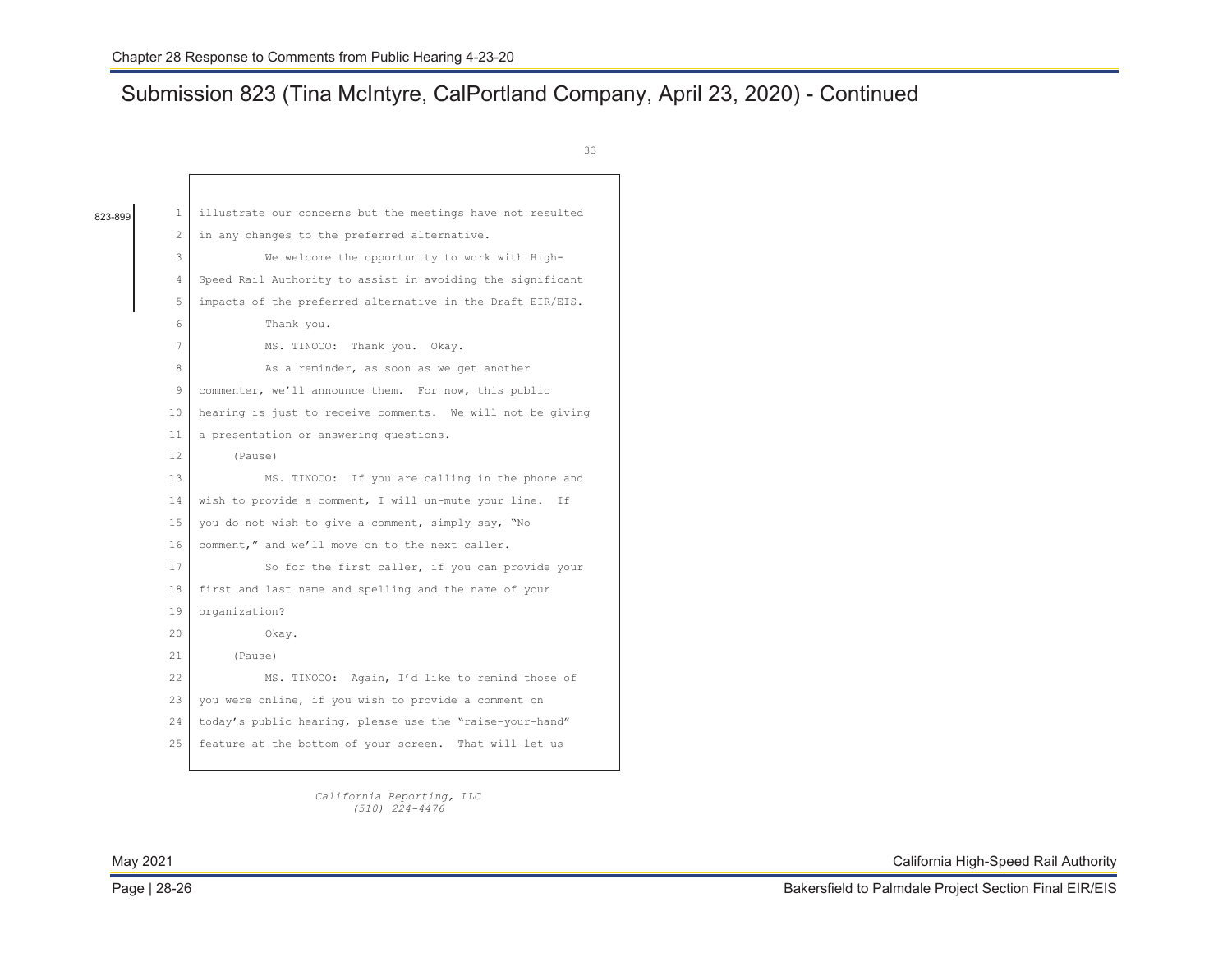

### Response to Submission 823 (Tina McIntyre, CalPortland Company, April 23, 2020)

#### **823-896**

Refer to Standard Response BP-Response-GENERAL-04: General Information on the Right-of-Way and Relocation Processes for Residential and Business Displacements.

The purpose of the Draft EIR/EIS is to analyze the potential impacts of a range of reasonable alternatives (C.C.R. Title 14, Section 15126.6; 40 C.F.R. 1502.14(a)). Under CEQA, the alternatives are to include a No Project Alternative and a range of potentially feasible alternatives that would (1) feasibly accomplish most of the project's basic objectives and (2) avoid or substantially lessen one or more of the project's significant adverse effects (C.C.R. Title 14, Section 15126.6(c)). Under NEPA, the Draft EIR/EIS is required to analyze reasonable alternatives to the proposed action as well as the No Action Alternative. (40 C.F.R. 1502.14.). Pursuant to Section 14(l) of the Federal Railroad Administration's Procedures for Considering Environmental Impacts (FRA 1999), these include "all reasonable alternative courses of action that could satisfy the [project's] purpose and need" (Federal Register Volume 64, Page 28546). There is no minimum number of alternatives that must be considered in an EIS. In the Bakersfield to Palmdale Project Section Draft EIR/EIS, potential alternatives were evaluated against the HSR System screening criteria (travel time, route length, intermodal connections, capital costs, operating costs, and maintenance costs). Screening also included environmental criteria to measure the potential effects of the proposed alternatives on the natural and human environment.

The commenter expresses concerns about impacts on CalPortland property. Coordination with CalPortland has been ongoing during the development of the EIR/EIS and has included a number of meetings. The objectives of this coordination has been to learn about CalPortland's concerns. The most recent meetings were in June 2020. The Preferred Alternative identified in the Draft EIR/EIS continues to be the Preferred Alternative in the Final EIR/EIS. This alternative minimizes impacts along the entire corridor, though it does continue to cross CalPortland property. In response to comments received from CalPortland and CalPortland's counsel, the Authority has made several small refinements to the alternatives (refer to Appendix 3.1-B), including refinements that further reduced impacts on the CalPortland property.

Following existing transportation and utility corridors has been a foundational component of the HSR System and project section planning. The planning process has been

#### **823-896**

documented beginning with the Statewide Program EIR/EIS (Authority and FRA 2005), and continuing through the Bay Area to Central Valley Program EIR/EIS (Authority and FRA 2008), and the project-level EIR/EISs. Proposition 1A's HSR performance criteria emphasize following existing transportation or utility corridors to the extent feasible, as determined by the Authority, as a mechanism to reduce impacts on communities and the environment (Public Utilities Code Section 2704.09). The Authority has maximized the use of existing transportation corridors where feasible to minimize potential impacts. This approach is balanced with considerations of minimizing potential impacts on urbanized areas (typically, noise impacts and residential and business displacements). However, many existing rail corridors do not have curve radii long enough to support HSR operation or the existing rail corridors do not allow HSR operation to maintain the speeds necessary to meet the Proposition 1A travel-time requirements. Consequently, an HSR alignment following such existing rail corridors would not be able to meet the project's purpose and need. Additionally, safety considerations dictate the need to separate HSR from roads and conventional rail (refer to Section 2.3.5, Grade Separations, of this Bakersfield to Palmdale Project Section Final EIR/EIS).

The Draft EIR/EIS provided a comparison of the relative differences among physical and operational characteristics and potential environmental consequences associated with the four B-P Build Alternatives, the two design options, and the portion of the Fresno to Bakersfield Locally Generated Alternative from the intersection of 34th Street and L Street and Oswell Street in Bakersfield. The physical and operational characteristics include alignment, length, capital cost, constructability, and operational issues. The potential environmental impacts include transportation-related topics (air quality and global climate change, noise and vibration, and energy), human environment (land use and community impacts including property acquisitions and displacements, farmlands and agriculture, aesthetics and visual resources, socioeconomics including business impacts, utilities and public services, and hazardous materials and wastes), cultural resources (archaeological resources and historical properties) and paleontological resources, natural environment (geology and seismic hazards, hydrology and water resources, biological and aquatic resources), and Section 4(f) and Section 6(f) resources (parklands, recreation areas, wildlife/waterfowl refuges, and historical sites).

As discussed in Section 8.3.1, Preferred Alternative, of this Bakersfield to Palmdale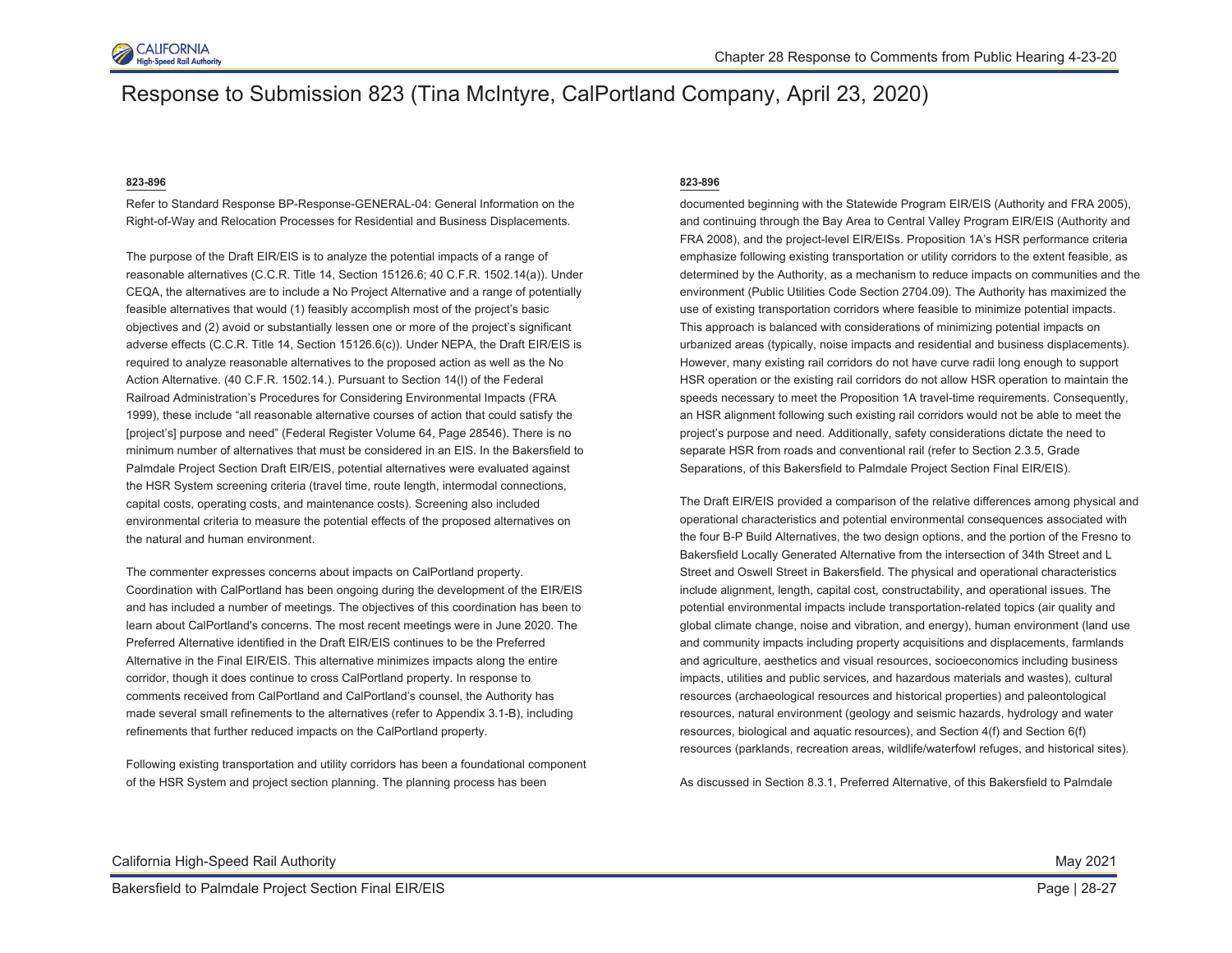### Response to Submission 823 (Tina McIntyre, CalPortland Company, April 23, 2020) - Continued

### **823-896**

Project Section Final EIR/EIS, the Authority identified the Preferred Alternative by balancing the adverse and beneficial impacts of the project on the human and natural environment. There was no single determining factor in identifying the Preferred Alternative because of the many issues considered and the varied input received from stakeholders on each of the four B-P Build Alternatives. Furthermore, many impacts on the natural environment and community resources would be the same, or very similar, across all four B-P Build Alternatives and, therefore, do not always provide enough meaningful information to distinguish between the relative merits of the B-P Build Alternatives. Due to the similarity of the four B-P Build Alternatives, in order to identify a Preferred Alternative, various differentiators were determined based on stakeholder, agency, and community input. The Authority weighed all of the issues, including natural resource and community impacts, the input of the communities along the route, the input of federal and state resource agencies, project costs, constructability, and differentiators to identify the B-P Build Alternative best suited to achieve the project's purpose and need.

At the October 16, 2018 Authority Board meeting, the Authority Board concurred with Authority staff that Alternative 2 with the César E. Chávez National Monument Design Option (CCNM Design Option) is the Authority's Preferred Alternative for the Bakersfield to Palmdale Project Section. Through ongoing Section 106 consultation for César E. Chávez National Monument/Nuestra Señora Reina de la Paz (La Paz) after the Authority Board's action on October 16, 2018, the Authority developed the Refined CCNM Design Option, which is also analyzed in this Final EIR/EIS. Because the Refined CCNM Design Option avoids adverse effects at La Paz, Alternative 2 with the Refined CCNM Design Option is the Authority's Preferred Alternative for the Bakersfield to Palmdale Project Section (Figure 8-1 of this Final EIR/EIS). This refinement to the Authority's Preferred Alternative is consistent with Resolution #HSRA 18-18, wherein the Authority Board directed Authority staff to "continue to consult and collaborate with the Cesar Chavez Foundation, and other consulting parties, regarding the CCNM Design Option."

The Authority used the information in the Bakersfield to Palmdale Project Section Draft EIR/EIS and input from federal, state, and local agencies and the public to identify the Preferred Alternative designated in this Final EIR/EIS. The Authority's decision included

### **823-896**

consideration of the project purpose and need and the project objectives presented in Chapter 1, Project Purpose Need, and Objectives, of the Draft EIR/EIS, as well as the objectives and criteria in the alternatives analysis and the comparative potential for environmental impacts. Table 8-A-1 in Appendix 8-A of this Final EIR/EIS compares the various criteria evaluated in the EIR/EIS for Alternatives 1, 2, 3, and 5. Section 8.3.1.3 of this Final EIR/EIS cmpares the various criteria evaluated in this Final EIR/EIS for the CCNM Design Options relative to the common alignment shared by Alternatives 1, 2, 3, and 5 in the vicinity of La Paz.

For more information about acquisitions, see BP-Response-GENERAL-04: General Information on the Right-of-Way and Relocation Processes for Residential and Business Displacements.

Refer to Responses to Comments 804-711 through 804-730, contained in Chapter 25 of this Final EIR/EIS.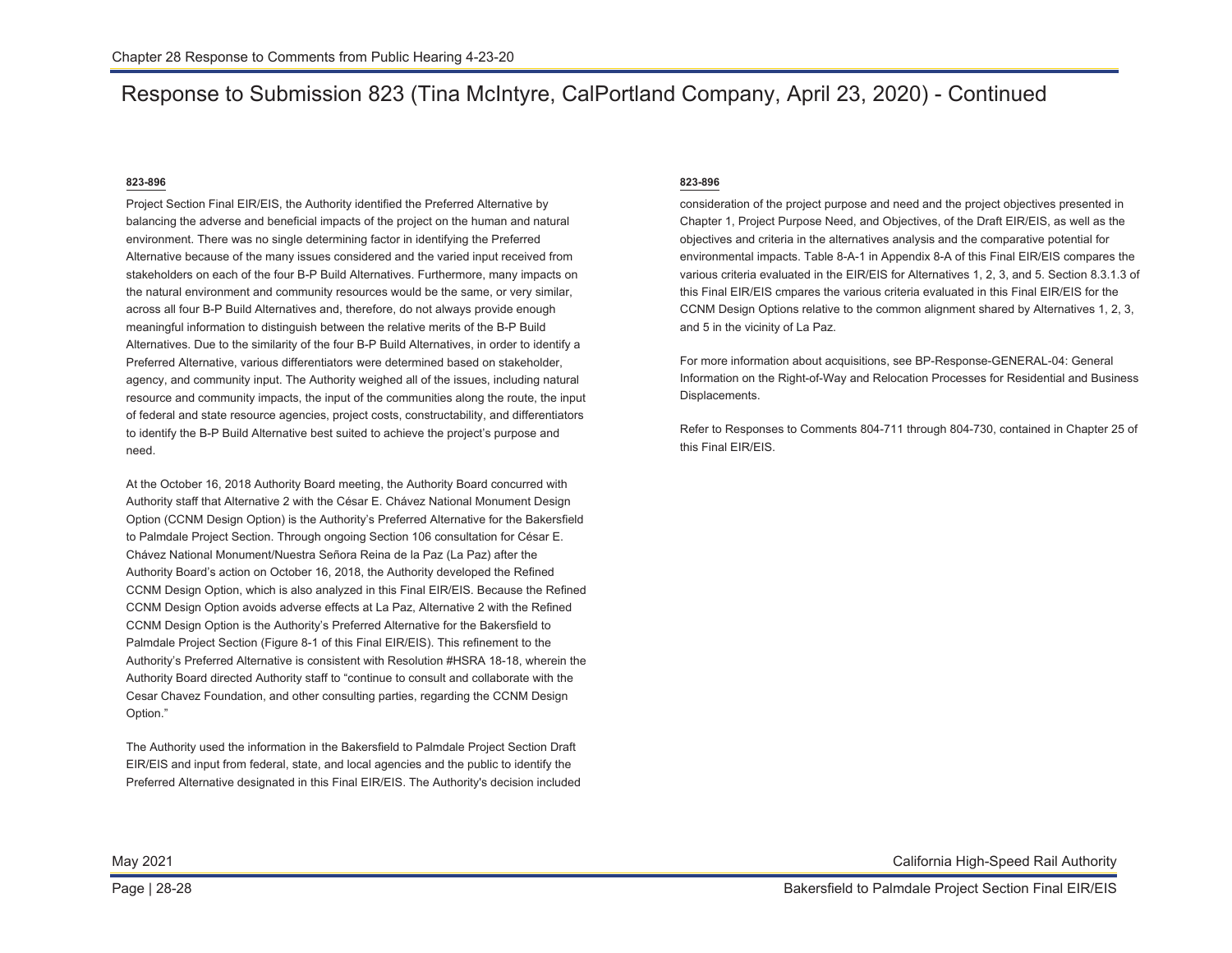

### Response to Submission 823 (Tina McIntyre, CalPortland Company, April 23, 2020) - Continued

#### **823-897**

Refer to Standard Response BP-Response-GENERAL-01: Alternatives.

This comment states that under the Preferred Alternative alignment and necessary safety buffers, CalPortland Cement Company would suffer approximately 6.2 years of lost mines and cement plant life, as well as gross revenue loss of \$1.2 billion, and that this revenue loss would not only adversely affect CalPortland but also the workers and consumers who would be forced to pay higher prices in a less competitive cement market. The Authority acknowledges CalPortland's concerns and will continue to work with the company to address its concerns.

Alternative 3 varies from Alternatives 1, 2, and 5 just south of Tehachapi in the vicinity of the CalPortland Cement Company property, where the alignment is approximately 3,000 feet west of Alternatives 1, 2, and 5, placing the HSR route closer to Tehachapi Willow Springs Road. Alternative 3 also has the design objective to identify a different alignment through the CalPortland property, which locates the HSR alignment further away from the company's active limestone quarry and closer to Tehachapi Willow Springs Road. Although Alternative 3 combines transportation corridors between the HSR alignment and Tehachapi Willow Springs Road, it would potentially result in a greater disruption to existing operations at the CalPortland property than Alternatives 1, 2, and 5. In response to a comment on the Draft EIR/EIS from CalPortland Cement Company, the project design for Alternatives 1, 2, and 5 has been revised to provide for construction of a cover extending 1,700 feet from the north portal of Tunnel #9 to protect the HSR infrastructure from the potential for damage from flyrock.

Although the alternatives analysis evaluated a reasonable range of alternatives, not all impacts on individual properties could feasibly be avoided. Refer to Responses to Comments 804-711 through 804-730, contained in Chapter 25 of this Final EIR/EIS.

#### **823-898**

The commenter recommends the minimum underground blast exclusion zone at the CalPortland mining area be 640 feet, not 220 feet as stated in the Draft EIR/EIS. The Authority has determined that a minimum 220-foot exclusion zone would be required for Tunnel #9 that traverses through CalPortland's operational area. This exclusion zone permits CalPortland to continue blasting operations for mineral resource recovery up to a distance of 220 feet from the HSR tunneling. In response to a comment on the Draft EIR/EIS from CalPortland Cement Company, the project design for Alternatives 1, 2, and 5 has been revised to provide for construction of a cover extending 1,700 feet from the north portal of Tunnel #9 to protect the HSR infrastructure from the potential for damage from flyrock. For additional details of the design refinements made between the publication of the Draft EIR/EIS and the release of this Final EIR/EIS, refer to the Preface, Chapter 2, and Appendix 3.1-B. During final design, the Authority will coordinate with CalPortland to obtain information (e.g., blasting details, vibration monitoring data, and geotechnical data) that would refine the detailed engineering design for the exclusion zone.

Refer to Responses to Comments 804-711 through 804-730, contained in Chapter 25 of this Final EIR/EIS.

#### **823-899**

The commenter notes that they have met with the Authority to discuss alternatives but have not achieved their goals to change the Preferred Alternative. The commenter expresses a desire to meet further with the Authority to continue to discuss changes to the Preferred Alternative.

The Authority will continue to work with stakeholders as it finalizes the project.

Refer to Responses to Comments 804-711 through 804-730, contained in Chapter 25 of this Final EIR/EIS.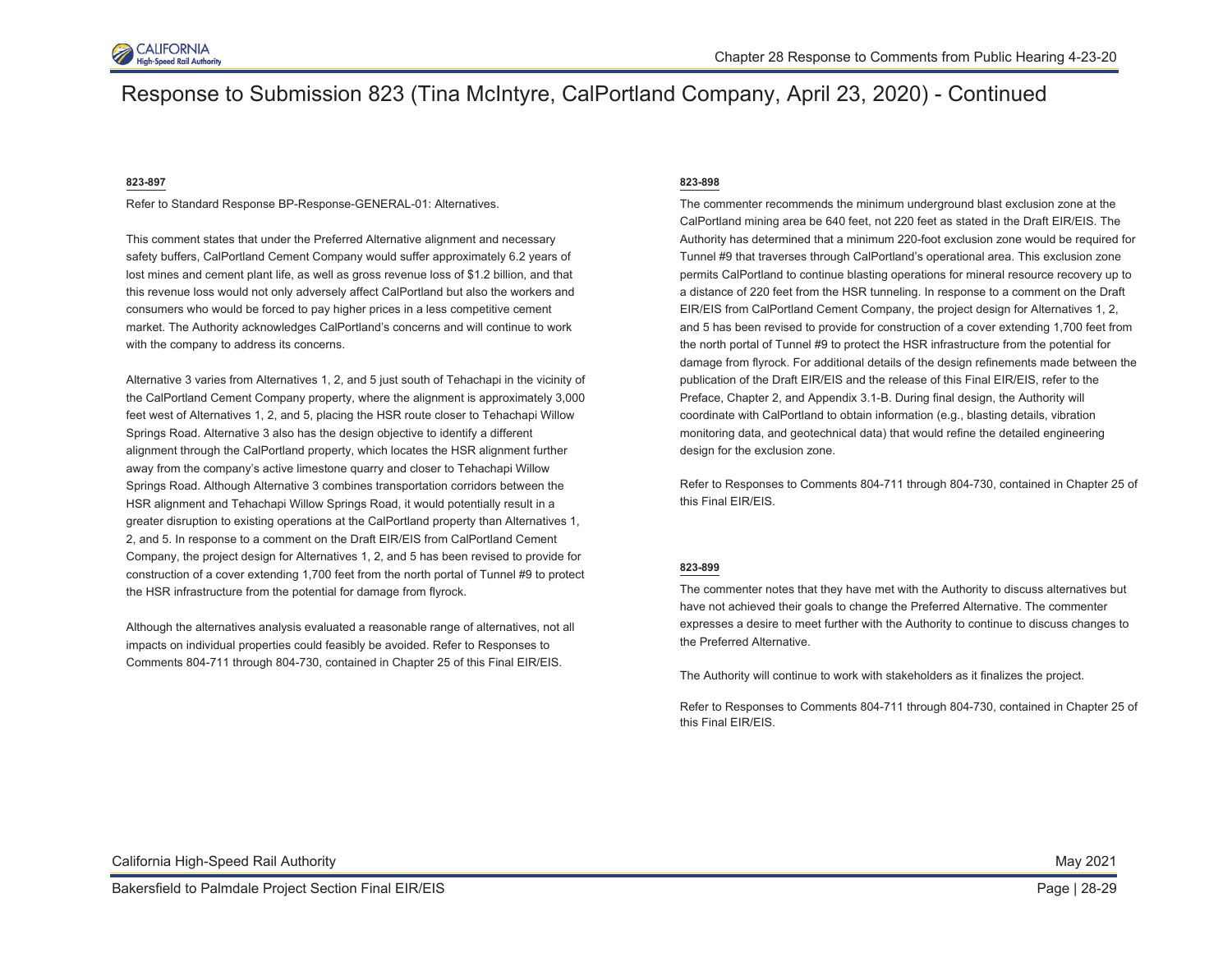### Submission 824 (John Spalding, Kern-Inyo-Mono County Building and Construction Trades Council, April 23, 2020)

824-900

| Bakersfield - Palmdale - RECORD #824 DETAIL |                                                                |
|---------------------------------------------|----------------------------------------------------------------|
| Status:                                     | <b>Action Pending</b>                                          |
| <b>Record Date:</b>                         | 5/19/2020                                                      |
| <b>Affiliation Type:</b>                    | Local Agency                                                   |
| <b>Submission Date:</b>                     | 4/23/2020                                                      |
| Interest As:                                | Local Agency                                                   |
| <b>Submission Method:</b>                   | Public Hearing - Oral Comment                                  |
| <b>First Name:</b>                          | John                                                           |
| Last Name:                                  | Spalding                                                       |
| <b>Professional Title:</b>                  |                                                                |
| <b>Business/Organization:</b>               | Kern-Inyo-Mono County Building and Construction Trades Council |
| Address:                                    |                                                                |
| Apt./Suite No.:                             |                                                                |
| City:                                       |                                                                |
| State:                                      | CA                                                             |
| Zip Code:                                   | 00000                                                          |
| Telephone:                                  |                                                                |
| Email:                                      |                                                                |
| Cell Phone:                                 |                                                                |
| <b>Email Subscription:</b>                  |                                                                |
| <b>Add to Mailing List:</b>                 | Yes                                                            |
| <b>EIR/EIS Comment:</b>                     | Yes                                                            |
| Attachments:                                | 823 Spalding OHTranscript.pdf (62 kb)                          |
|                                             |                                                                |
|                                             |                                                                |
|                                             |                                                                |
|                                             |                                                                |
|                                             |                                                                |
|                                             |                                                                |

| 1              | p.m., so it is normal to hear silence as we wait for        |
|----------------|-------------------------------------------------------------|
| $\overline{c}$ | commenters to join online or by phone.                      |
| 3              | Again, if you'd like to comment today, please use           |
| 4              | the "raise-your-hand" feature at the bottom of your screen  |
| 5              | and I will call on your name.                               |
| 6              | We may repeat these instructions from time to               |
| 7              | time throughout the hour for those who are just joining us. |
| 8              | Thank you.                                                  |
| 9              | (Pause)                                                     |
| 10             | MS. TINOCO: Okay. We will go to our phone list.             |
| 11             | Again, if you're calling in on the phone, you               |
| 12             | will hear a prompt that you're now un-muted, so that is     |
| 13             | your queue to give your comment. But if you wish to not     |
| 14             | give a comment over the phone, simply say, "No comment,"    |
| 1.5            | and we'll move on to our next caller or commenter.          |
| 16             | So on the phone, if you can please spell out your           |
| 17             | first and last name and organization you're with?           |
| 18             | MR. SPALDING: John Spalding, Kern-Inyo-Mono                 |
| 19             | County Building and Construction Trades Council.            |
| 20             | Support the EIR.                                            |
| 21             | MS. TINOCO: Thank you.                                      |
| 22             | (Pause)                                                     |
| 23             | MS. GOMEZ: Good afternoon. My name is Diana                 |
| 24             | Gomez, the Central Valley Regional Director for the         |
| 25             | California High-Speed Rail Authority. I'd like welcome and  |

*California Reporting, LLC (510) 224-4476* 

May 2021 California High-Speed Rail Authority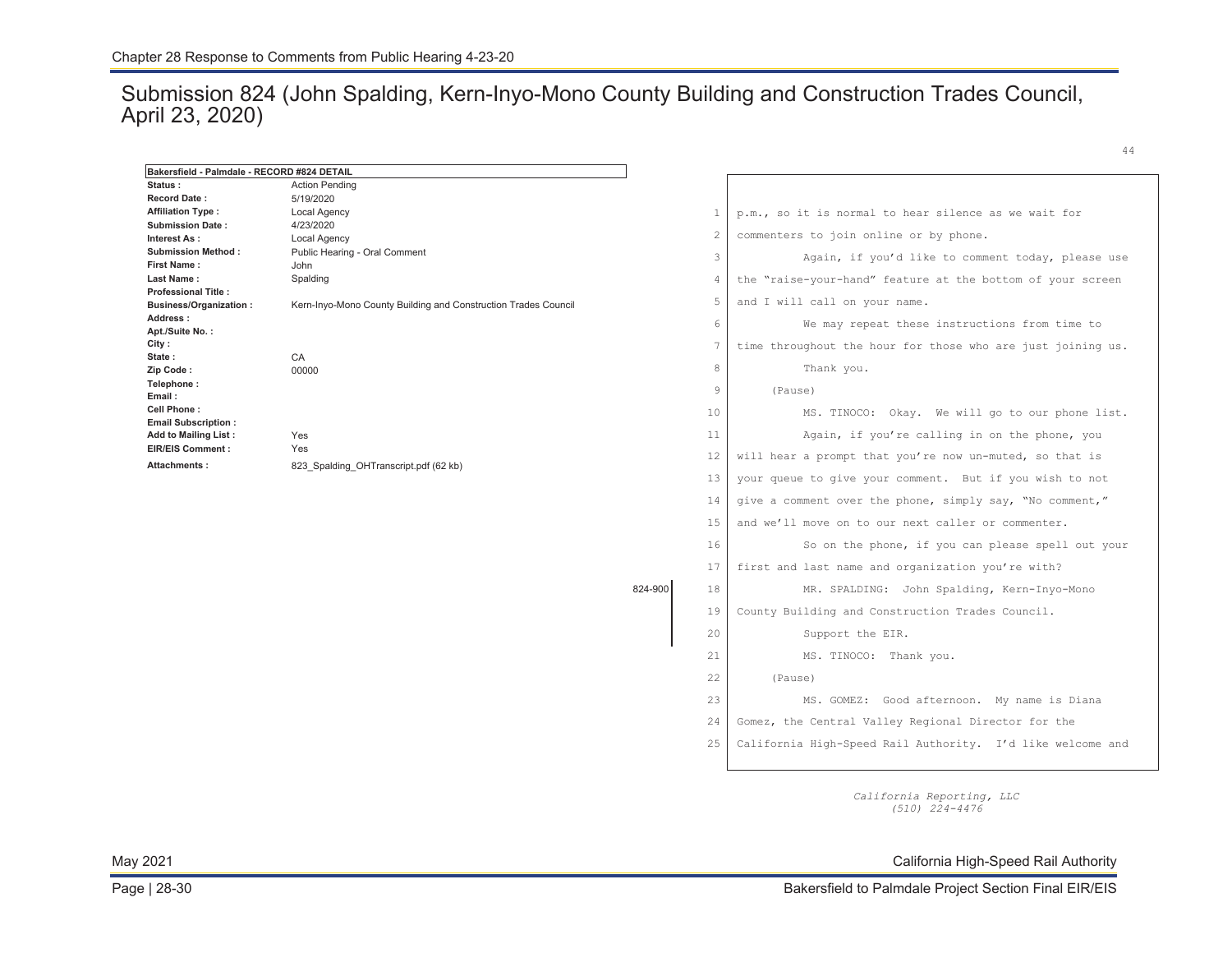

Response to Submission 824 (John Spalding, Kern-Inyo-Mono County Building and Construction Trades Council, April 23, 2020)

**824-900** 

The commenter expresses support of the Bakersfield to Palmdale Project Section of the HSR project.

California High-Speed Rail Authority May 2021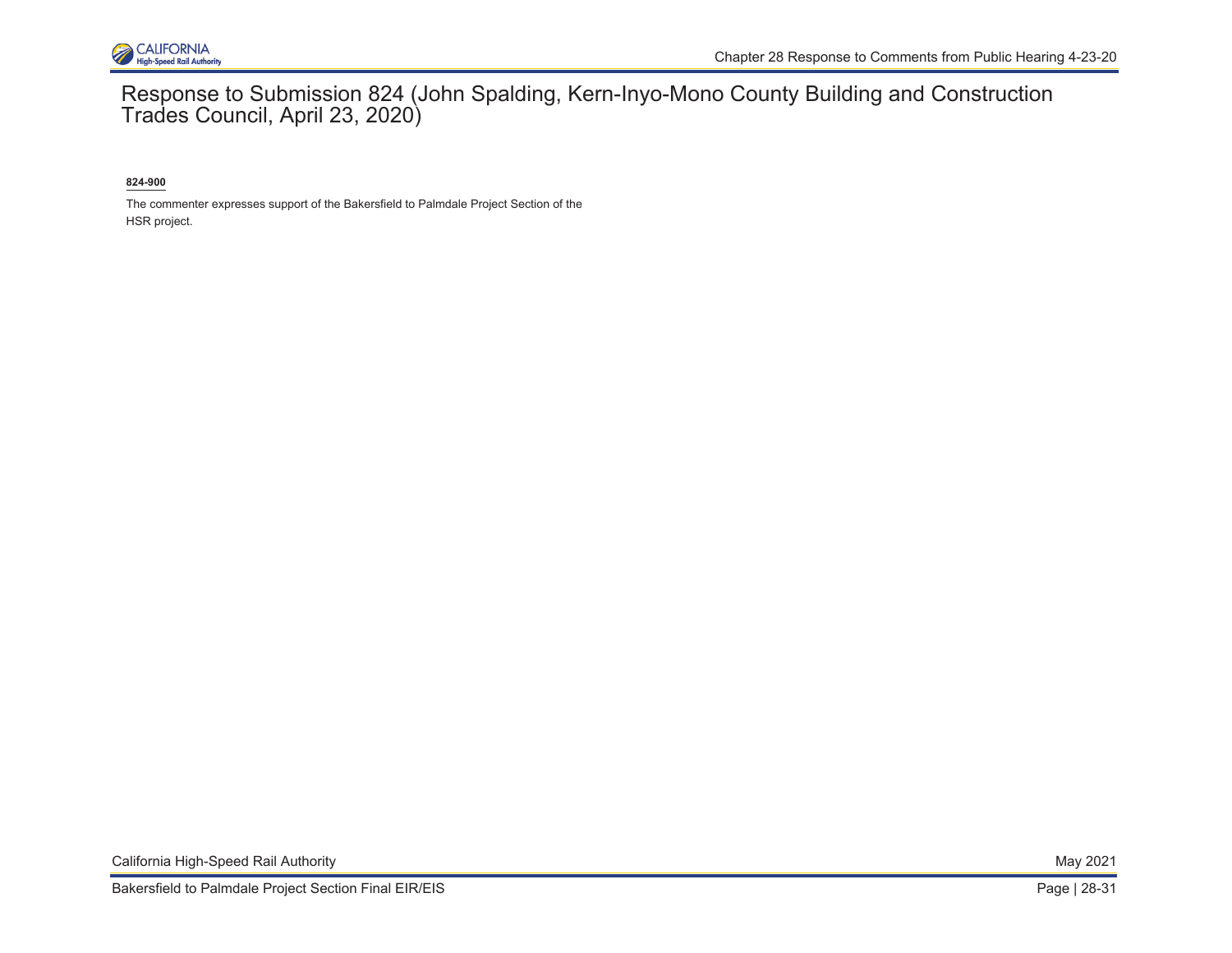### Submission 825 (John Joyce, Rosamond News, April 23, 2020)

| Bakersfield - Palmdale - RECORD #825 DETAIL |                                    |
|---------------------------------------------|------------------------------------|
| Status:                                     | <b>Action Pending</b>              |
| <b>Record Date:</b>                         | 5/19/2020                          |
| <b>Affiliation Type:</b>                    | Business and/or Organization       |
| <b>Submission Date:</b>                     | 4/23/2020                          |
| Interest As:                                | Business and/or Organization       |
| <b>Submission Method:</b>                   | Public Hearing - Oral Comment      |
| <b>First Name:</b>                          | John                               |
| Last Name:                                  | Joyce                              |
| <b>Professional Title:</b>                  |                                    |
| <b>Business/Organization:</b>               | <b>Rosamond News</b>               |
| Address:                                    |                                    |
| Apt./Suite No.:                             |                                    |
| City:                                       |                                    |
| State:                                      | CA                                 |
| Zip Code:                                   | 00000                              |
| Telephone:                                  |                                    |
| Email:                                      |                                    |
| Cell Phone:                                 |                                    |
| <b>Email Subscription:</b>                  |                                    |
| <b>Add to Mailing List:</b>                 | Yes                                |
| <b>EIR/EIS Comment:</b>                     | Yes                                |
| Attachments:                                | 825 Joyce OHTranscript.pdf (65 kb) |
|                                             |                                    |
|                                             |                                    |
|                                             |                                    |
|                                             |                                    |
|                                             |                                    |
|                                             |                                    |

1 | unusual word or ask you to repeat something. This ensures 2 that your comment is accurately recorded. 3 Remember, you can always submit your comment through our website, by email, or by mail. Please visit our website for more details at [www.hsr.ca.gov.](http://www.hsr.ca.gov) 4 5 6 At the end of each hour, we will take a tenminute break. I will announce the break and start time each hour. 7 8 9 This public hearing will continue until 8:00 p.m., so it is normal to hear silence as we wait for commenters to join online or by phone. 10 11 12 Again, if you'd like to comment today, please use the "raise-your-hand" feature at the bottom of your screen and I will call on your name. 13 14 15 We may repeat these instructions from time to 16 time throughout the hour for those who are just joining us. 17 Thank you. 18 (Pause) 19 MS. TINOCO: Okay. It looks like we have a 20 comment. 21 Joyce, if you can spell out your first and last name, and the organization you're with, and provide your comment? Okay, Joyce, if you can un-mute yourself? 22 23 24 MR. JOYCE: How's that? 25 MS. TINOCO: Perfect.

> *California Reporting, LLC (510) 224-4476*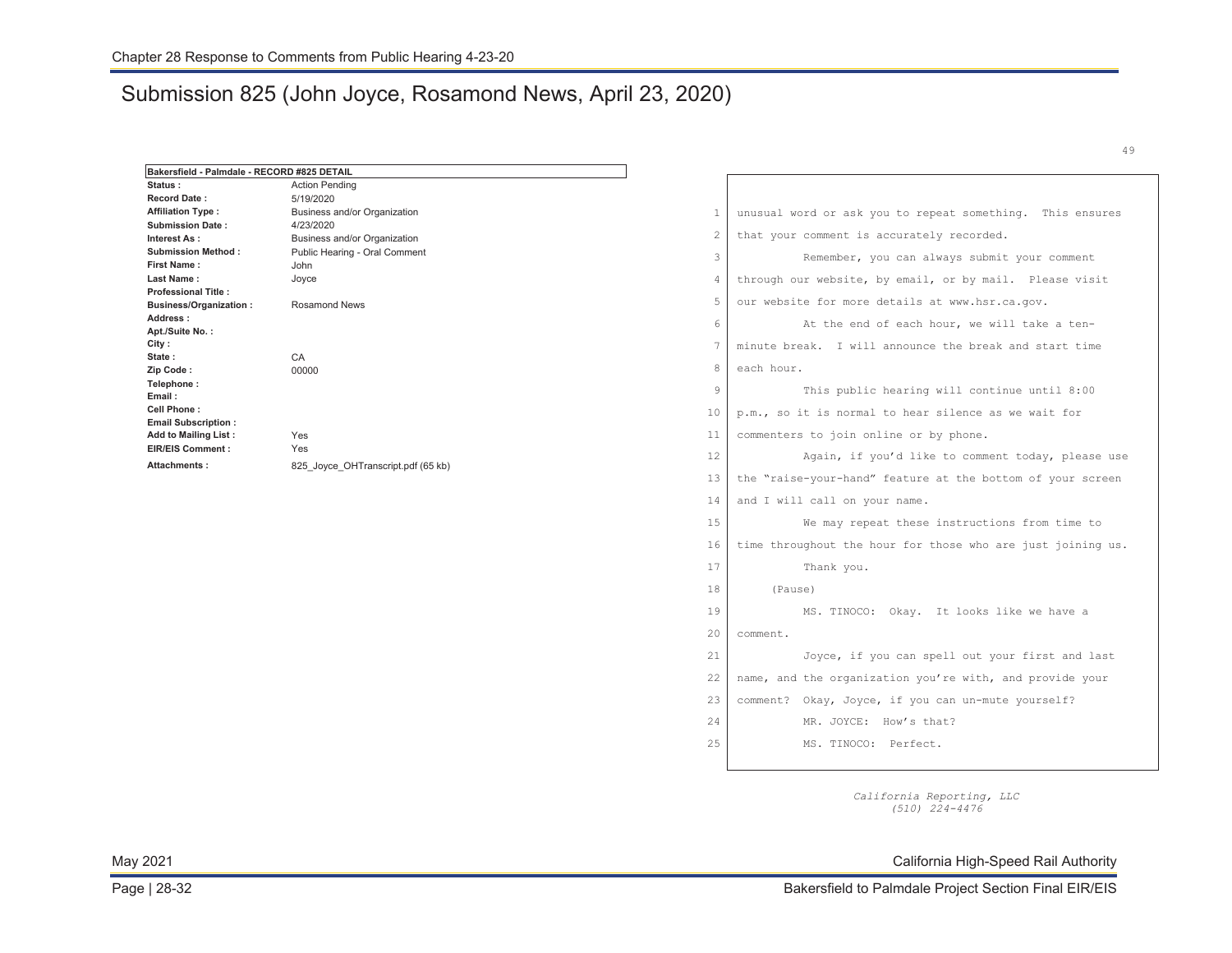

# Submission 825 (John Joyce, Rosamond News, April 23, 2020) - Continued

| ۰.<br>. . | ۹<br>× |  |
|-----------|--------|--|

|         |                | 50                                                          |         |                 | 51                                                         |
|---------|----------------|-------------------------------------------------------------|---------|-----------------|------------------------------------------------------------|
|         |                |                                                             |         |                 |                                                            |
|         | $\mathbf{1}$   | MR. JOYCE: John, J-O-H-N, Joyce, J-O-Y-C-E. The             | 825-903 | $\mathbf{1}$    | should be there in Kern County. And there's plenty of      |
|         | $\overline{2}$ | organization is Rosamond News.                              |         | $\mathbf{2}$    | people to work there. We recently have put in wind farms,  |
|         | 3              | For those of you that don't know where Rosamond             |         | 3               | solar farms, and people are happy to move there to find    |
|         | 4              | is, it's down near the Los Angeles County Line on Highway   |         | $\overline{4}$  | iobs.                                                      |
|         | 5              | 14. The high-speed rail goes right through Rosamond on its  | 825-904 | 5               | Those are my comments. I, personally, am for the           |
|         | 6              | way to Palmdale.                                            |         | 6               | high-speed rail, happy it's coming, but please give some   |
|         | 7              | I have three comments.                                      |         | $7\phantom{.0}$ | attention to Rosamond.                                     |
| 825-901 | 8              | The first one has to do with the EIR that seems             |         | 8               | MS. TINOCO: Thank you, John.                               |
|         | 9              | to indicate that homes around Avenue A can be duplicated    |         | 9               | MR. JOYCE: You're welcome.                                 |
|         | 10             | across the line in Los Angeles County near Lancaster and    |         | 10              | (Pause)                                                    |
|         | 11             | Palmdale. That's not true. The homes in Kern County are     |         | 11              | MS. TINOCO: Okay. We will now take a ten-minute            |
|         | 12             | valued much less. It would be difficult to replicate or     |         | 12              | break and resume at six o'clock.                           |
|         | 13             | duplicate a Kern County home down in L.A. County. Some      |         | 13              | Thank you.                                                 |
|         | 14             | thought needs to be given for that because about 15 homes   |         | 14              | (Off the record at $5:50$ p.m.)                            |
|         | 15             | are going to have to be taken for the high-speed rail.      |         | 15              | (On the record at $6:03$ p.m.)                             |
| 825-902 | 16             | My next comment has to do with sales tax. The               |         | 16              | MS. GOMEZ: Good afternoon. My name is Diana                |
|         | 17             | bulk of the sales tax is indicated to go to Los Angeles     |         | 17              | Gomez, the Central Valley Regional Director for the        |
|         | 18             | County, \$2.4 million per year for four years, whereas only |         | 18              | California High-Speed Rail Authority. I'd like to welcome  |
|         | 19             | \$166,000 is indicated to go to Kern County. That seems     |         | 19              | and thank you for participating in today's virtual public  |
|         | 20             | unfair because the 82.4 mile section of the high-speed rail |         | 20              | hearing.                                                   |
|         | 2.1            | is almost predominantly in Kern County. A higher            |         | 21              | Due to the complications caused by the novel               |
|         | 22             | percentage of the sales tax should go where the impact is.  |         | 22              | coronavirus, COVID-19, in California, the Authority has    |
| 825-903 | 23             | And the final comment has to do with local hire.            |         | 23              | changed the format of the public hearing from an in-person |
|         | 24             | The local hires should be in Kern County. That's where, as  |         | 24              | public hearing to a virtual public hearing. We appreciate  |
|         | 25             | I said, most of the rail is going to be built, so emphasis  |         | 25              | your patience and understanding.                           |
|         |                |                                                             |         |                 |                                                            |

*California Reporting, LLC California Reporting, LLC (510) 224-4476 (510) 224-4476*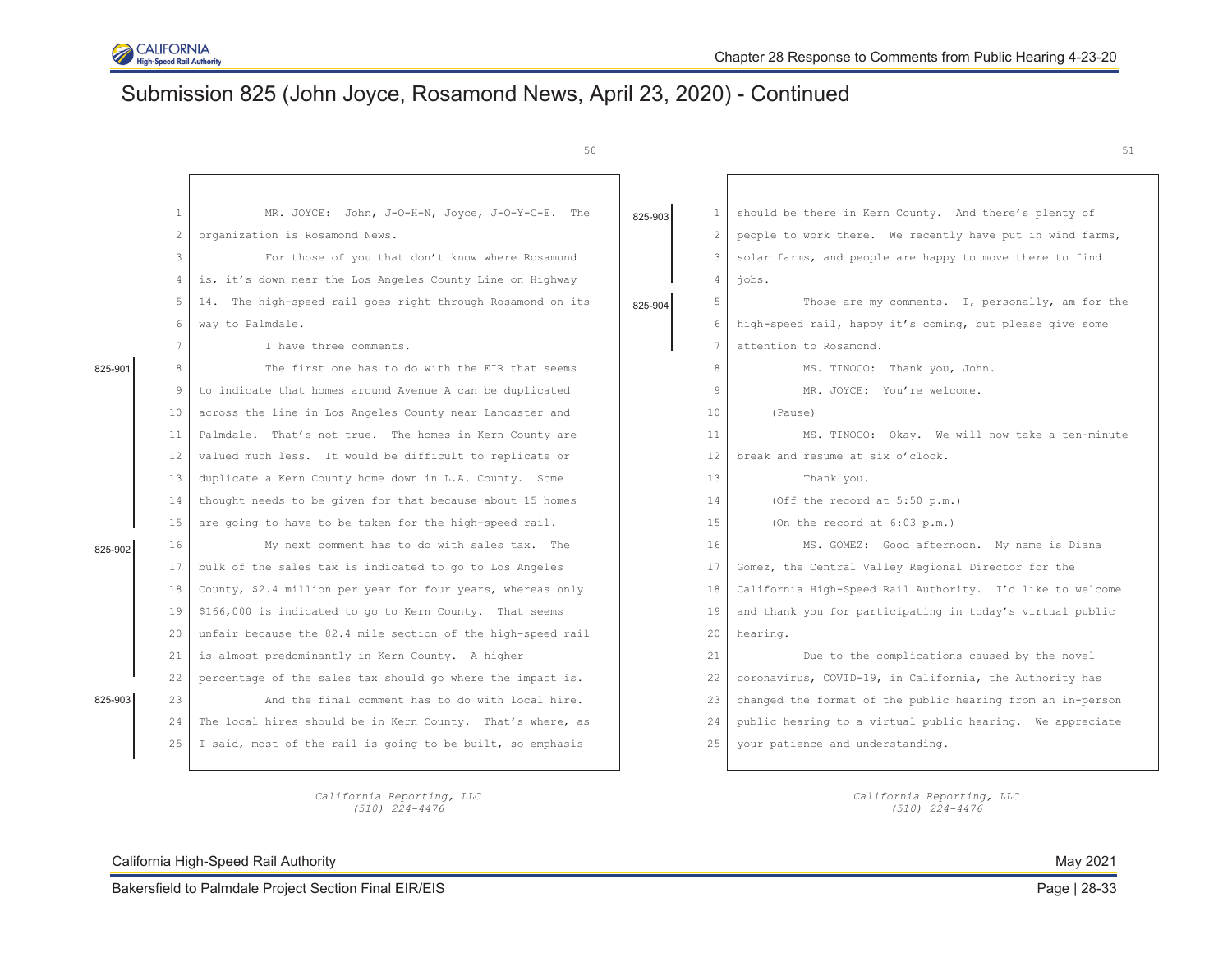### Response to Submission 825 (John Joyce, Rosamond News, April 23, 2020)

### **825-901**

Refer to Standard Response BP-Response-GENERAL-04: General Information on the Right-of-Way and Relocation Processes for Residential and Business Displacements.

The commenter states that the EIR/EIS seems to indicate that homes around Avenue A can be duplicated across the line in Los Angeles County near Lancaster and Palmdale. Replacement units were identified within the respective cities, communities, and counties where displacements would occur, based on housing stock available at the time the analysis was conducted. Therefore, the Final EIR/EIS does not consider a replacement home in Los Angeles County an acceptable replacement for a currently occupied home in Kern County. Additionally, as described in Section 3.12, Socioeconomics and Communities, Impact SO#4, Implementation of SOCIO-IAMF#2 (Compliance with Uniform Relocation Assistance and Real Property Acquisition Policies Act) and SOCIO-IAMF#3 (Relocation Mitigation Plan) would minimize the potential for construction to relocate residents outside their existing communities.

#### **825-902**

The commenter states that the bulk of the sales tax is indicated to go to Los Angeles County. The commenter suggests this is unfair because the alignment is predominantly in Kern County.

Actual sales tax revenue during construction would be based on the location of construction expenditures. The calculated estimated sales tax revenue for the twocounty region would be \$24,241,420 to \$25,417,395 per year under the B-P Build Alternatives as discussed in Section 3.12.6.5 Impact SO#15. State law and local levies dictate how sales tax revenue would actually be distributed. Sales tax revenues during construction would be distributed to each county according to the sales tax rates specific to each county.

To evaluate the contribution of the project to local sales tax revenues during the construction period, the total local sales tax revenues generated from local purchases (such as wood, concrete, steel, and electrical equipment) were calculated under each of the alternatives, the maintenance facilities, and the Palmdale Station. The proportion of the local purchases that are likely to be purchased within each of the two counties in the economic impacts resource study area is assumed to be proportional to the population of the two counties.

Additionally, as described in Section 3.12.6.3, Impact SO#15, an increase in sales tax revenues is expected for the City of Bakersfield and Kern County as a result of the F-B LGA's construction. However, the Fresno to Bakersfield Section Supplemental EIR/EIS does not specifically analyze the sales tax revenue gains from the portion of the F-B LGA alignment that extends eastward to Oswell Street. As described in Section 3.12.4, Impact SO#15, construction of the Palmdale Station site could generate approximately \$2,510,110 in regional sales tax annually during the 4-year station construction period, the majority of which would be generated in Los Angeles County.

#### **825-903**

The commenter states that local hires should come from Kern County. Refer to Response to Comment 710-273, contained in Chapter 22 of this Final EIR/EIS.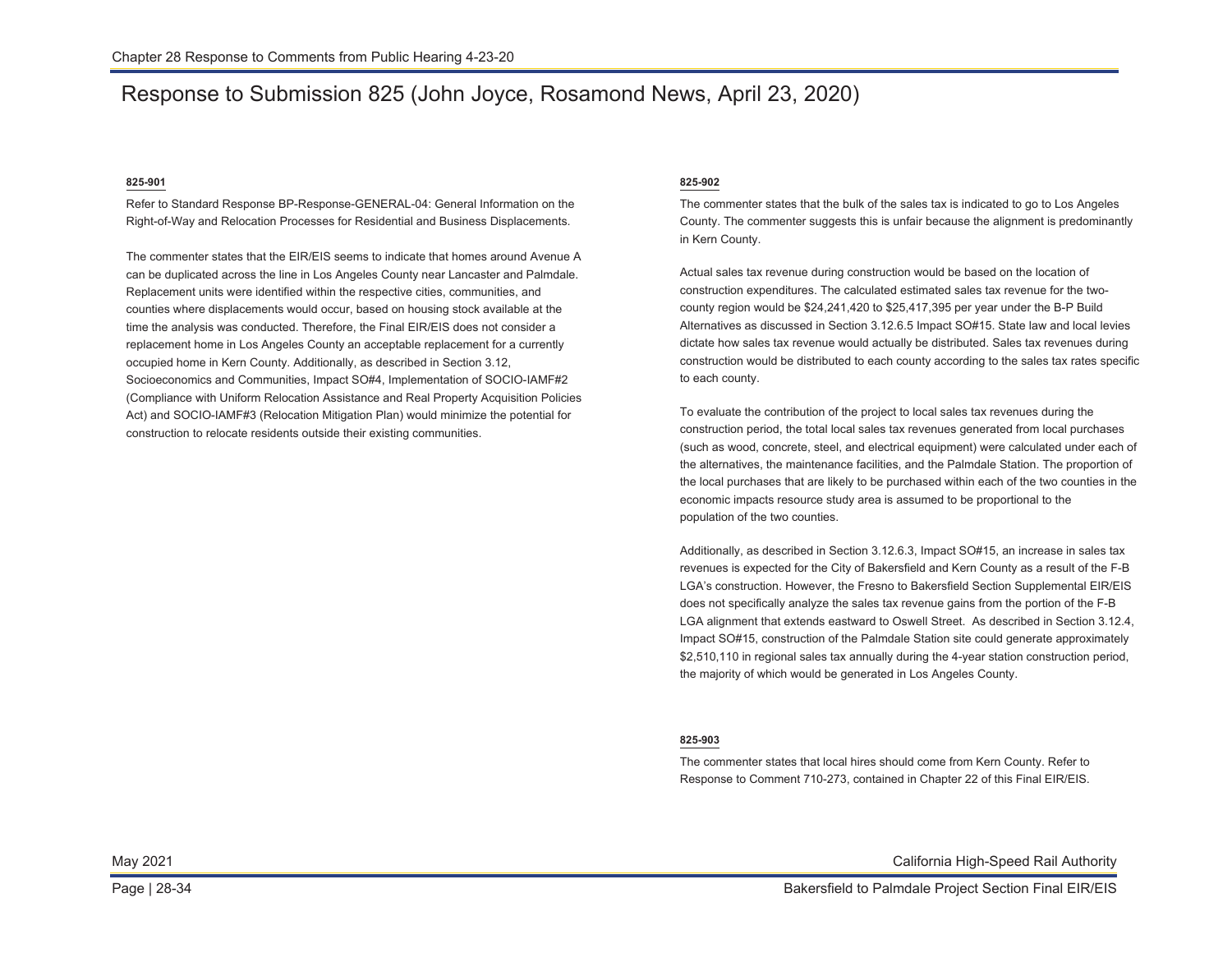

# Response to Submission 825 (John Joyce, Rosamond News, April 23, 2020) - Continued

#### **825-904**

The commenter expresses support of the Bakersfield to Palmdale Project Section of the HSR project.

California High-Speed Rail Authority **May 2021** Nav 2021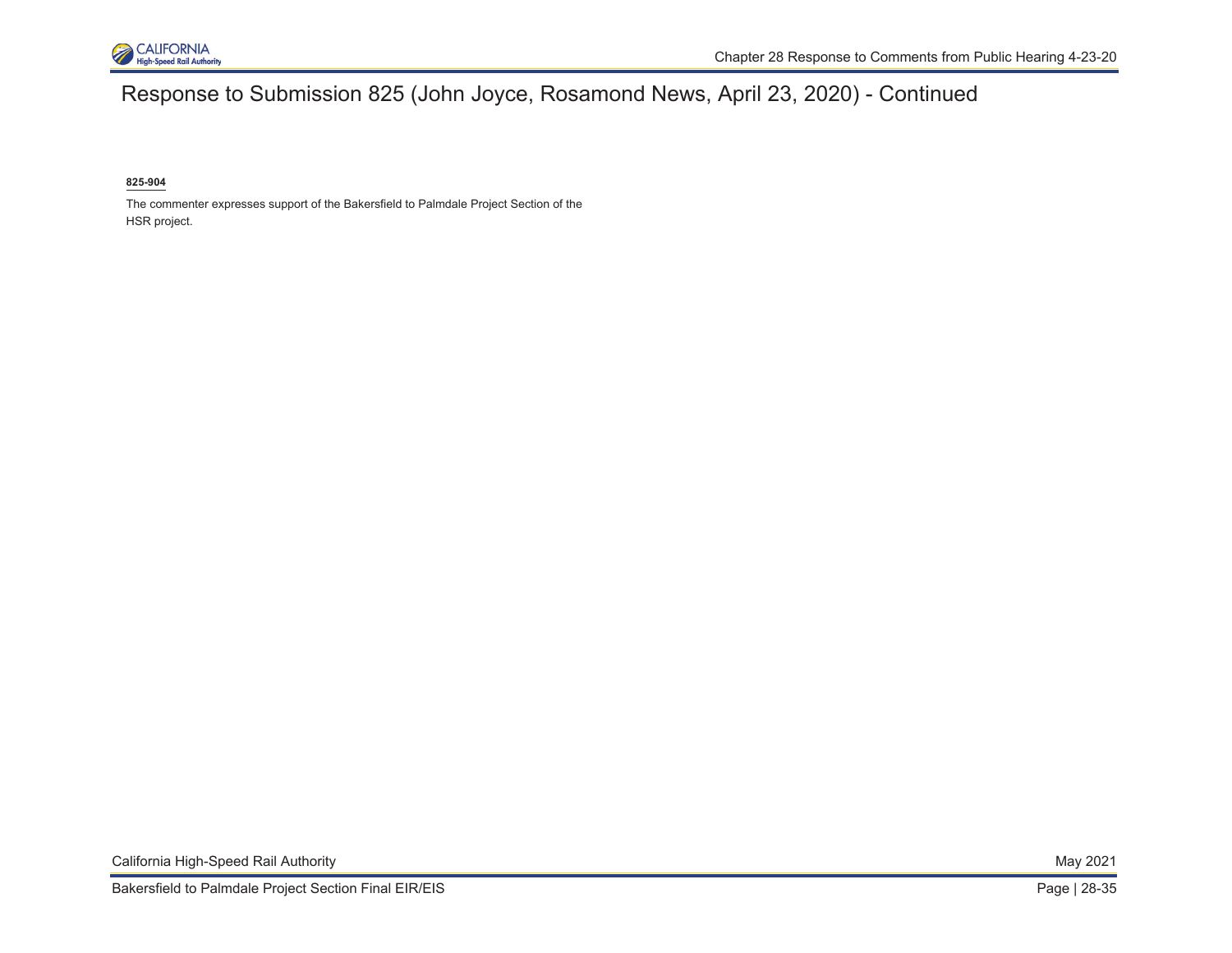### Submission 826 (John Joyce, Rosamond News, April 23, 2020)

| Bakersfield - Palmdale - RECORD #826 DETAIL |                                                  |         |                |                                                             |
|---------------------------------------------|--------------------------------------------------|---------|----------------|-------------------------------------------------------------|
| Status:                                     | <b>Action Pending</b>                            |         |                |                                                             |
| <b>Record Date:</b>                         | 5/19/2020                                        |         |                |                                                             |
| <b>Affiliation Type:</b>                    | Business and/or Organization                     |         | -1             | minute break. I will announce the break and start time      |
| <b>Submission Date:</b>                     | 4/23/2020                                        |         | $\overline{2}$ |                                                             |
| Interest As:                                | Business and/or Organization                     |         |                | each hour.                                                  |
| <b>Submission Method:</b>                   | Public Hearing - Oral Comment                    |         | 3              | This public hearing will continue until 8:00 p.m.           |
| <b>First Name:</b>                          | John                                             |         |                |                                                             |
| Last Name:<br><b>Professional Title:</b>    | Joyce                                            |         | 4              | The purpose of this hearing is to receive comments only, so |
| <b>Business/Organization:</b>               | <b>Rosamond News</b>                             |         | 5              | it is normal to hear silence as we wait for commenters to   |
| Address:                                    |                                                  |         |                |                                                             |
| Apt./Suite No.:                             |                                                  |         | 6              | join online or by phone.                                    |
| City:                                       |                                                  |         | 7              | Again, if you'd like to comment today, please use           |
| State:                                      | CA                                               |         |                |                                                             |
| Zip Code:                                   | 00000                                            |         | 8              | the "raise-your-hand" feature at the bottom of your screen  |
| Telephone:<br>Email:                        |                                                  |         | 9              | and I will call on your name.                               |
| Cell Phone:<br><b>Email Subscription:</b>   |                                                  |         | 10             | We may repeat these instructions from time to               |
| <b>Add to Mailing List:</b>                 | Yes<br>Yes<br>826 Joyce OHTranscript.pdf (66 kb) |         | 11             | time throughout the hour for those who are just joining us. |
| <b>EIR/EIS Comment:</b><br>Attachments:     |                                                  |         | 12             | Thank you.                                                  |
|                                             |                                                  |         | 13             | (Pause)                                                     |
|                                             |                                                  |         | 14             | MS. TINOCO: Okay, John, I see that you raised               |
|                                             |                                                  |         | 15             | your hand. If you could, again, spell out your first and    |
|                                             |                                                  |         | 16             | last name and provide your comment?                         |
|                                             |                                                  |         | 17             | MR. JOYCE: John, J-O-H-N, Joyce, J-O-Y-C-E.                 |
|                                             |                                                  |         | 18             | Organization, Rosamond News, the adjudicated Kern County    |
|                                             |                                                  |         | 19             | newspaper for this area.                                    |
|                                             |                                                  | 826-905 | 20             | My comment is I know many, many people locally              |
|                                             |                                                  |         | 21             | who want to say something about the high-speed rail. But    |
|                                             |                                                  |         | 22             | unless Diana notifies these people with a public notice in  |
|                                             |                                                  |         | 23             | the published media the people don't know to log on. They   |
|                                             |                                                  |         | 24             | have no idea.                                               |
|                                             |                                                  |         | 25             | I realize that COVID-19 has interrupted                     |
|                                             |                                                  |         |                |                                                             |

*California Reporting, LLC (510) 224-4476* 

May 2021 California High-Speed Rail Authority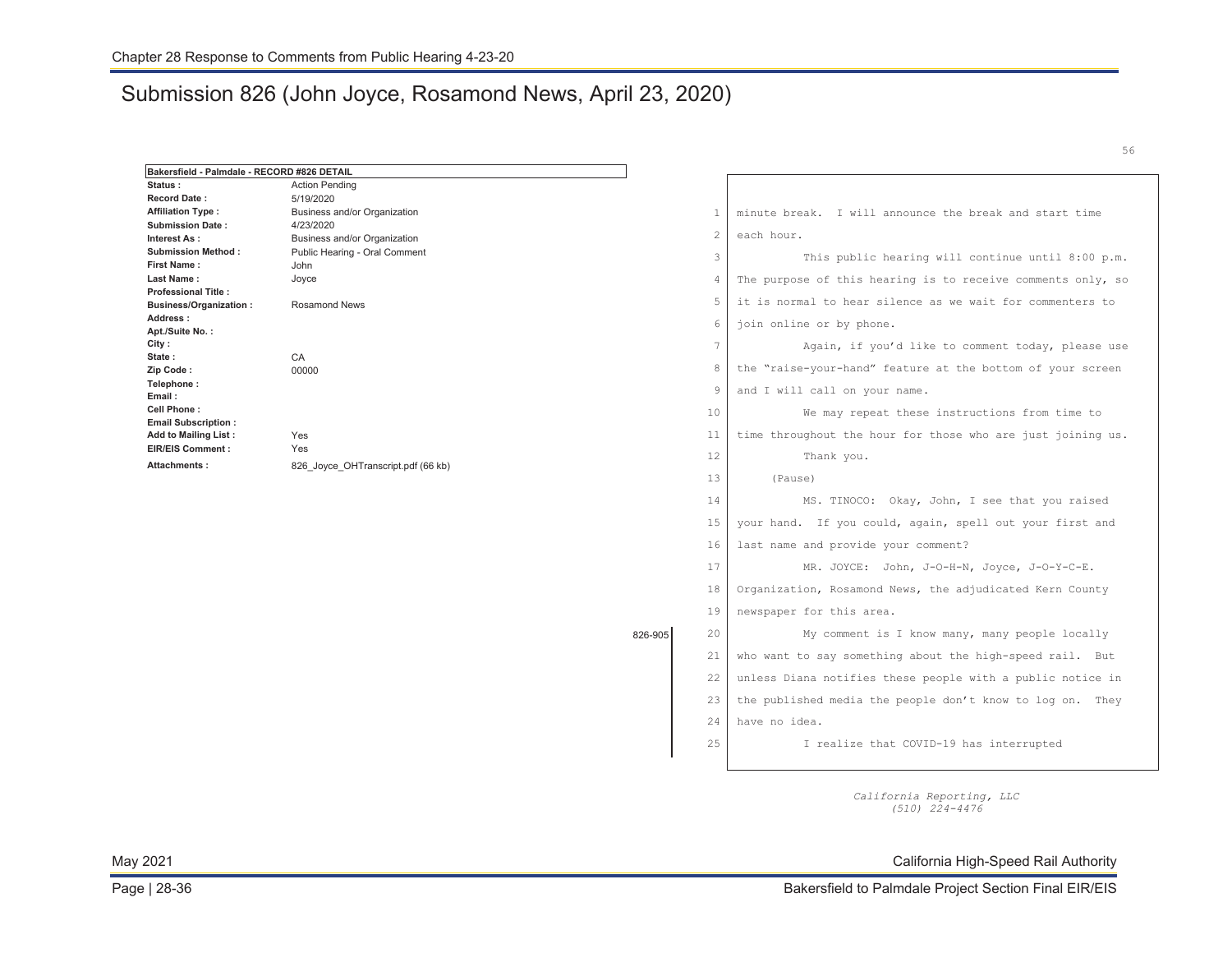

# Submission 826 (John Joyce, Rosamond News, April 23, 2020) - Continued

57

| 826-905 | 1  | everybody's schedule. But Kern County publishes notices of  | 826-905<br>$\mathbf{1}$ | you will find a lot more response.                          |
|---------|----|-------------------------------------------------------------|-------------------------|-------------------------------------------------------------|
|         | 2  | public meetings ahead of time so that people can prepare    | $\mathbf{2}$            | Thank you.                                                  |
|         | 3  | for it.                                                     | 3                       | MS. TINOCO: Thank you.                                      |
|         | 4  | So I think in this case there's been an                     | $\overline{4}$          | (Pause)                                                     |
|         | 5  | overlooking of the normal way to notify the public of a     | 5                       | MS. GOMEZ: Good afternoon. My name is Diana                 |
|         | 6  | desire for public input on an issue. And, certainly, the    | 6                       | Gomez, the Central Valley Regional Director for the         |
|         |    | adjudicated newspapers are well known for Kern County. The  | 7                       | California High-Speed Rail Authority. I'd like to welcome   |
|         | 8  | Kern County Recorder's Office has them all listed. And if   | 8                       | and thank you for your participation in today's virtual     |
|         | 9  | the high-speed rail goes right through their territory,     | 9                       | public hearing.                                             |
|         | 10 | there should be a public notice put in those publications,  | 10                      | Due to the complications caused by the novel                |
|         | 11 | most of them are online or in print, at least three weeks   | 11                      | coronavirus, COVID-19, in California, the Authority has     |
|         | 12 | so that the people that know about this project and have    | 12                      | changed the format of the public hearing from an in-person  |
|         | 13 | agonized and worried about this project can come online and | 13                      | public hearing to a virtual public hearing. We appreciate   |
|         | 14 | tell you what their concerns are.                           | 14                      | your patience and understanding.                            |
|         | 15 | I planned to let Senator Grove become aware of              | 15                      | We are conducting this public hearing to receive            |
|         | 16 | what's happened and, also, congressman -- or Assemblyman    | 16                      | your comments on the environmental analysis, alternatives,  |
|         | 17 | Lackey. They need to send letters to your office, making    | 17                      | impacts, and mitigation measures presented in the           |
|         | 18 | you aware of the proper procedure to issue public notices   | 18                      | Bakersfield-to-Palmdale Project Section Draft Environmental |
|         | 19 | so that people have a chance to give feedback.              | 19                      | Impact Report and Environmental Impact Statement.           |
|         | 20 | I appreciate the hard work that you people are              | 20                      | This public hearing is being held in compliance             |
|         | 21 | doing on this. And I realize the COVID-19 has interrupted   | 21                      | with the National Environmental Policy Act, NEPA, and to    |
|         | 22 | everybody. But I'm the only one making a comment. And I     | 22                      | facilitate the goals of the California Environmental        |
|         | 23 | know that there are many people here that would like to     | 23                      | Quality Act, also known as CEQA.                            |
|         | 24 | make a comment. And I suggest that you do this again. Set   | 24                      | Your input is very important to us and will help            |
|         | 25 | it up and do a proper public notice. And I venture to say,  | 25                      | us continue developing the California High-Speed Rail       |
|         |    |                                                             |                         |                                                             |

*California Reporting, LLC (510) 224-4476* 

*California Reporting, LLC (510) 224-4476*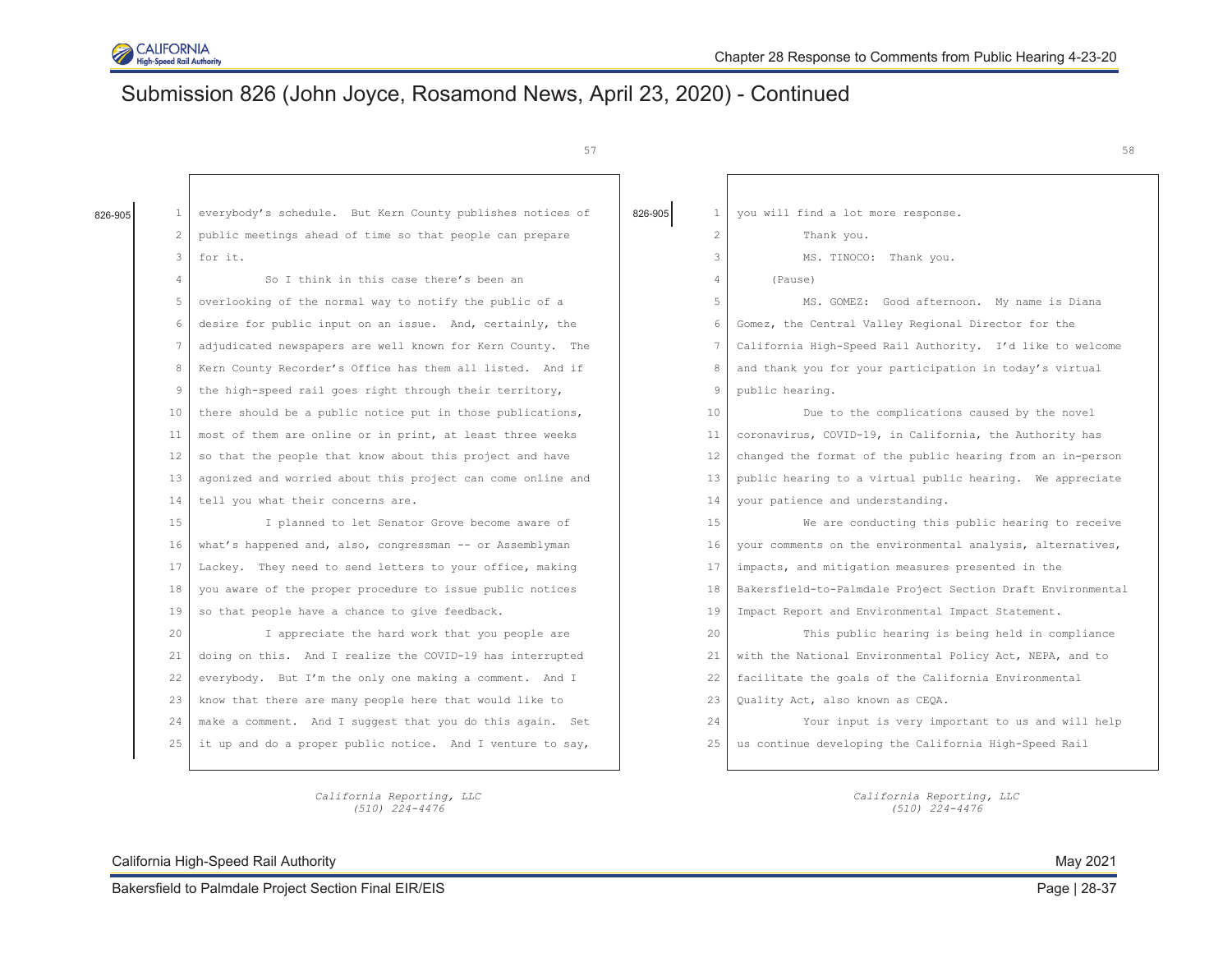# Response to Submission 826 (John Joyce, Rosamond News, April 23, 2020)

### **826-905**

Refer to Standard Response BP-Response-GENERAL-02: Public Outreach on the Draft EIR/EIS.

The commenter notes that many people want to comment and need to be notified with a public notice in published media.

Refer to BP-Response-General-02: Public Outreach on the Draft EIR/EIS.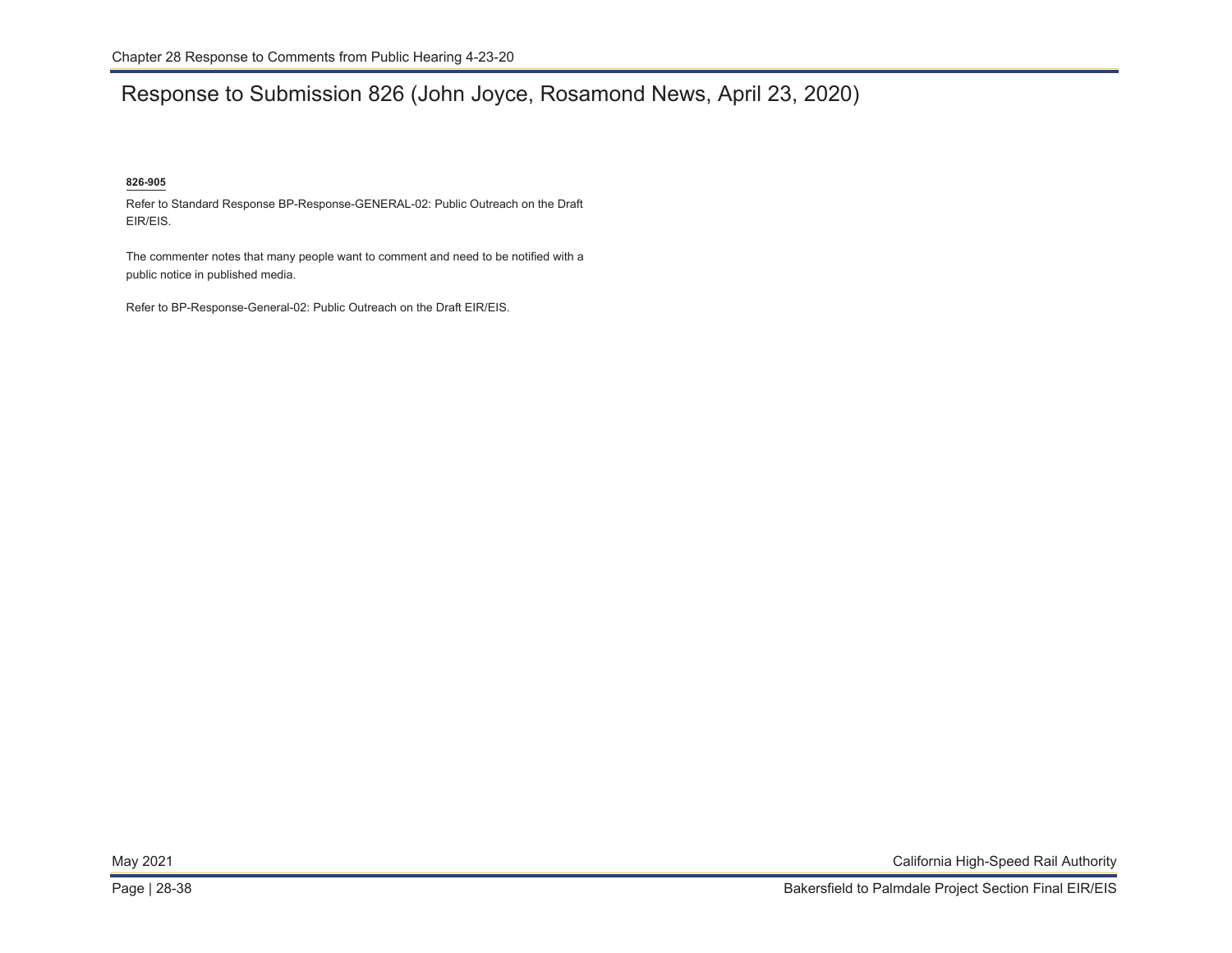

# Submission 827 (Gib Snow, Snow Orthodontics, April 23, 2020)

| Bakersfield - Palmdale - RECORD #827 DETAIL |                                   |         |                |                                                             |
|---------------------------------------------|-----------------------------------|---------|----------------|-------------------------------------------------------------|
| Status:                                     | <b>Action Pending</b>             |         |                |                                                             |
| <b>Record Date:</b>                         | 5/19/2020                         |         |                |                                                             |
| <b>Affiliation Type:</b>                    | Business and/or Organization      |         | $\mathbf{1}$   | please use the "raise-your-hand" feature at the bottom of   |
| <b>Submission Date:</b>                     | 4/23/2020                         |         | $\overline{c}$ | your screen and I will call on your name.                   |
| Interest As:                                | Individual                        |         |                |                                                             |
| <b>Submission Method:</b>                   | Public Hearing - Oral Comment     |         | 3              | We may repeat these instructions from time to               |
| <b>First Name:</b><br>Last Name:            | Gib                               |         |                |                                                             |
| <b>Professional Title:</b>                  | Snow                              |         | 4              | time throughout the hour for those who are just joining us. |
| <b>Business/Organization:</b>               | <b>Snow Orthodontics</b>          |         | 5              | Thank you.                                                  |
| Address:                                    |                                   |         |                |                                                             |
| Apt./Suite No.:                             |                                   |         | 6              | (Pause)                                                     |
| City:                                       |                                   |         | 7              |                                                             |
| State:                                      | CA                                |         |                |                                                             |
| Zip Code:                                   | 00000                             |         | 8              | MS. TINOCO: Okay. It looks like we have someone             |
| Telephone:<br>Email:                        |                                   |         | 9              | online who'd like to give a comment.                        |
| Cell Phone:<br><b>Email Subscription:</b>   |                                   |         | 10             | Gib Snow, if you can please spell out your first            |
| Add to Mailing List:                        | Yes                               |         | 11             | and last name and then provide the organization you're      |
| <b>EIR/EIS Comment:</b>                     | Yes                               |         | 12             | with?                                                       |
| Attachments:                                | 827 Snow OHTranscript.pdf (64 kb) |         | 13             |                                                             |
|                                             |                                   |         |                | MR. SNOW: Gib Snow with Snow Orthodontics.                  |
|                                             |                                   | 827-906 | 14             | I just wanted to know, after this hearing, what's           |
|                                             |                                   |         | 15             | the next step?                                              |
|                                             |                                   |         | 16             | MS. TINOCO: So this hearing is just to receive              |
|                                             |                                   |         | 17             | comments only. Our panelists will not be answering          |
|                                             |                                   |         | 18             | questions or giving a presentation, so these comments will  |
|                                             |                                   |         | 19             | go into our final document.                                 |
|                                             |                                   | 827-906 | 20             | MR. SNOW: I see. And what's the next step after             |
|                                             |                                   |         | 21             | this hearing?                                               |
|                                             |                                   |         | 22             | MS. TINOCO: Like I mentioned, these comments                |
|                                             |                                   |         | 23             | that we receive -- so this public hearing was from 3:00 to  |
|                                             |                                   |         | 24             | 8:00. We will take these comments and add them to our       |
|                                             |                                   |         | 25             | final document and publish that to the public.              |
|                                             |                                   |         |                |                                                             |

*California Reporting, LLC (510) 224-4476* 

California High-Speed Rail Authority May 2021

68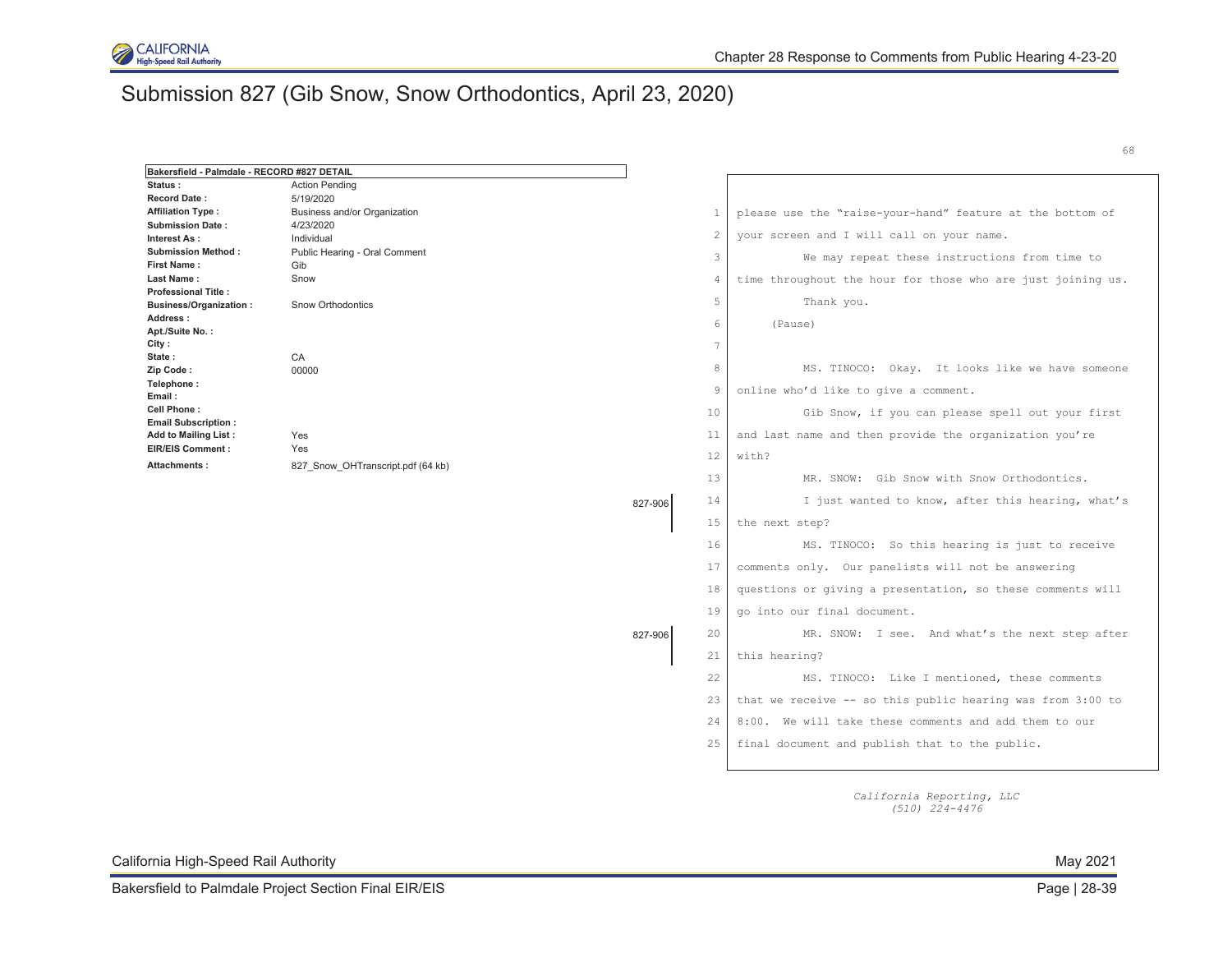# Submission 827 (Gib Snow, Snow Orthodontics, April 23, 2020) - Continued

|         |                | 69                                                          |
|---------|----------------|-------------------------------------------------------------|
|         |                |                                                             |
| 827-906 | 1.             | MR. SNOW: So after it's published, then what                |
|         | $\overline{c}$ | happens?                                                    |
|         | 3              | MS. TINOCO: If you would like, I can direct you             |
|         | 4              | to our website, www.hsr.ca.gov, and there's more            |
|         | 5              | information on our Bakersfield-to-Palmdale Section on the   |
|         | 6              | process of our environmental process.                       |
|         | 7              | MR. SNOW: Okay. Then another question.                      |
| 827-907 | 8              | There's already quite a bit of construction that            |
|         | 9              | has gone on already down in the Central Valley; isn't that  |
|         | 10             | right?                                                      |
|         | 11             | MS. TINOCO: So, Mr. Snow, I'm not able to answer            |
|         | 12             | any questions. If you have a comment, please provide it.    |
|         | 13             | And then we'll take that comment and add it to our          |
|         | 14             | document.                                                   |
|         | 1.5            | MR. SNOW: Okay. Thank you for your help.                    |
|         | 16             | Thank you.<br>MS. TINOCO:                                   |
|         | 17             | (Pause)                                                     |
|         | 18             | MS. TINOCO: Okay. It is now 7:30. This public               |
|         | 19             | hearing will go until 8:00 p.m. And, again, the purpose of  |
|         | 20             | this hearing is to receive comments only, so it is normal   |
|         | 21             | practice to hear silence as we wait for commenters to join  |
|         | 22.2           | online or by phone.                                         |
|         | 2.3            | If you are online or you'd like to join online,             |
|         | 2.4            | I'd like to remind you to use the "raise-your-hand" feature |
|         | 2.5            | at the bottom of your screen and I'll call on your name.    |
|         |                |                                                             |

*California Reporting, LLC (510) 224-4476*